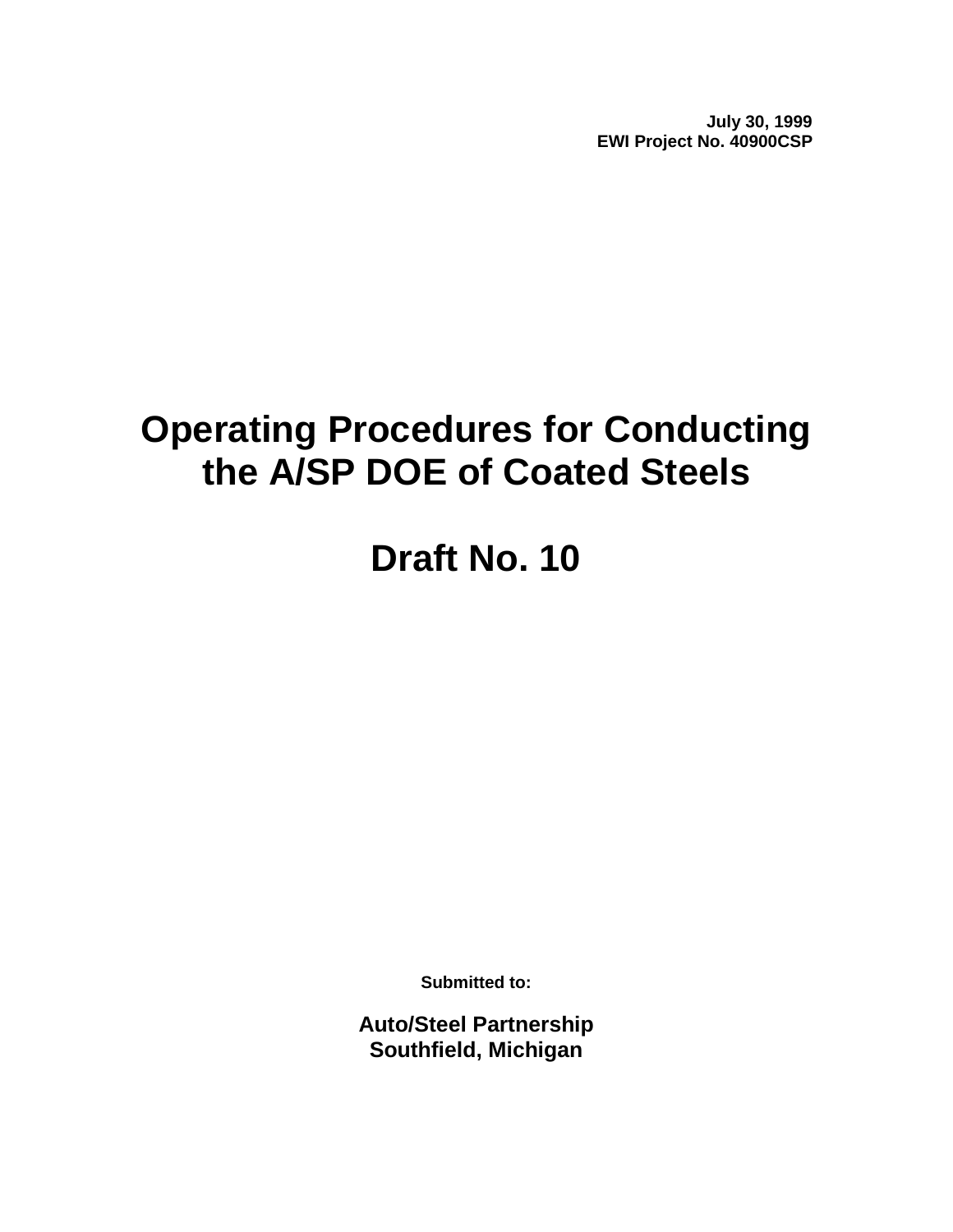Operating Procedures

for

EWI Project No. 40900CSP

on

#### **The A/SP's DOE of Coated Steels**

to

**Auto/Steel Partnership** Southfield, Michigan

July 30, 1999

#### **EDISON WELDING INSTITUTE** 1250 Arthur E. Adams Drive

Columbus, OH 43221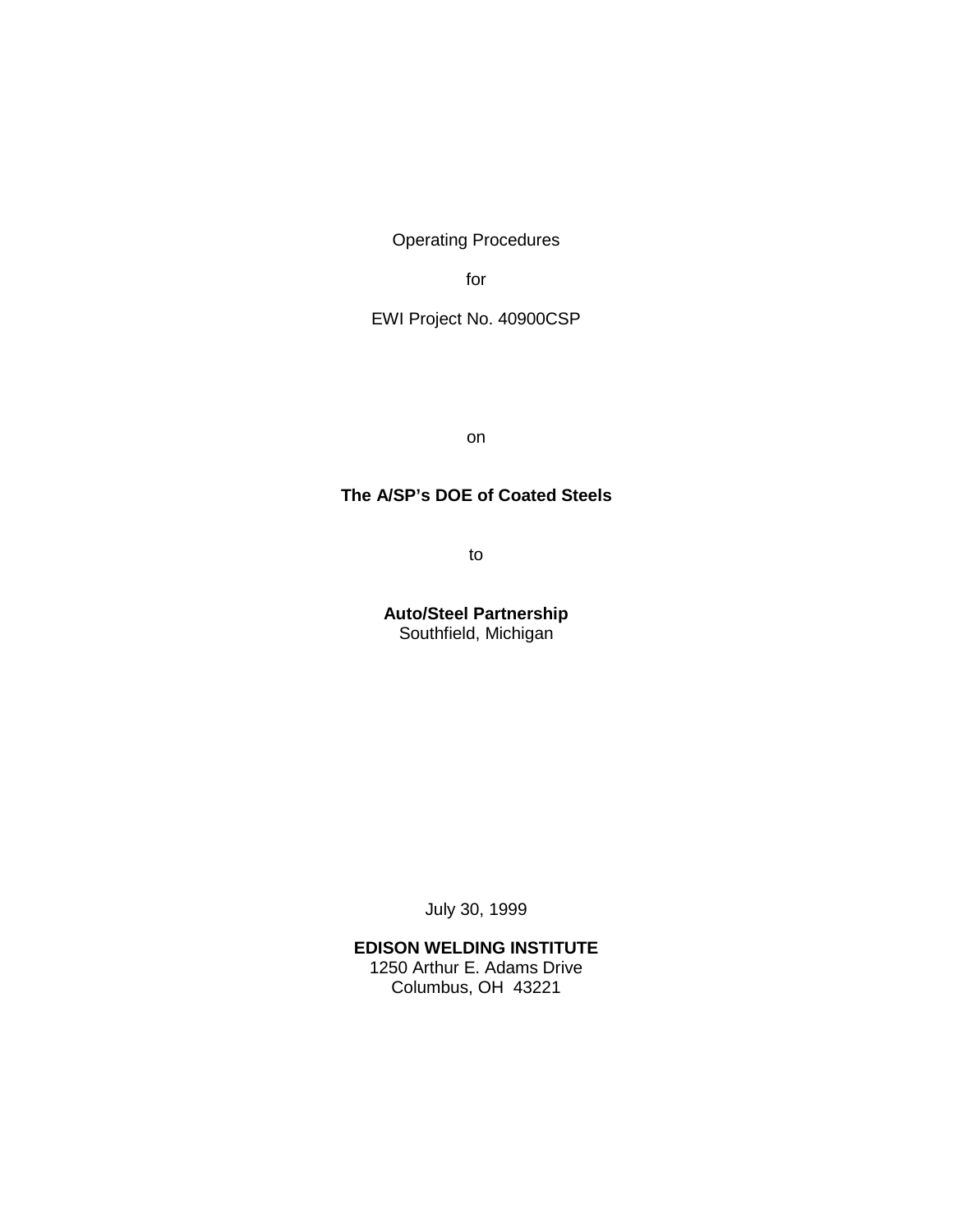# **Contents**

#### Page

| 1.1                                                                                                                                                             |  |
|-----------------------------------------------------------------------------------------------------------------------------------------------------------------|--|
| 2.1<br>2.2<br>2.3                                                                                                                                               |  |
| 3.1<br>3.2                                                                                                                                                      |  |
| 4.1<br>4.2<br>4.2.3 Angular Parent Sheet to Electrode Alignment [Angular Alignment (AnA)]  7<br>4.2.10<br>4.2.11<br>4.2.12<br>4.2.13<br>4.2.14<br>4.2.15<br>4.3 |  |
|                                                                                                                                                                 |  |
| 6.1<br>Current Adjustment Procedure for Establishing the Expulsion Current Level 12<br>6.2<br>6.3<br>6.4                                                        |  |

 $\dot{1}$ 

**ЕШі**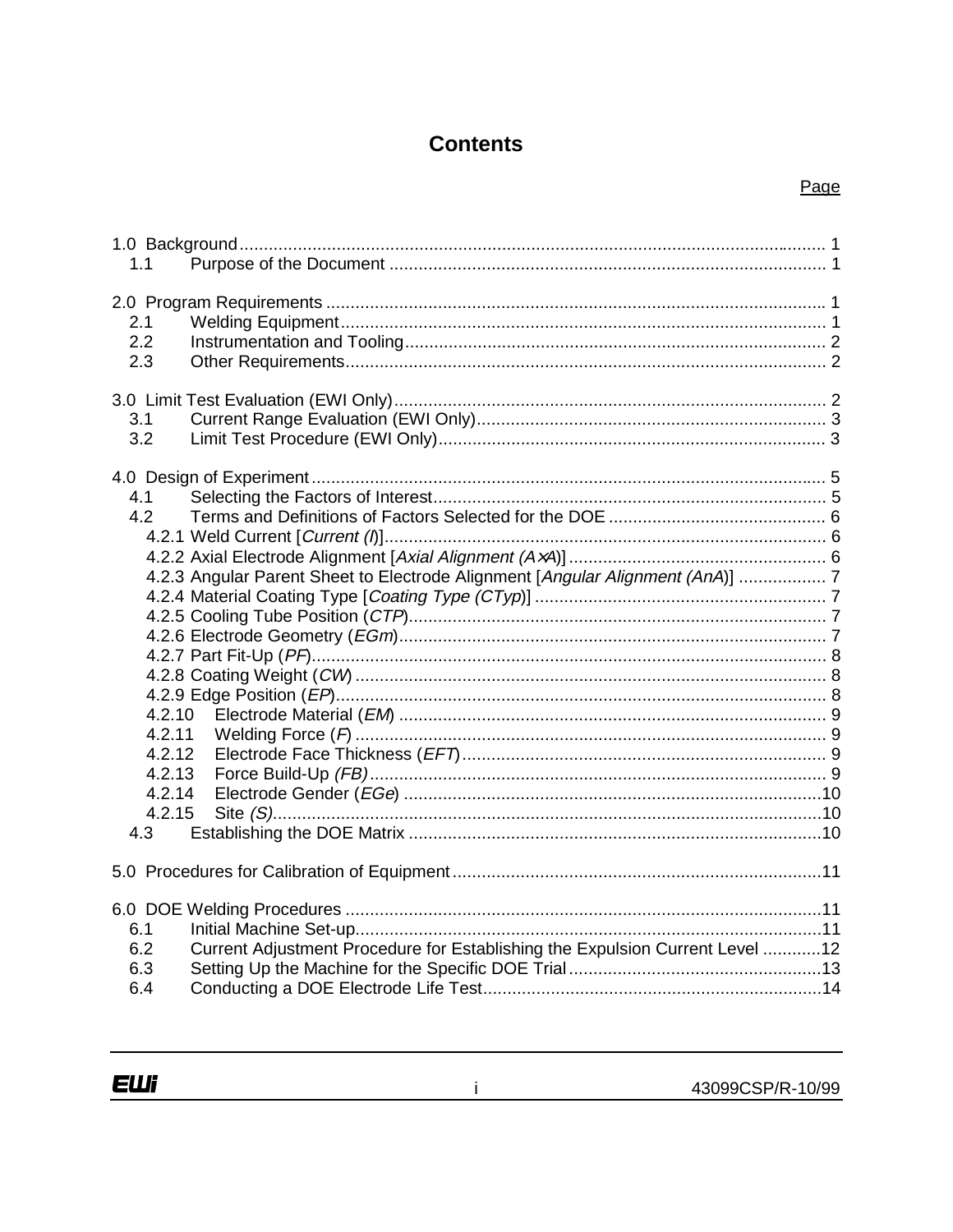## **Contents**

### (Continued)

| Appendix A - A Quantitative Ranking of the Candidate DOE Factors      |  |
|-----------------------------------------------------------------------|--|
| Appendix B - DOE Test Matrix                                          |  |
| Appendix C - Parent Material, Coating Composition, and Coating Weight |  |
| Appendix D - DOE Data Collection Sheets                               |  |
| Appendix E - Procedure Document Modifications                         |  |

# **Tables**

| Table 3. Top Candidate Factors From the Selection Criteria Matrix and Their Use |  |
|---------------------------------------------------------------------------------|--|

## **Figures**

| Figure 5. (A) Proper Fit-up, (B) Improper Fit-up, and (C) Simulated Improper Fit-up 21 |  |
|----------------------------------------------------------------------------------------|--|
|                                                                                        |  |
|                                                                                        |  |
|                                                                                        |  |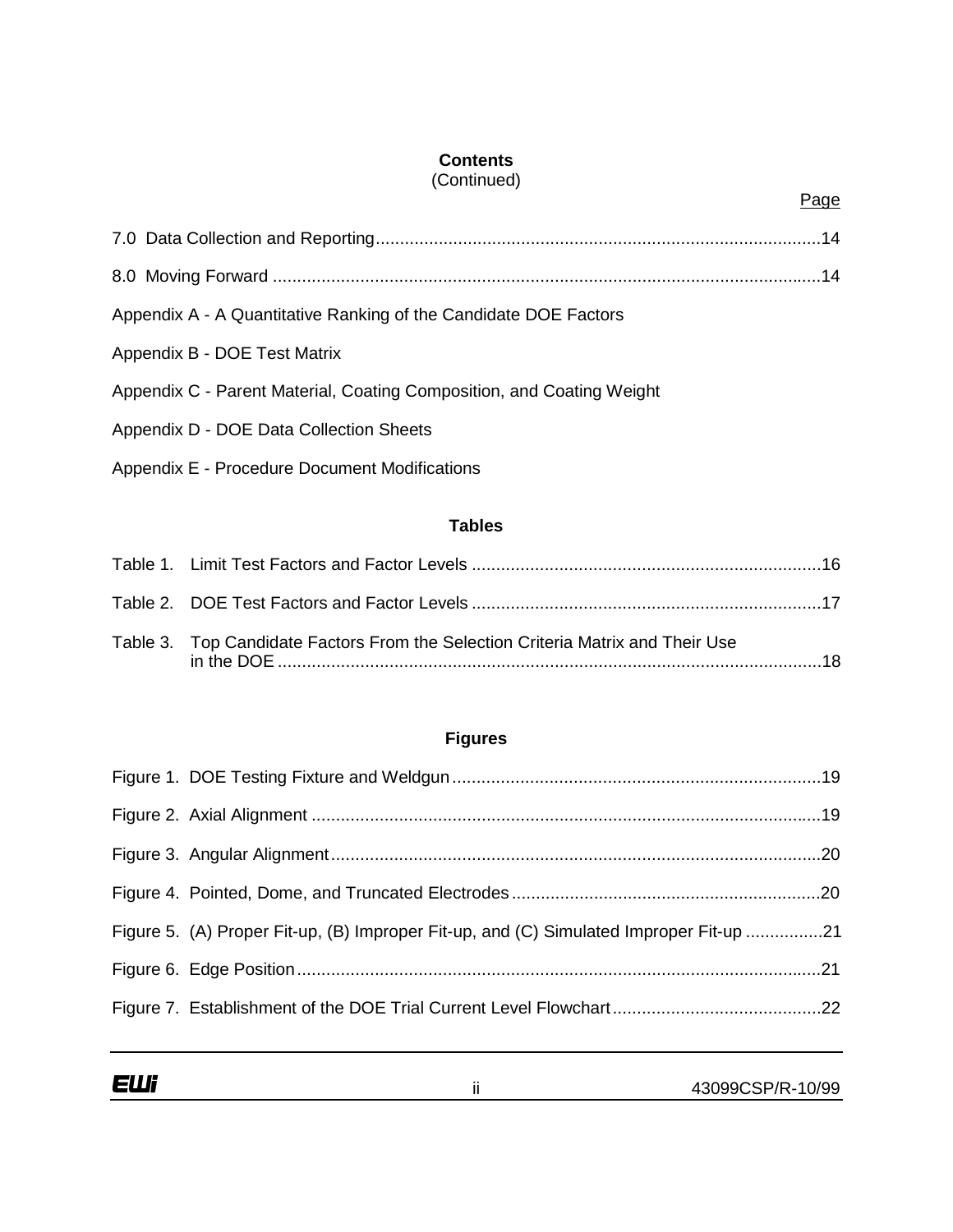# **1.0 Background**

## **1.1 Purpose of the Document**

As part of the effort to promote the usage of steel in the production of automobiles and to reduce the cost of manufacturing, the Auto/Steel Partnership (A/SP) is conducting a program to identify factors which have the greatest influence on the variance of weld size/shape during a standard electrode life test. Identification of these factors will be accomplished through standard statistical analysis of design-of-experiment (DOE) test results, and through the development of a neural network model of the process. The primary objective of this effort is to (at a minimum) double the achievable electrode life. This increase in electrode life is believed to be obtainable by providing data that increases the confidence that a quality resistance spot weld is being produced when operating at reduced current levels (i.e., current levels just below expulsion). This program is targeted at generating information which will allow subsequent evaluations of tip dressing schedules, stepper schedules, weldgun arm rigidity, machine age, etc. As such, a secondary objective is to establish the procedures that will allow for proper tip dressing/stepper schedules to be developed. The final benefits of this effort and subsequent evaluations will be realized through in-plant verification.

The aim of this document is to describe and detail all of the information and procedures necessary to allow the work to be conducted and realistically completed at different test locations. The contents of the document are as follows:

- Program Requirements
- Limit Test Evaluation
- Establishing the DOE
- Procedures for Qualification of Welding Equipment
- DOE Welding Procedures
- Data Collection and Reporting.

# **2.0 Program Requirements**

#### **2.1 Welding Equipment**

In this program, standard automotive resistance welding weldguns will be utilized to produce all welds. Ideally, each test location will utilize a different geometry weldgun. The appropriate capacity transformers are to be available to weld the steel within the constraints of the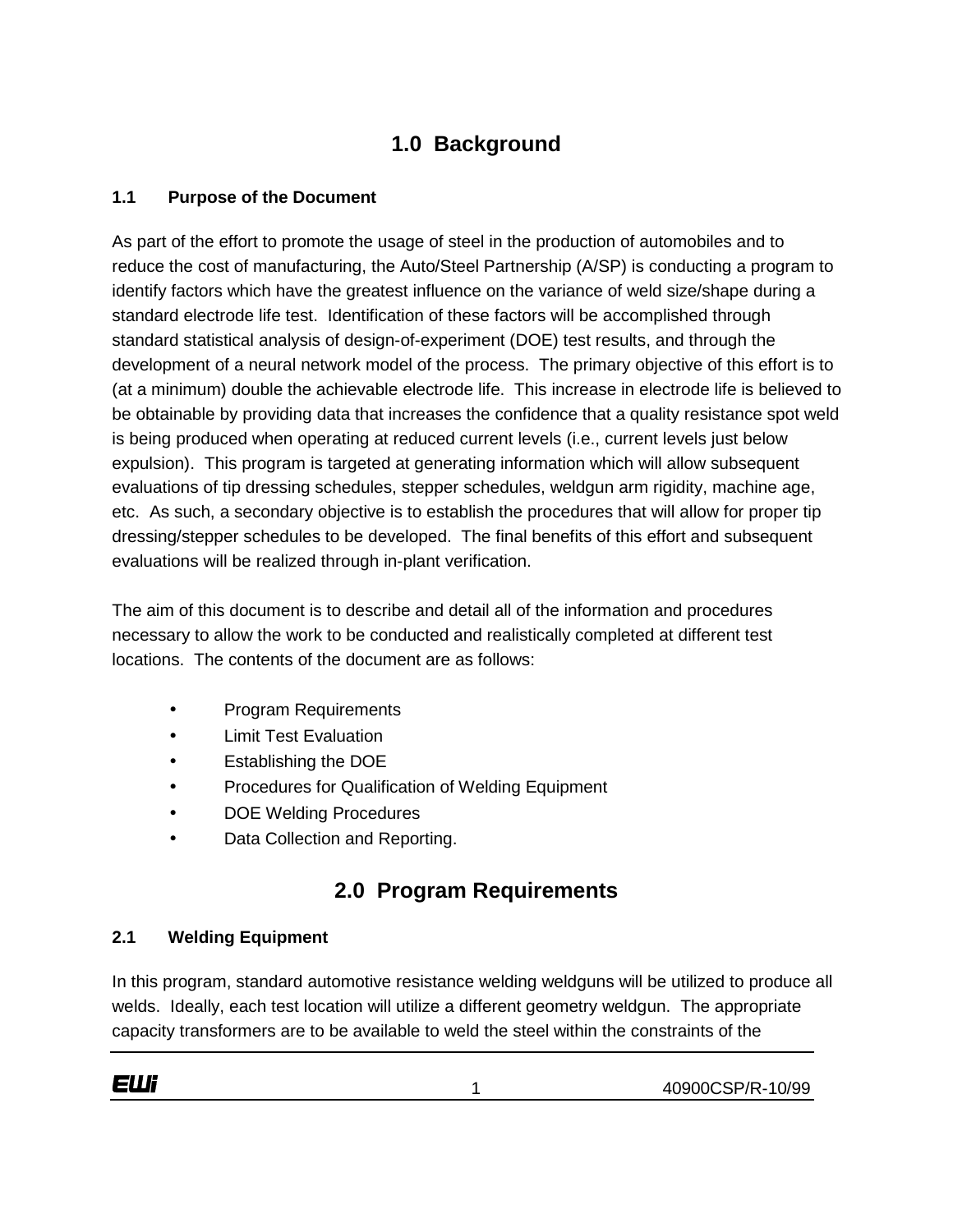experimental design. The primary constraints include welding at current levels as high as 20% greater than the expulsion current level, maintaining a phase shift (percent heat) level greater than 60%, and sustaining a welding rate of 25 to 30 welds/minute.

## **2.2 Instrumentation and Tooling**

Each site will have calibrated equipment to measure force and weld current during the day-today testing. Edison Welding Institute (EWI) will evaluate the measurement equipment at each site to verify calibration and identify any differences.

EWI will provide each test site with the required fixture for properly locating the parent material to be welded. This fixture will allow each test site to consistently reproduce any combination of factor levels associated with the DOE. Slight modifications to the fixture, which in no manner alter its ability to reproduce the factor levels of the DOE, may be required by each test site. Figure 1 presents the fixture that will be supplied to each test location.

## **2.3 Other Requirements**

Each testing facility will have all the equipment which might be required in order to meet any of the health and safety issues encountered in the program. These will include, but are not limited to:

- Shielding
- Fume removal
- Material handling
- Material storage
- Disposal
- Operator safety

It is the responsibility of each location to meet these requirements.

# **3.0 Limit Test Evaluation (EWI Only)**

Initial A/SP Committee meetings regarding the DOE evaluation of coated steels determined that preliminary work would be required such that accurate estimates could be made regarding the cost and duration of the program. This preliminary work involves conducting two electrode life tests using candidate factors for the DOE. The purpose of these tests is to establish the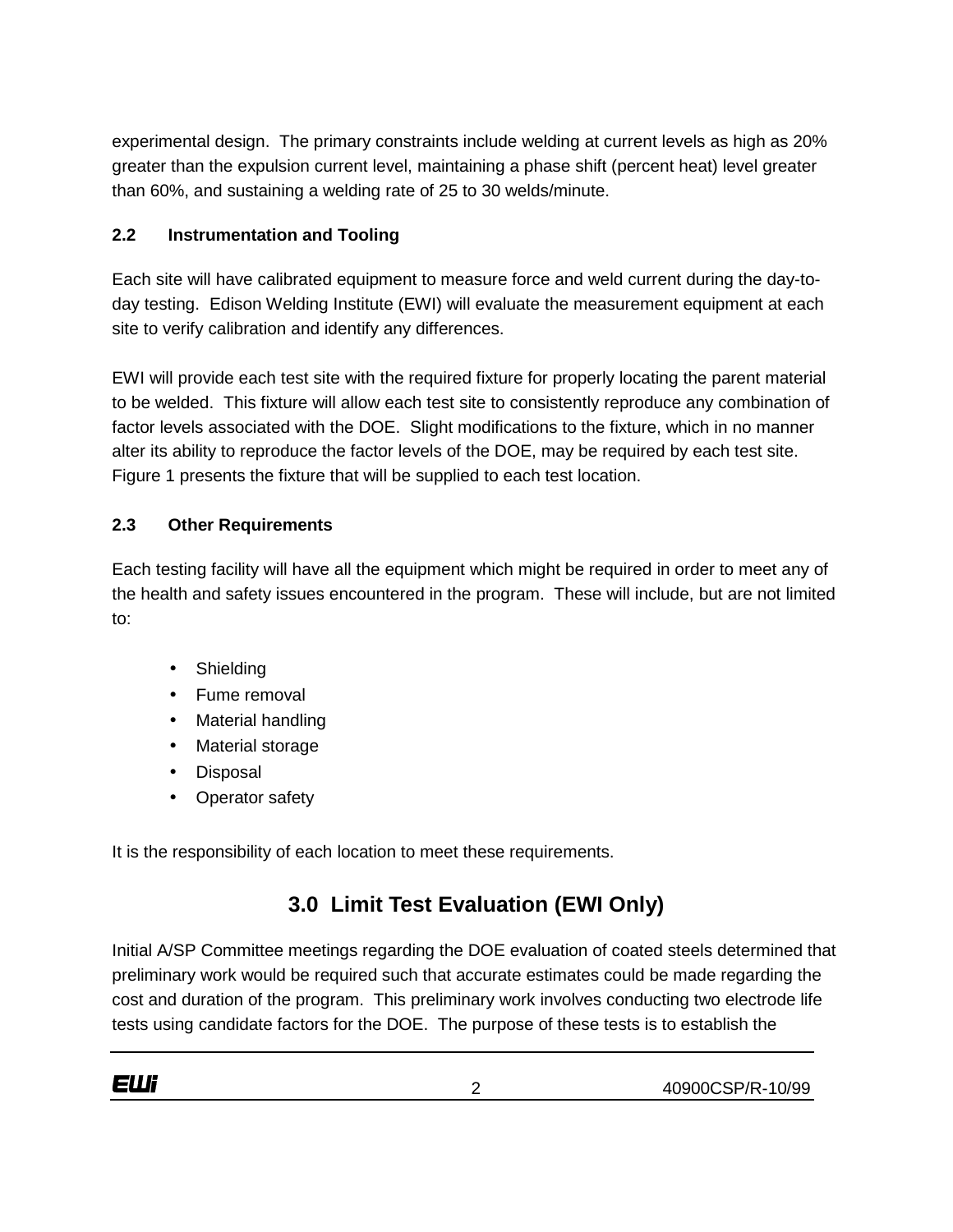approximate number of welds that will be required for the longest and shortest electrode life tests associated with the DOE. With this information, candidate test sites will be better able to predict the cost associated with conducting the DOE trials.

## **3.1 Current Range Evaluation (EWI Only)**

One of the major aspects of this program that distinguishes it from previous work examining the weldability of coated steels is the utilization of welding current levels similar to that used in production (i.e., expulsion current levels or higher). In an effort to establish appropriate levels of weld current, six standard current ranges will be established. The minimum current level will be defined as that current which produces expulsion on both welds of a peel coupon. The maximum current level will be defined as that current at which sever electrode sticking occurs (i.e., the electrodes remain attached to the parent sheet) or excessive expulsion is observed. The primary purpose of these current ranges is to identify the maximum current level. By establishing this level, it will be possible to set an appropriate upper current level for the limit tests, which does not immediately result in electrode sticking.

The current range tests will be performed using a scissors weldgun welding on nominally 0.8 mm (0.032-in.) hot-dipped galvanized (HDG) steel. It is not deemed necessary to replicate these current ranges on galvaneal (GA) material as the sticking condition for HDG steel is considered to be more severe. Three tests will be performed for each electrode material of interest (DSC and CuCr). The weld schedule parameters for each current range will include 2.2-kN (500-lbs) weld force and 12 cycles of weld time.

#### **3.2 Limit Test Procedure (EWI Only)**

- 1. Examine the appropriate welding conditions for either the positive or negative factor level limit test (Table 1). For those welding factors which may be altered at any time (i.e., post initial set-up), set the factor level to the nominal level (Table 1). For those welding factors that may not be altered after initial set-up, set the factor level according to the appropriate Limit Test.
	- Note: The purpose of setting the factor levels to the nominal levels shown in Table 1 is to, as much as possible, establish the appropriate weld test current level without having a significant influence from variation of the factor levels.
- 2. Perform machine setup and electrode alignment using standard manufacturing techniques.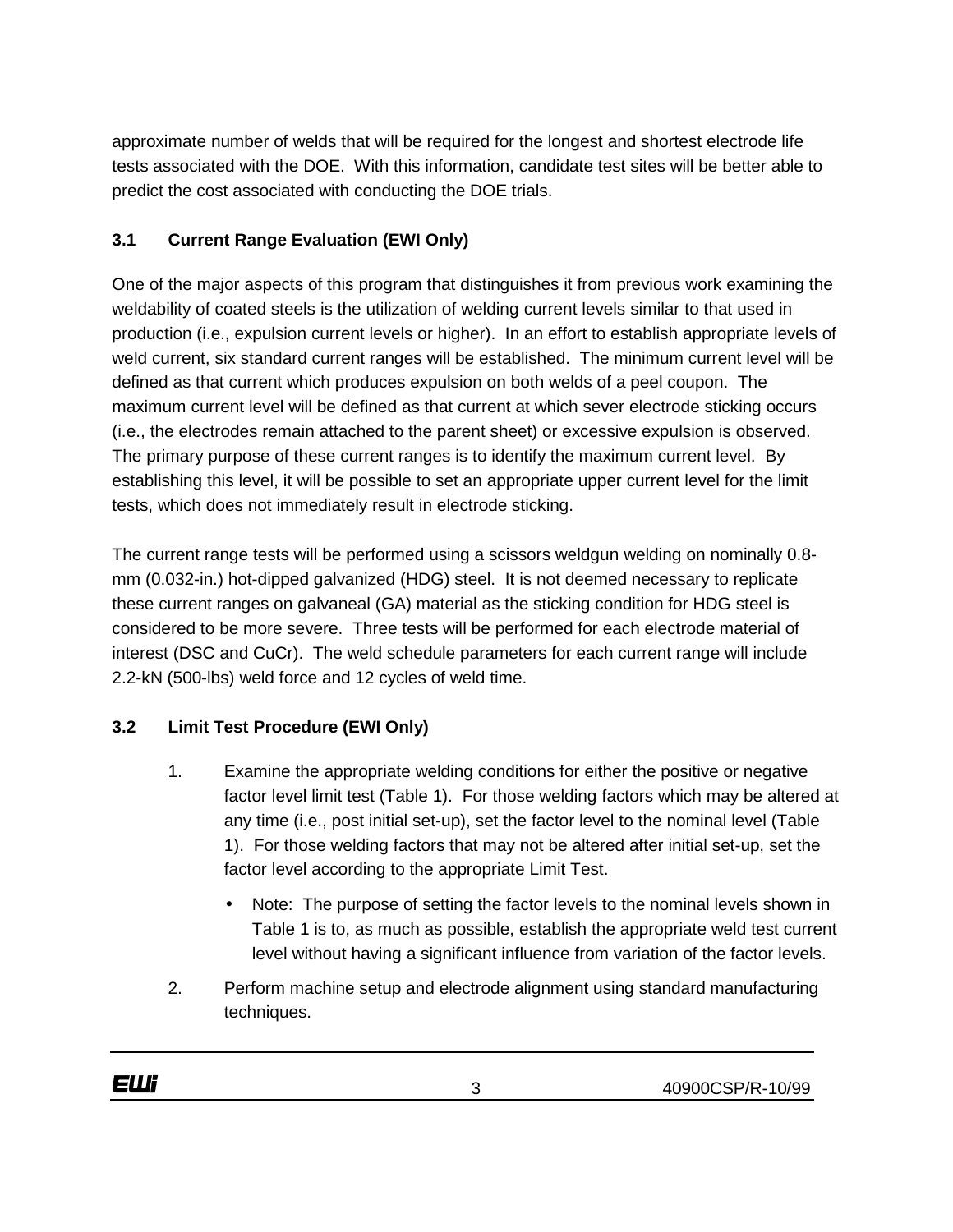- 3. Set the current level to a low enough level at which no fusion of material is observed (8.0 kA). Gradually increment the phase shift (percent heat) upward 1- 2% (200 A) per peel sample until a weld button of any size or shape is produced (coupon dimensions nominally per the A/SP Weld Quality Test Method Manual).
- 4. Continue the increase in phase shift/current level until expulsion is observed on the first weld of a peel sample. (Note, the total number of welds required to achieve the expulsion current level should not exceed 30 welds.)
- 5. Make the appropriate changes to the factor levels as defined for either the positive or negative factor level limit test (i.e., for those factors which were set at their nominal levels, change the level to reflect the appropriate Limit Test). The purpose of the change here will be performed so as to reduce the influence of the various factors on the established current level (Step 4). For the positive factor level limit test, the current level is defined as the expulsion current found in Step 4 plus 2% [this 2% is not 2% phase shift (i.e., percent heat), but rather 2% of the measured current established in Step 4]. For the negative factor level limit test, the current level is defined as the expulsion current (Iexp) found in Step 4 plus 20% ( $lexp \times 1.20$ ).
- 6. Weld five peel test coupons (coupon dimensions nominally per the A/SP Weld Quality Test Method Manual). Measure the maximum and minimum weld button diameters of the second weld from each peel test coupon. Calculate the average button diameter and aspect ratio.
- 7. Make 90 welds on electrode life weld panels and repeat Step 6.
- 8. Continue to repeat Steps 6 and 7 until all five welds of two consecutive 100 weld increments have an average button diameter less than  $4 \times t^{0.5}$  [t = parent sheet thickness (mm)].
- 9. Stop the test. The electrode life is the total number of welds reached after the second test set of five welds. (Note, during the analysis of data, neither of the last two sets of weld data will be incorporated. However, recording of these welds is important to guarantee that each individual electrode life test is carried to completion.)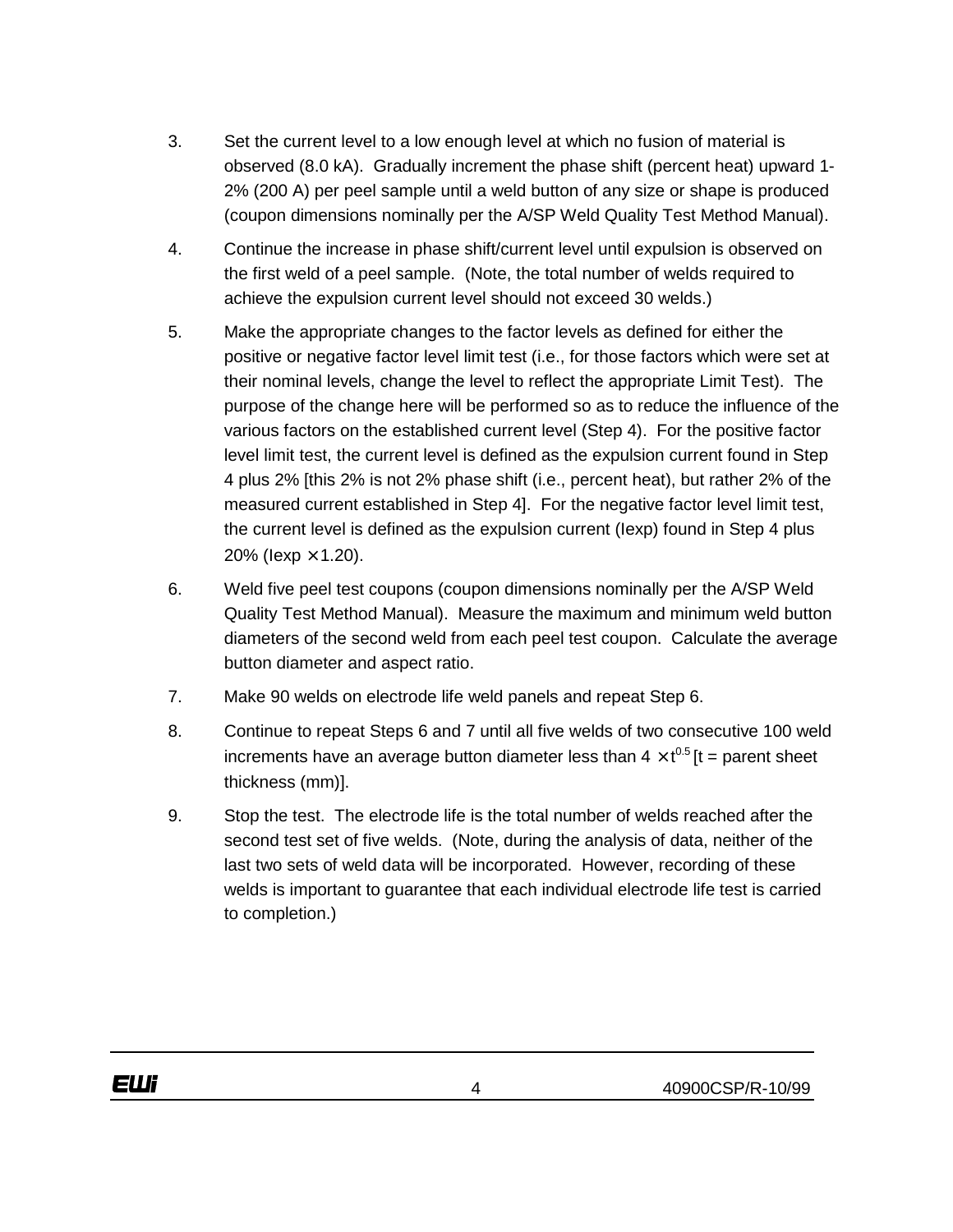# **4.0 Design of Experiment**

#### **4.1 Selecting the Factors of Interest**

One of the first tasks in conducting a DOE evaluation is to select the factors that will be examined. To accomplish this task, a brainstorming session was conducted in which a summary list of candidate factors was determined. To narrow this list to an acceptable level, a factor selection criteria matrix was utilized. The criteria of interest included:

- 1. **Scope -** Scope refers to the applicability of the factor. Is it relevant to many different welding situations, pieces of equipment etc., or is it restricted to relatively few situations?
- 2. **Economy of Control -** Can control of the factor be effective with relatively low cost?
- 3. **Practicality of Control -** Disregarding cost, would control of the factor actually happen, or would it be too cumbersome to put into effect?
- 4. **Significance as a Single Factor Acting Alone -** What is the estimated influence of the factor on its own?
- 5. **Significance of the Factor as a Part of Any Multiple-Factor Interactions -** How influential might the factor be in combination with other factors?
- 6. **Originality of Work -** Does inclusion of this factor advance knowledge or simply repeat work already performed?
- 7. **Specific Company Needs -** Is inclusion of the factor essential to make the results meaningful to a specific company.
- 8. **Effect on Weld Button Mean -** Is the factor likely to affect the average button diameter?
- 9. **Effect on Weld Button Spread -** Is the factor likely to affect the variation in average weld button diameter?
- 10. **Effect on Aspect Ratio -** Is the factor likely to affect the weld button roundness?

Members of the A/SP DOE of Coated Steels Subcommittee (T. Natale - A.K Steel, N. Clay – Ford Motor Company, L. Lehman – EWI) ranked each of the candidate factors from one to five

40900CSP/R-10/99 5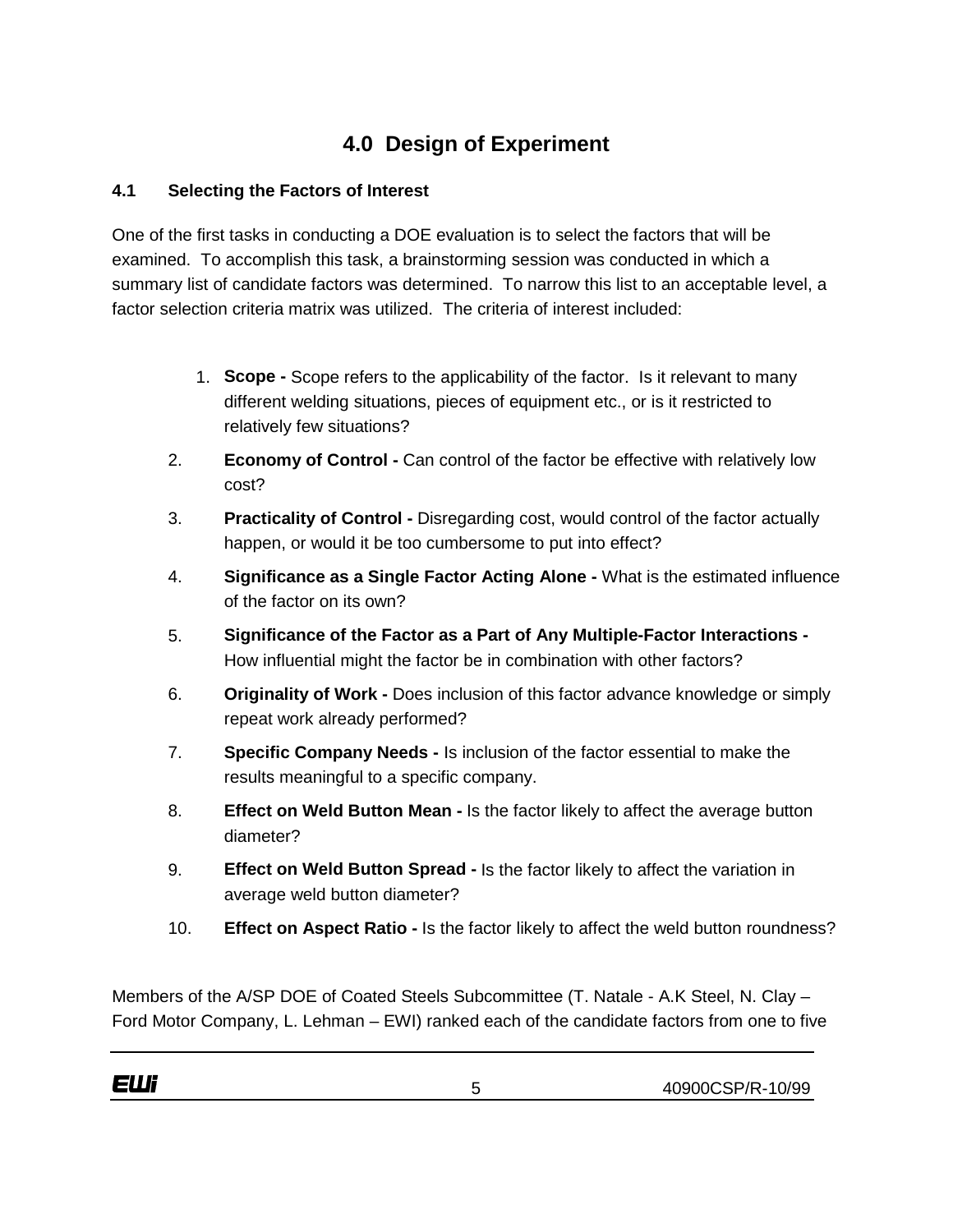for each of the above criteria. A cumulative total of these rankings allowed a quantitative ranking of the significance of all candidate factors (Appendix A). Based upon this quantitative ranking and further discussions by the A/SP DOE of Coated Steels Subcommittee, the final factors of interest for the DOE were determined. These factors are presented in Table 2. Comparison of the factors listed in Table 2 and the quantitative list presented in Appendix A shows that the factors to be examined in the DOE do not directly correspond to the "most significant" factors as determined by the factor selection matrix. Table 3 lists the top 25 factors from the selection criteria matrix and when applicable, discusses their respective elimination from the DOE.

## **4.2 Terms and Definitions of Factors Selected for the DOE**

The following presents each of the factors to be investigated in the DOE and a brief description of each factor. Specific factor levels are presented in Table 2.

# **4.2.1 Weld Current [Current (I)]**

Trials will be conducted at multiple-current levels at and above the expulsion current level as determined from each trial's initial weld current range.

Notes:

EШi

- The expulsion current level is defined as the current level identified through conduction of the Current Adjustment Procedure for Establishing the Expulsion Current Level (Section 6.2).
- The percentage increase of the current is not percent phase shift, percent heat, or percent current setting, but rather a percentage of the measured expulsion current amperage.

# **4.2.2 Axial Electrode Alignment [Axial Alignment (A**×**A)]**

Axial electrode alignment refers to the degree of overlap of the two electrode faces. Ideally, each electrode's vertical neutral axis will be in the same line. For this factor, the level assignments are ideally aligned or having the vertical neutral axis of the electrodes offset by some percentage of the nominal electrode face diameter. Misalignment will occur away from the welder secondary. Determination of the amount of misalignment will be accomplished through the use of micrometer measurements taken at the electrode faces while in the closed position. Figure 2 presents the normally aligned axial alignment condition and an example of an electrode pair that has been offset (25%).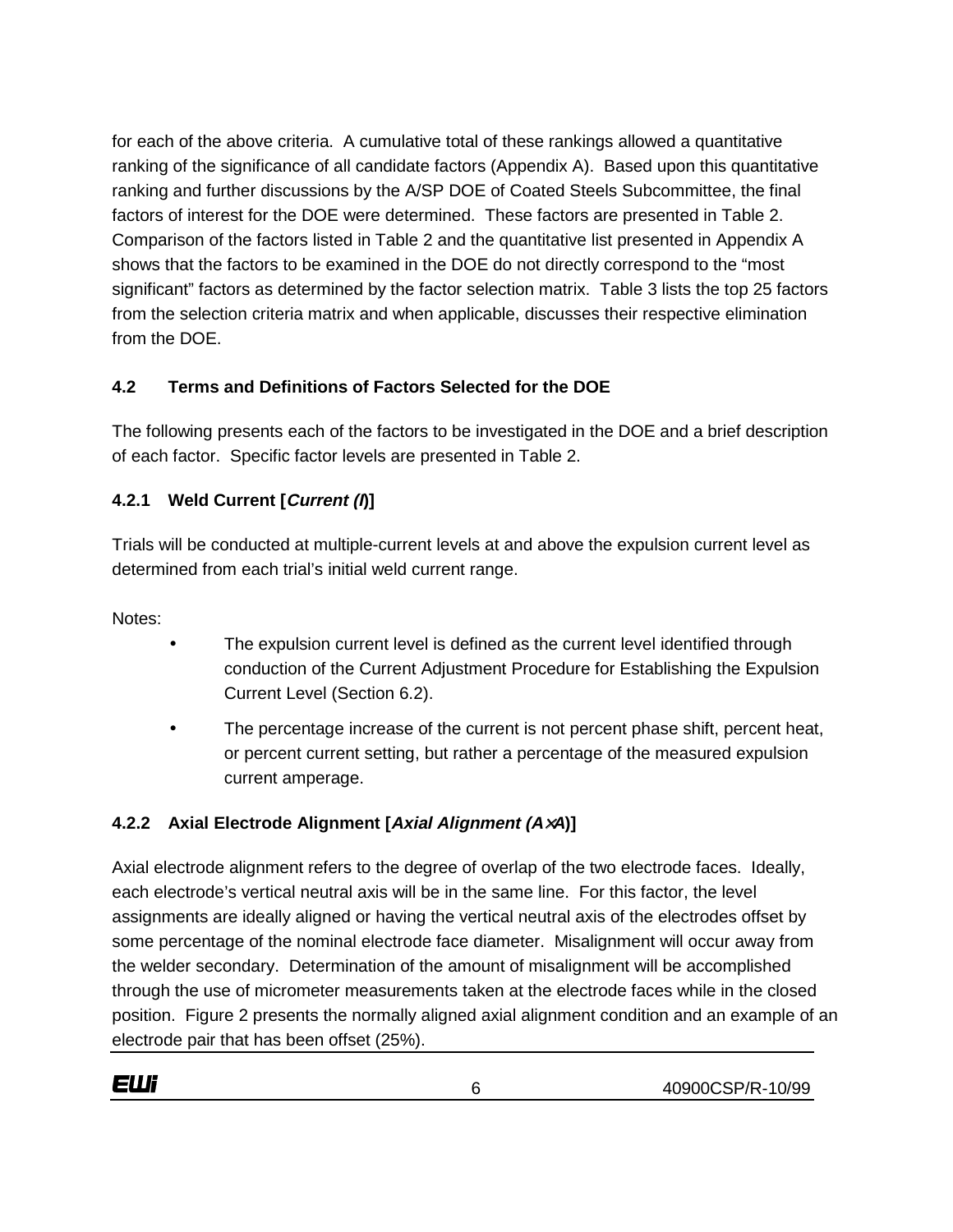Note:

• Some of the DOE welding trials require adjustment to both the axial alignment (AxA) and edge position (EP) factors. For these trials, the establishment of the edge position should be based upon the electrodes' position prior to adjusting for the AxA factor. In making the correct adjustment for the AxA factor, the adjustment is to be made such that the electrode being offset moves towards the centerline of the parent sheets.

# **4.2.3 Angular Parent Sheet to Electrode Alignment [Angular Alignment (AnA)]**

Angular alignment refers to the variation in orientation of the parent sheet to the electrodes. For this factor the levels will include 0-degree offset (ideally aligned), or "X" degrees of offset (here "X" is equal to some number). Figure 3 presents the 0-degree offset condition and an example of a misaligned condition (10 degrees). The tooling that EWI will supply each test site will be capable of orienting the parent materials for the desired levels of angular alignment.

# **4.2.4 Material Coating Type [Coating Type (CTyp)]**

Coating type refers to the type of metallic coating layer on the substrate (IF steel). For this factor, the level assignments are either HDG or GA.

# **4.2.5 Cooling Tube Position (CTP)**

The cooling tube position factor will allow for an examination of the influence of having a properly located cooling tube. Ideally, the cooling tube will be cut with a 45-degree angle and the tip of the tube will nominally touch the inside surface of the electrode. Refer to Section 6.11 of the Auto/Steel Partnership Weld Quality Test Method Manual for proper tube size and location. For this factor, the levels of interest are "ideally located" and "removed" (i.e., located such that the end of the cooling tube is a minimum of 12.7 mm (0.5 in.) away from the inside surface of the electrode).

#### **4.2.6 Electrode Geometry (EGm)**

In an effort to match the most commonly used electrodes in industry, three different electrode geometries will be investigated [electrode geometries nominally per the Auto/Steel Partnership Weld Quality Test Method Manual. The electrode geometries of interest include pointed, ball, and truncated electrodes (Figure 4). Each of these electrodes will have a No. 5 cap taper and a 15.9-mm (0.625-in.) diameter body [6.4-mm (0.25-in.) diameter electrode face for the pointed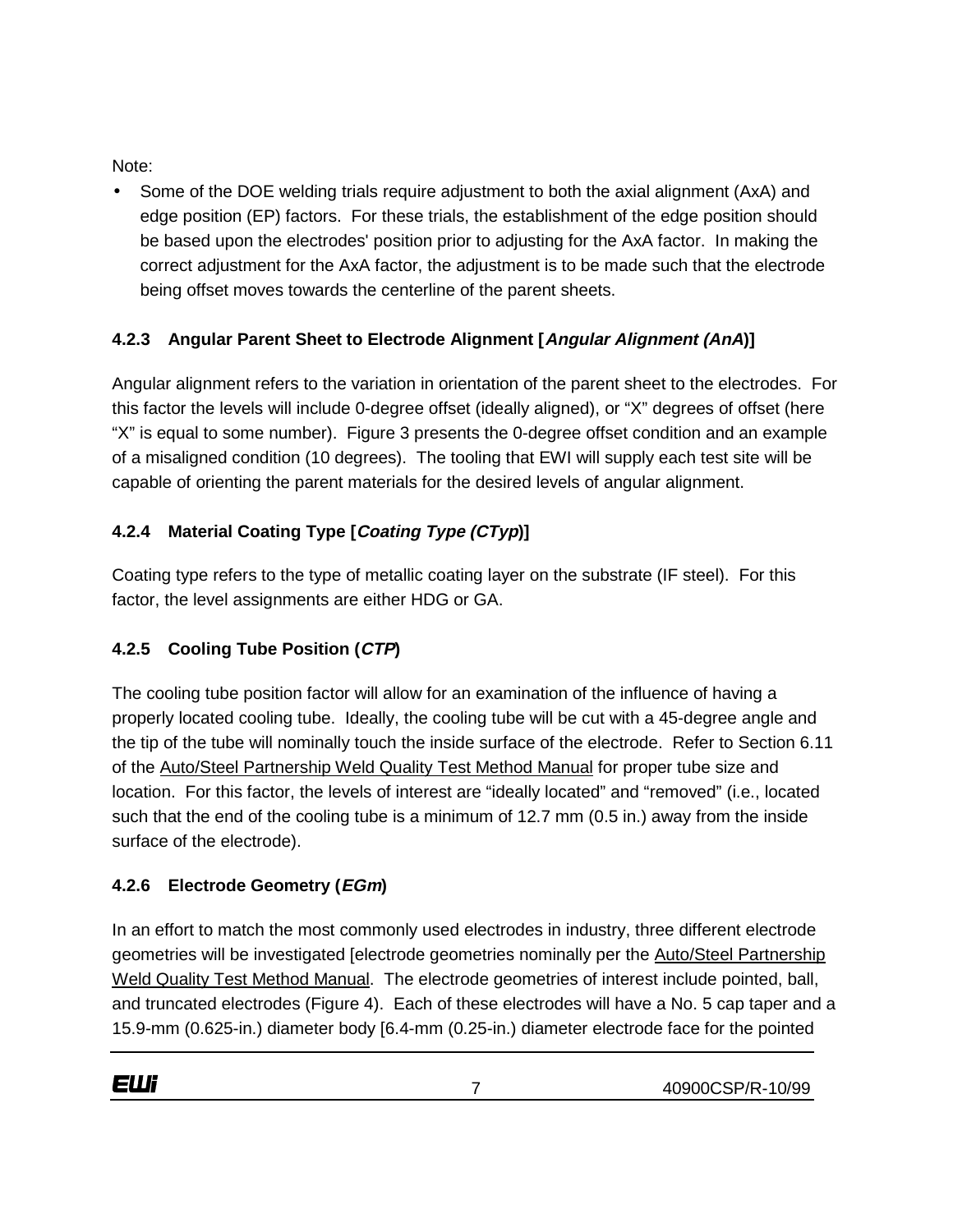and truncated electrodes]. All of the electrodes will be purchased by EWI and provided to the individual test sites.

# **4.2.7 Part Fit-Up (PF)**

Often in industry welding-related problems are the result of upstream process variables. One upstream process variable of interest is part (component) fit-up. To examine the influence of poor component fit-up on weld size/shape variance, three levels of component fit-up will be examined. The levels of component fit-up will be identified as 0, 1, and 2. Each of these numeric values is a multiplier times the parent sheet thickness. The "0" fit-up condition exists when the parent sheets to be welded are in contact with each other  $[0 \times t]$  (t = parent sheet thickness)]. Similarly, the "1" and "2" fit-up conditions exist when there is a gap between the parent sheets. The distance of this gap being equal to t or  $2 \times t$  (t = parent sheet thickness). Figures 5A, -B, and -C respectively depict the "0" fit-up condition, an example of improper component fit-up (levels "1" or "2"), and how the fit-up factor will be simulated in this investigation. Again here, the tooling built for the electrode life trials will be capable of producing all required levels of component fit-up.

# **4.2.8 Coating Weight (CW)**

In the automotive industry, typically the primary driver behind the utilization of materials with increased coating weight is improved corrosion resistance. In this program four different coating/coating weight combinations of steels will be evaluated (2-GA, 2-HDG). Appendix C contains information on the parent materials, coating compositions, and coating weights.

# **4.2.9 Edge Position (EP)**

Edge position refers to the location of the electrodes' center with respect to the outside edge of the parent sheets. The occurrence of edge welds is becoming more common in industry as decreases in flange width are utilized to reduce vehicle weight. For this study, the edge position factor will incorporate four different edge position locations. These locations will be established by measuring the distance from the edge of the parent sheets to the neutral axis of the electrodes. The four distances are 0.25, 0.5, 1, and 2 times the electrode face diameter. Figure 6 presents a representation of edge position whereby the edge weld is shown with the neutral axis of the electrode located a distance of one half the electrode face diameter away form the parent sheet edge (i.e.,  $0.5 \times$  electrode face diameter).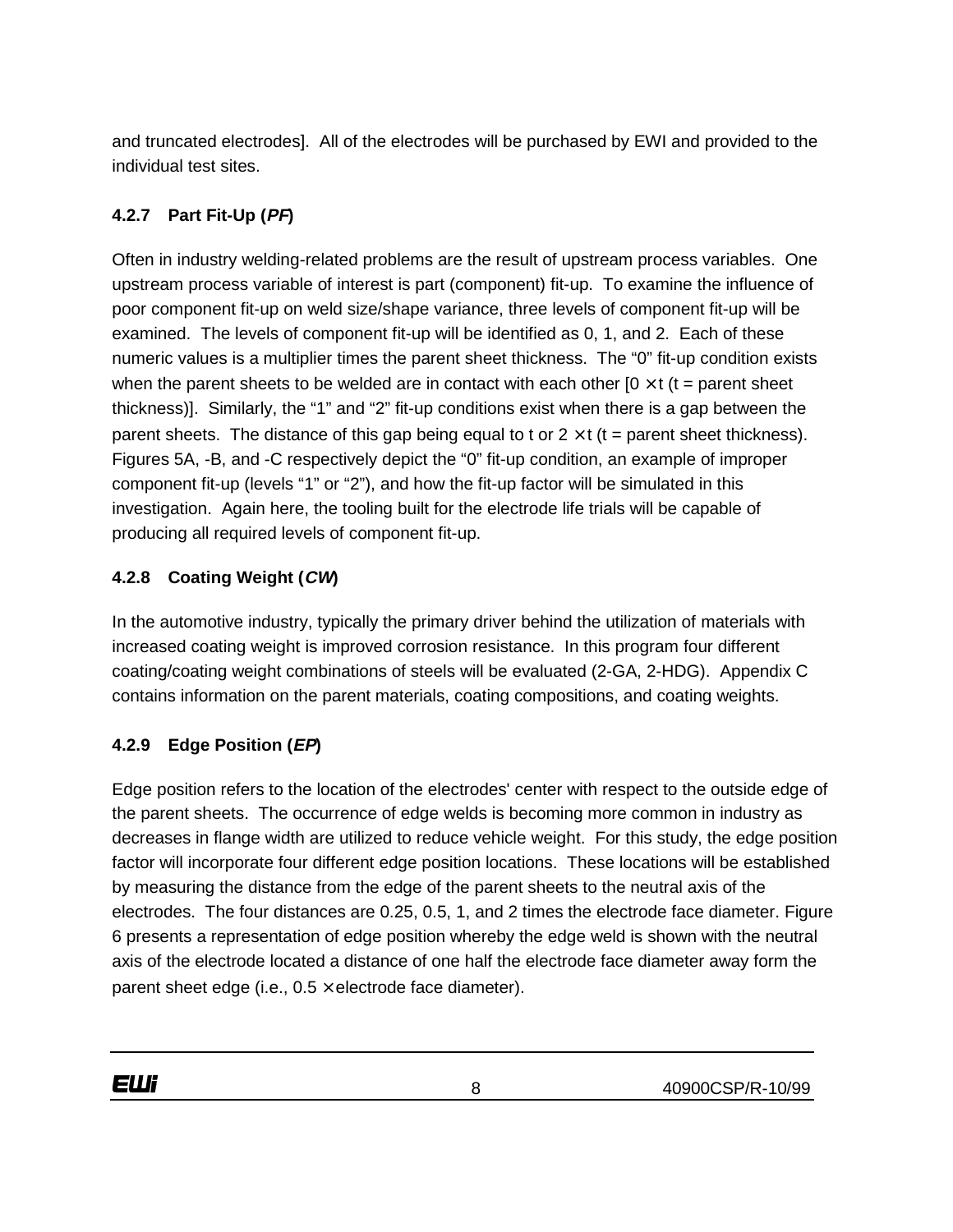Note: For those trials that incorporate adjustment of the axial alignment factor, the edge position is determined by measuring the distance from the edge of the parent sheets to the neutral axis of the electrode closest to the parent sheet edge.

#### **4.2.10 Electrode Material (EM)**

In this investigation the two electrode materials of interest include Class II CuCr and dispersion strengthen Cu (DSC).

#### **4.2.11 Welding Force (F)**

In this program, the parent sheet thickness being investigated is nominally 0.8 mm (0.032 in.). This thin gauge of material was chosen, as it is well known that thinner gauges of parent sheet present the worst-case condition for electrode life evaluations. Per the Auto/Steel Partnership Weld Quality Test Method Manual, the recommended level of force for this gauge of material is 2.2 kN (500 lbs). For this investigation the levels of weld force to be examined include 1.9, 2.2, and 2.6 kN (425, 500, and 575 lbs).

#### **4.2.12 Electrode Face Thickness (EFT)**

The standard electrode face thickness (i.e., the distance from the bottom of the water hole to the electrode face) for the electrodes to be examined in this investigation is nominally 10.0 to 12.7 mm (0.4 to 0.5 in.). For this factor, the levels to be examined include the standard electrode face thickness for each cap type (12 cap types exist in this program  $-$  2 materials  $\times$  2 genders  $\times$ 3 geometries), and various reductions from the standard thickness. For each cap type, the electrode face thickness will be measured from five electrodes. The average of these measured values will be considered the baseline for that cap type. The reduced face thickness will be achieved by machining the inside surface of the electrode face. The amount of reduction will be 0, 1, 2, or 3 mm (0.000, 0.040, 0.080, or 0.120 in.) off of the baseline value. EWI will perform all of the work required to achieve the various levels of electrode face thickness.

#### **4.2.13 Force Build-Up (FB)**

The percentage of force build-up during the welding process is dependent upon the cylinder size, line pressure, port size, squeeze time, etc. Squeeze time is the time allowed to realize the desired welding force prior to passing current. With increased demands on production rates, it is not uncommon to have reductions in the allotted squeeze time. Should the squeeze time be reduced too much, the welding current will begin to flow while the machine is still establishing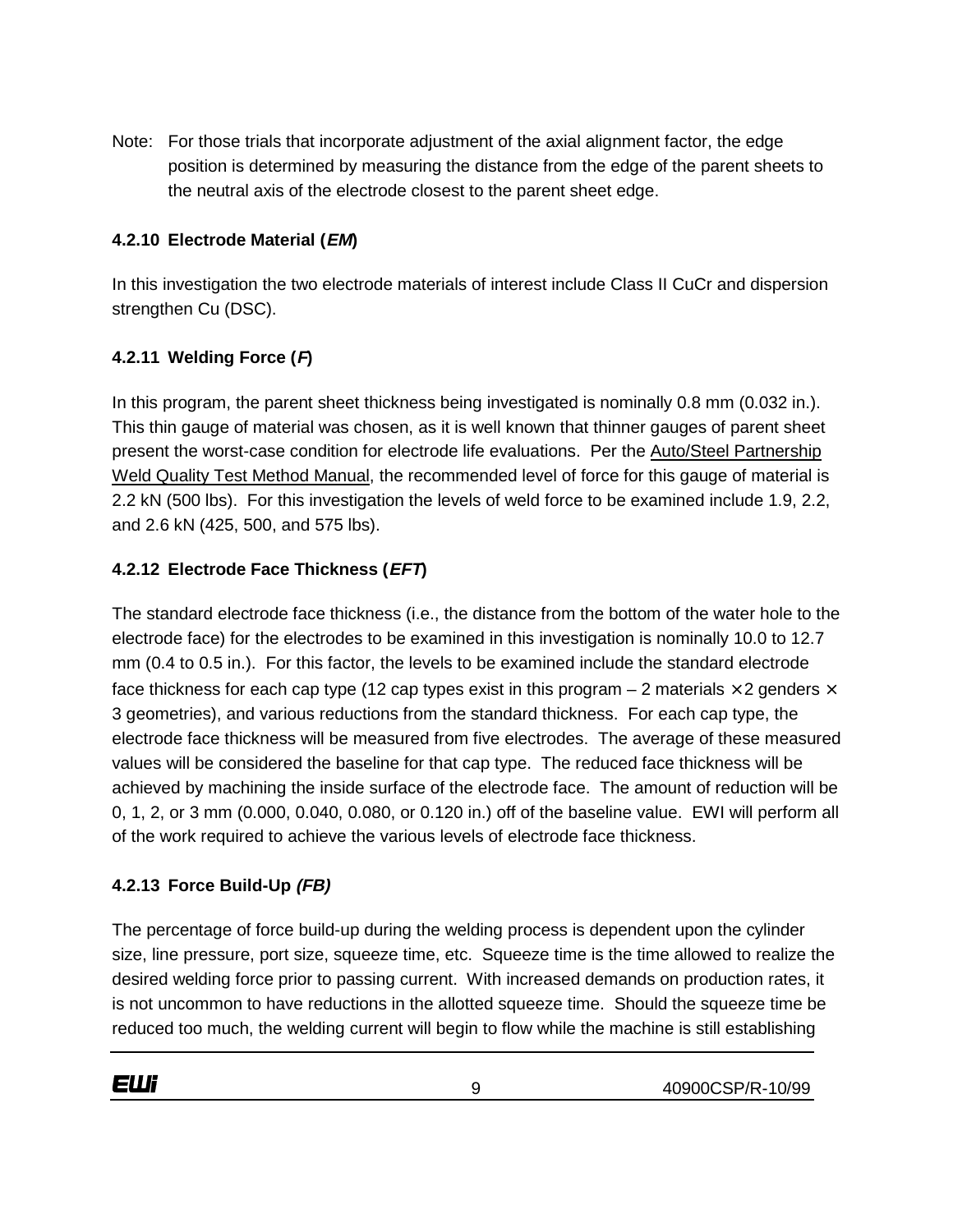the desired force level. To better understand the impact of having the welding current begin to pass during a rising force cycle, this investigation will evaluate welds made with a squeeze time of <70, nominally 85, or >99% force build-up. EWI will visit each test location and establish the required squeeze times to allow for the variations in force build-up for each of the weld force levels examined in the DOE.

Note:

• In determining the required squeeze times for each level of force build-up, in conjunction with each level of weld force, it may be determined that there is an insignificant difference in time (squeeze time) required to achieve two of the three levels. In such cases, modifications will be made such that the three levels of force build-up are more clearly defined.

## **4.2.14 Electrode Gender (EGe)**

Typically, across the Big 3 there are preferences with regard to electrode gender. The electrode gender factor was included in the DOE to allow companies to evaluate the performance of their standard electrode gender. The two levels for the electrode gender factor are male versus female electrode caps.

## **4.2.15 Site (S)**

To allow for timely completion of this effort and to incorporate the noise associated with different facilities, multiple tests sites will be utilized for conducting the trials of the DOE. Analysis of the combined data from each test location will allow for an overall understanding of the influence of each DOE factor, regardless of test location. Comparison of the data from each test location will allow for a general understanding of any differences that may be observed. However, due to the numerous influences which exists such as machine type, machine rigidity, power, operator, etc., any differences which are observed will not be attributable to one specific influence.

#### **4.3 Establishing the DOE Matrix**

Based upon recommendations by N. A. Technologies, the experimental design to be used for the screening DOE is an N-optimal design. Use of this design will allow the results to be used in the "training" of a neural net. The experimental matrix is provided in Appendix B. (Note, DOE data sheets will be supplied by EWI to each test location for clear definition of the factors levels associated with each DOE trial.)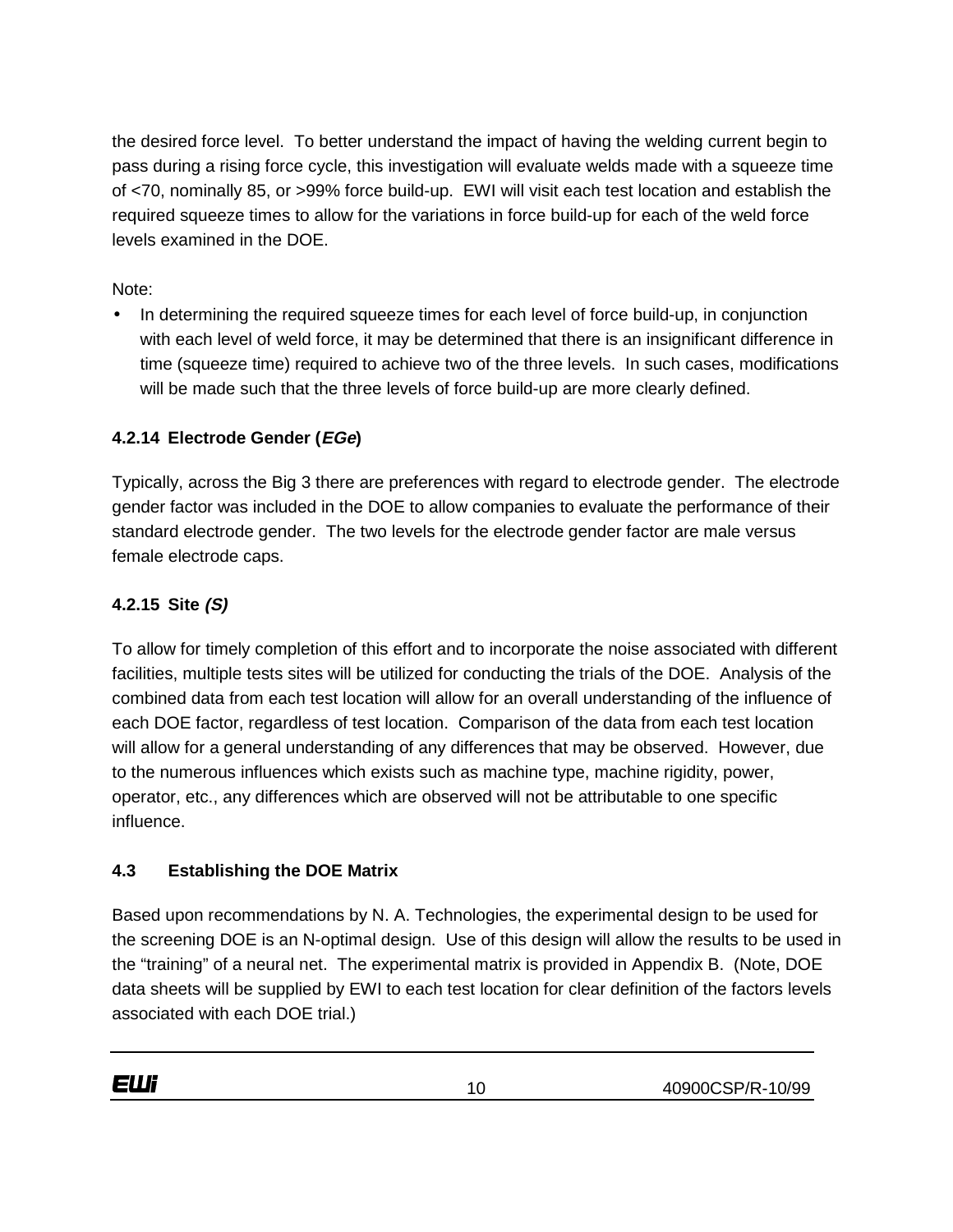# **5.0 Procedures for Calibration of Equipment**

The procedure for the calibration/definition of equipment will be based on the draft ISO 669 document. This procedure largely defines mechanical performance requirements of the welding systems. Since EWI will be conducting these calibrations at each of the participating facilities, detailed information is not included in this document. Some of the efforts may include, but are not limited to:

- 1. Listing machine specifications, manufacturer, age, cylinder size, available line pressure, etc.
- 2. Measuring force build-up rates using strain gauges.
- 3. Measuring deflections under load.
- 4. Evaluating the water supply system.
- 5. Measuring the system's follow-up capability

# **6.0 DOE Welding Procedures**

One of the main emphases of this program is to simulate production conditions as closely as possible. As such, no additional efforts such as electrode conditioning will be performed. In order to establish tip life without the effect of electrode tip dressing or weld schedule stepping, neither of these actions will be taken during the tests associated with this program.

#### **6.1 Initial Machine Set-up**

To properly set the factors levels, examine the appropriate welding conditions for DOE trial to be conducted. Table 2 presents the DOE test factors and factor levels. For those welding factors that may be altered after establishing the specific trial current level, set the factor level to the nominal level. For those equipment-related welding factors that may not be altered after initial set-up, set the factor level according to the appropriate DOE trial.

• Note: The purpose of initially setting the machine factor levels to the nominal condition is to, as much as possible, prevent the variation in factor levels from influencing the established trial current level.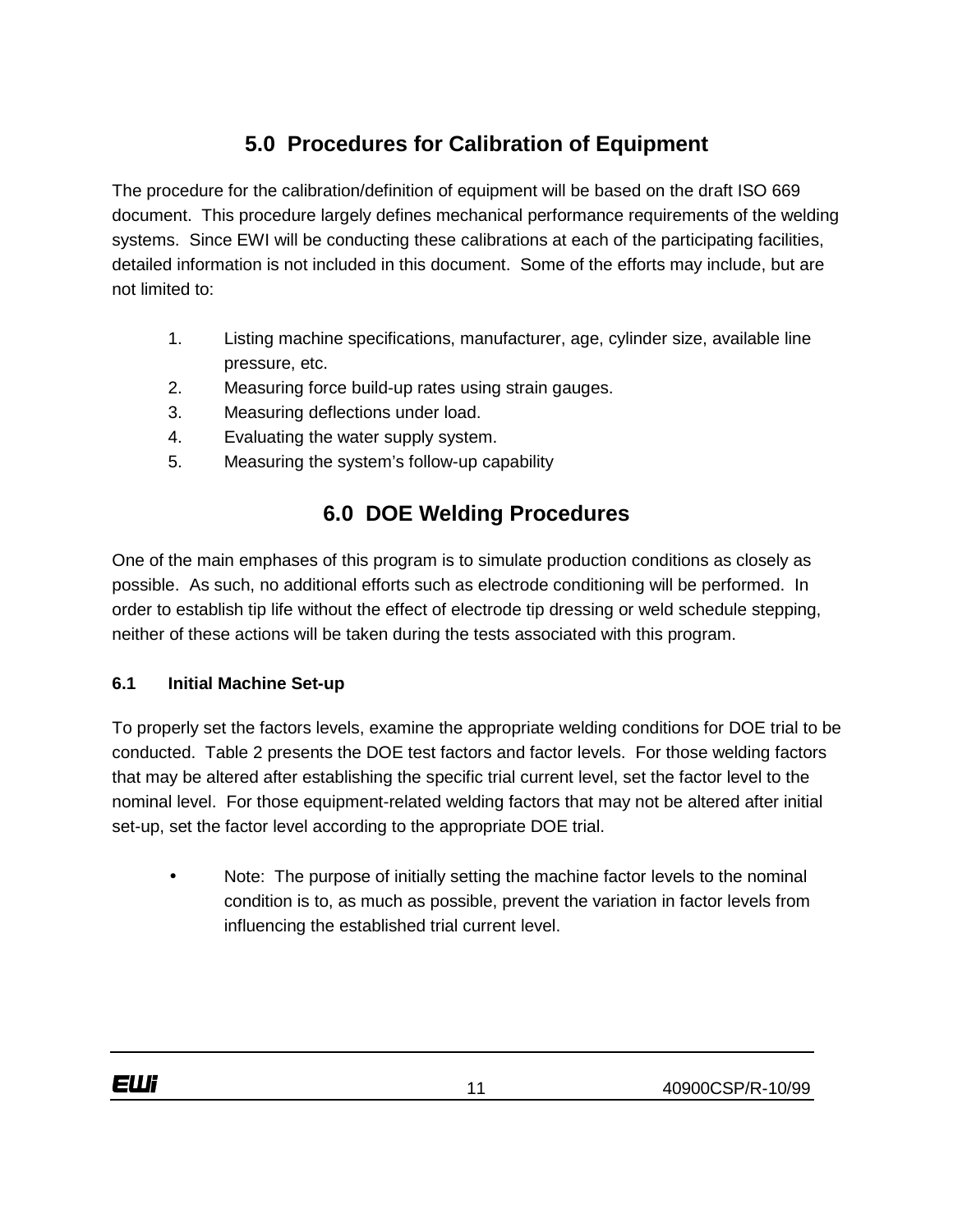#### **6.2 Current Adjustment Procedure for Establishing the Expulsion Current Level**

The following procedure is a modification of the Chrysler Laboratory Procedure LP-461K-173. To allow for an improved understanding of this procedure, Figure 7 displays a flow chart that represents the steps required to establish the expulsion current level.

- Step 1: Set the current level to a low enough level at which no expulsion of material is observed when making a weld (8.0 kA). Gradually increment the current upward [1- 3% (200-400 A) per weld] until expulsion is observed (Note: the weld spacing should be maintained at 15 to 20 mm at all times).
- Step 2: Record the "First Expulsion Current Level" (FIexp) on the respective DOE Data Collection Sheet (example sheets shown in Appendix D).
- Step 3: Reduce the phase shift (percent heat) 5% from the level at which the FIexp was established and make four welds on a new set of parent material strips.
- Step 4: Increase the phase shift 3% and make four welds (maintain the 15- to 20-mm weld spacing). If two or more of the four welds show expulsion, go to Step 5. If one or less welds shows expulsion, go to Step 6.
- Step 5: Reduce the phase shift by 2% and make four welds. If two or more of the four welds show expulsion, repeat Step 5. If one or less welds shows expulsion, go to Step 6.
- Step 6: Increase the phase shift by 1% and make four welds. If two or more of the four welds show expulsion, go to Step 7. If one or less of the welds show expulsion, repeat Step 6.
- Step 7: Record the current level established in Step 6 on the DOE Data Collection Sheet as the "Expulsion Current Level" (Iexp).
- Step 8: Look up the specific DOE Trial current level (1.02, 1.08, 1.14, or 1.2  $\times$  lexp) from the DOE matrix (Appendix B).
- Step 9: Calculate the "Actual Test Current Level" for the specific DOE trial.

12 40900CSP/R-10/99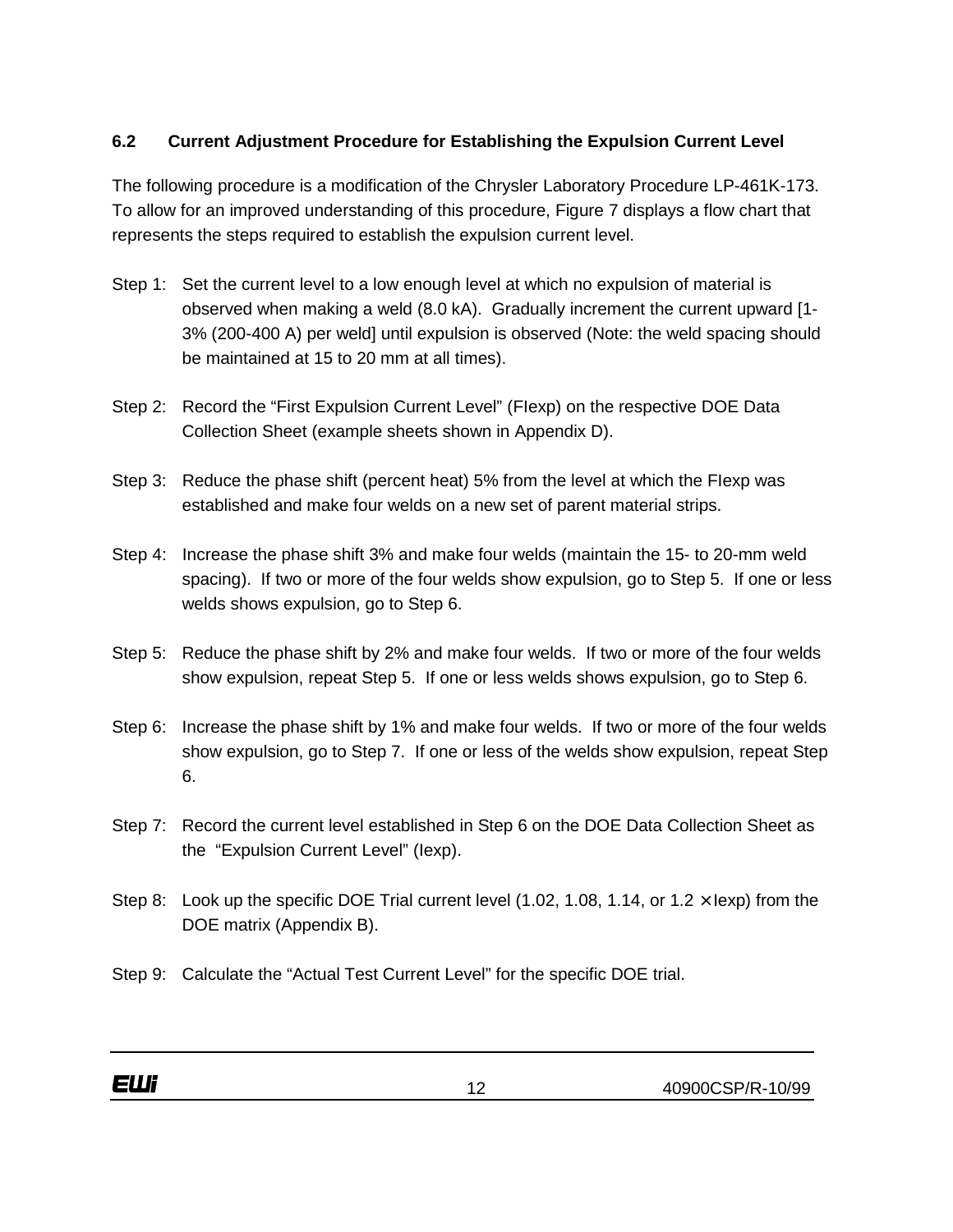- Example: If the DOE trial of interest calls for a current level 20% higher than the expulsion current level (Iexp), multiply Iexp by 1.2. This calculated current level is the "Actual Test Current Level".
- Step 10: In an iterative manner, adjust the percent phase shift (percent heat) upward and make welds until a current level is obtained that is as close to the "Actual Test Current Level" as can be achieved (always maintain the 15- to 20-mm weld spacing). Record the Doe Trial current level on the DOE Data Collection Sheet.
- Note 1: The total number of welds required to establish the "Actual" DOE trial current level should be less than 40. If more than 40 welds are required, change the electrode tips and begin again.
- Note 2: A maximum of 24 welds are to be placed on a pair of parent material strips. If during the above procedure it is necessary to utilize a new pair of parent material strips, reduce the phase shift 5% below whatever phase shift is being utilized and make four shunt welds on the new parent material strips. Once the shunt welds have been made, adjust the phase shift back to the appropriate level and continue the procedure.
- Note 3: Do not split the sets of four welds between two different pairs of parent material strips.
- Note 4: Properly label all of the strips utilized to establish each trials current level. Specifically label the welds associated with the:
	- First Expulsion Current Level (FIexp)
	- Expulsion Current Level (Iexp)
	- Actual Test Current Level

# **6.3 Setting Up the Machine for the Specific DOE Trial**

Make the appropriate changes to the factor levels as defined for the specific DOE trial (i.e., for those factors which were set at their nominal levels, change the level to reflect the appropriate DOE trial).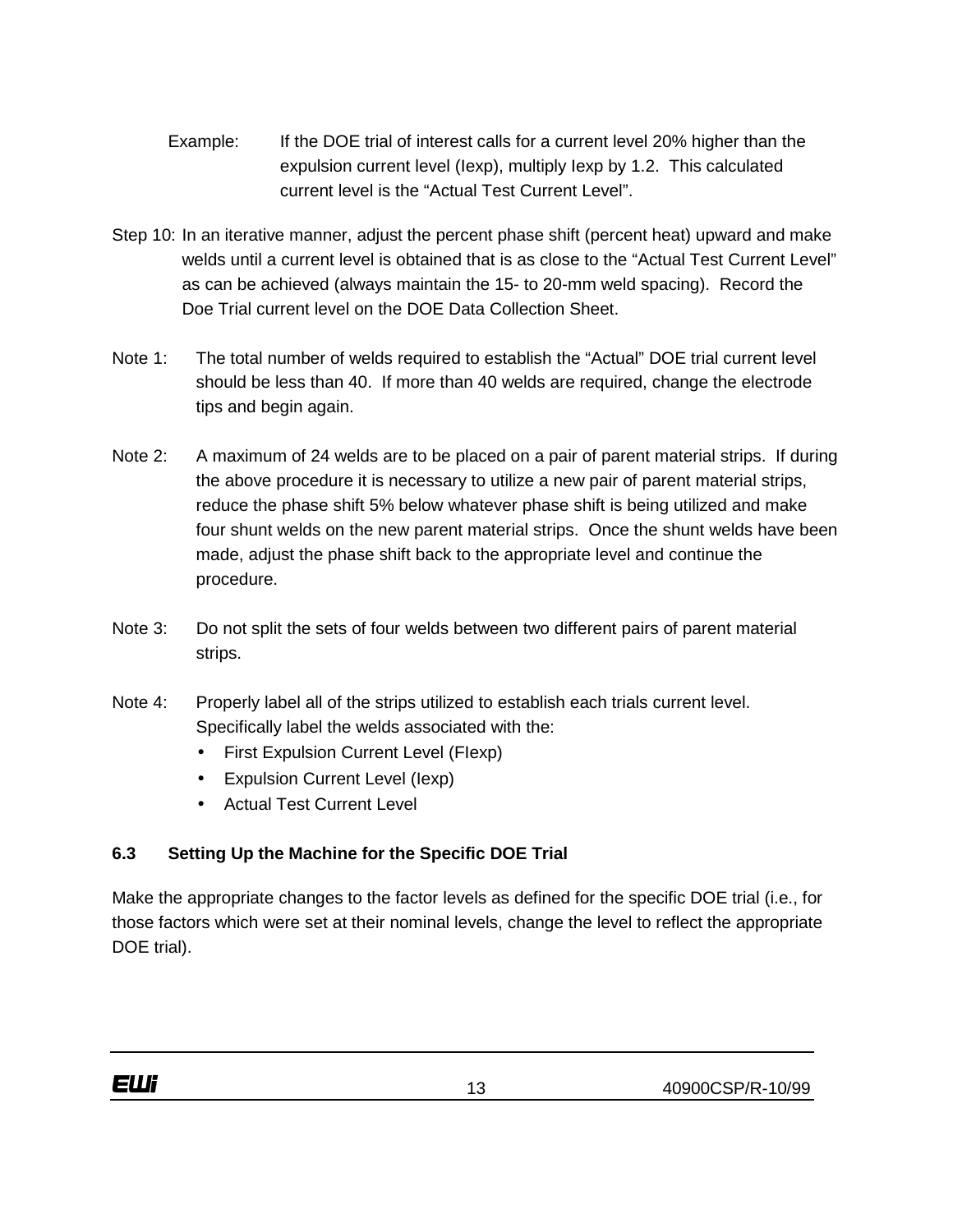#### **6.4 Conducting a DOE Electrode Life Test**

- 1. Make ten welds along a strip of the appropriate parent material for the DOE trial [15 to 20-mm (0.6- to 0.78-in.) weld spacing]. Record the measured weld current of the sixth through tenth weld on the corresponding DOE data sheet. Upon destructive peel, measure the maximum and minimum button diameter of the sixth through tenth weld. Record these values, along with the failure morphology (as defined in the Auto/Steel Partnership Weld Quality Test Method Manual) on the DOE data sheets. EWI will calculate the average button diameter and aspect ratio.
- 2. Make 90 welds on electrode life weld strips (25 welds/strip) and repeat Step 1.
	- Note: To allow for the various factors of interest, the electrode life tests in this program will be conducted on 31.25-mm (1.25-in.) wide strips of steel. The weld spacing will be 15-20 mm (0.6-0.78 in.) and the weld rate will be nominally 25 welds/minute.
- 3. Continue to repeat Steps 1 and 2 until all five of the measured welds from two consecutive 100-weld increments have an average button diameter less than the minimum acceptable average button diameter.
	- Note: The minimum acceptable average button diameter =  $4 \times t^{0.5}$  [t = parent sheet thickness (mm)]. For the material being using in this program, the minimum acceptable average button diameter =  $4 \times (0.8)^{0.5}$  $= 3.6$  mm.
- 4. Make sure all relevant data has been listed on the DOE Data Collection Sheets and return to a copy to EWI.

# **7.0 Data Collection and Reporting**

Appendix D presents an example DOE trial data collection sheet package. EWI will supply each test location with multiple DOE trail data sheet packages. It is recommended that each site make a master copy.

Upon beginning a DOE trial, the operator should fill in the specific DOE trial number, date, and her/his name. Spaces are provided for the operator to enter the initial factor level settings used to determine FIexp and Iexp. Once each of these expulsion current levels has been obtained, their values should be recorded on the data sheet in the proper location. Again, the "desired"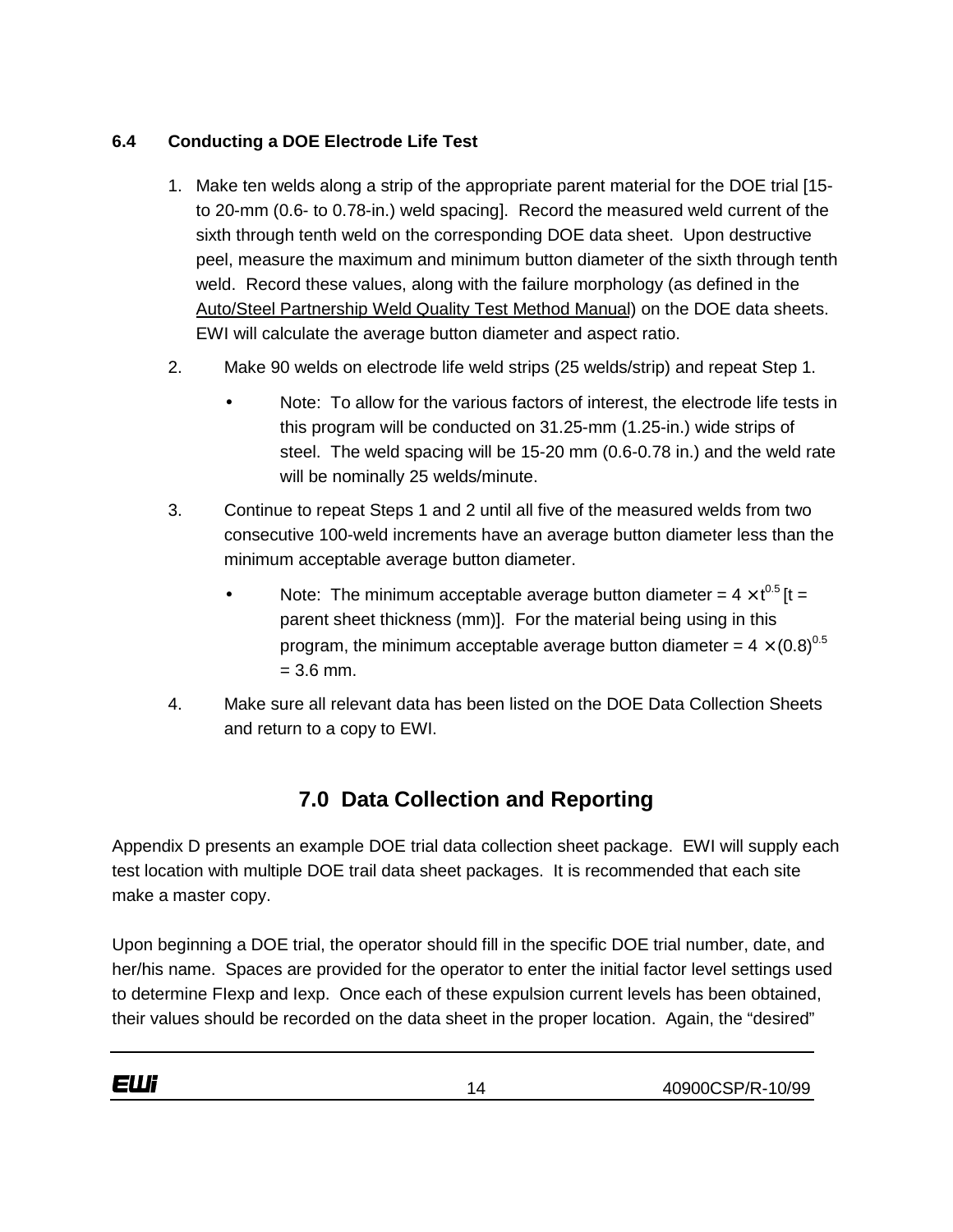current level will be that which corresponds to the given DOE trial, while the "actual" testing current level corresponds to that which could be achieved. It should be noted that the actual current level will often not exactly match the desired current level; however, they should be similar.

Each data sheet contains regions for the measured weld current, the maximum button diameter, and the minimum button diameter to be recorded from the five test welds of each 100-weld interval of the electrode life test. Spaces are also provided for calculations of the average button diameter and aspect ratio, along with the failure morphology and any occurrence of expulsion (identification of expulsion will be denoted by placing an "E" along with the measured current in the measured current column). EWI will conduct the calculations of the average button diameter and the aspect ratio. Each test site is responsible for filling in all other information. Copies of the completed DOE trial data sheets will be returned on a weekly basis to EWI.

# **8.0 Moving Forward**

Upon completion of the 126 electrode life tests the results will be forwarded to N.A. Technologies for development of the neural network model. As part of this effort, N.A. Technologies will make a recommendation for additional experimental trials that will help to increase the confidence in the model's output. Conduction of these additional experimental trials may be required by any of the three test sites. The procedures followed for conduction of these additional electrode life tests will identically follow the procedures outlined in this document for the original 126 trials.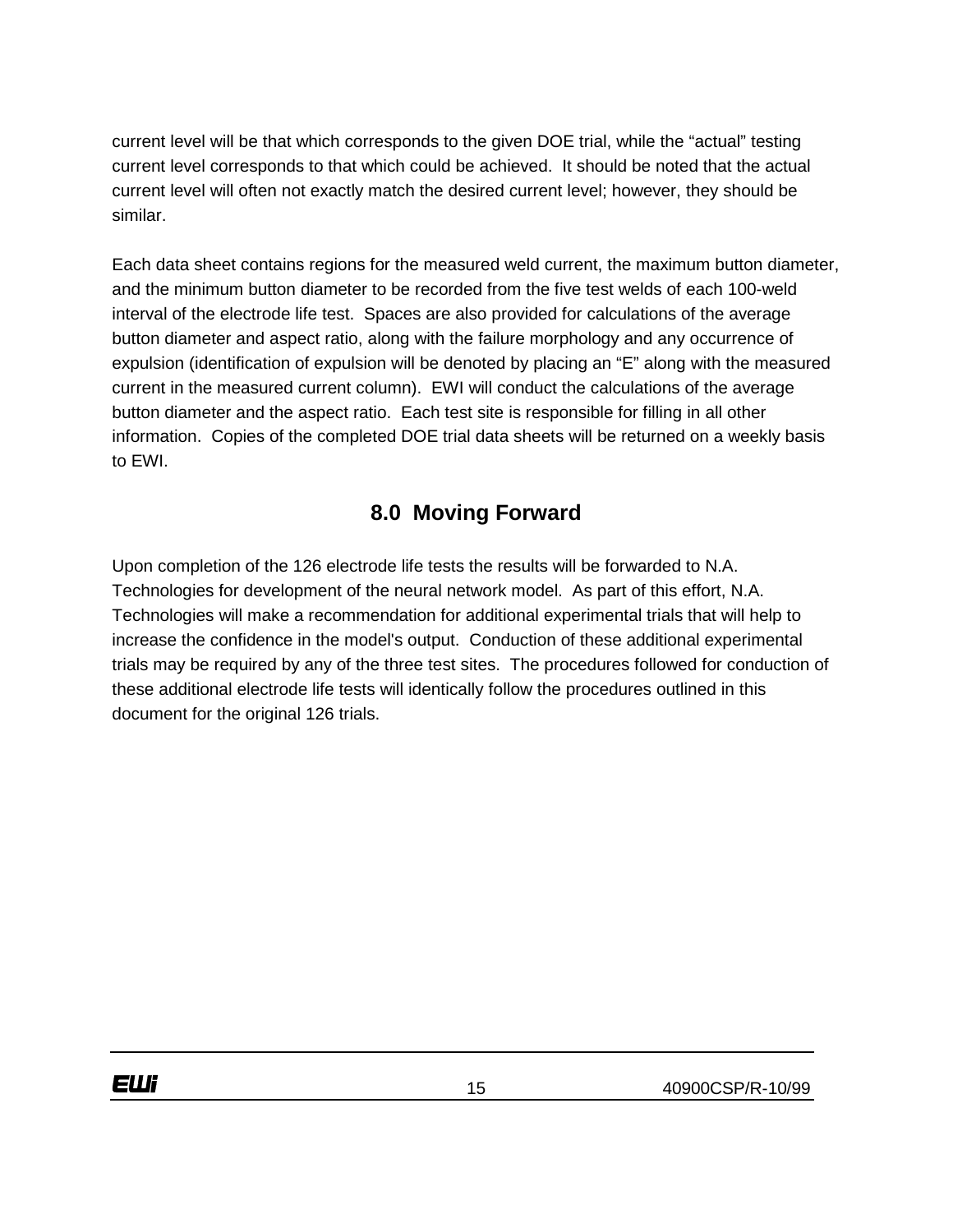| <b>Factor</b>              |      | <b>Limit Test Factor Levels</b> | <b>Nominal Factor Level</b>     |  |  |  |
|----------------------------|------|---------------------------------|---------------------------------|--|--|--|
| Weld current               | $-1$ | $1.20 \times$ lexp              | Not applicable                  |  |  |  |
|                            | $+1$ | $1.02 \times$ lexp              |                                 |  |  |  |
| Flow rate                  | $-1$ | $0.07$ cfm $(0.5$ gal/min)      | $0.13$ cfm $(1.0$ gal/min)      |  |  |  |
|                            | $+1$ | $0.20$ cfm $(1.5$ gal/min)      |                                 |  |  |  |
| Hold time                  | $-1$ | 2 cycles                        | 10 cycles                       |  |  |  |
|                            | $+1$ | 10 cycles                       |                                 |  |  |  |
| Coating type               | $-1$ | <b>HDG</b>                      | Not applicable                  |  |  |  |
|                            | $+1$ | <b>GA</b>                       |                                 |  |  |  |
| Cooling tube position      | $-1$ | >12.5 mm (0.5 in.) removed      | Not applicable                  |  |  |  |
|                            | $+1$ | Nominally touching              |                                 |  |  |  |
| Electrode geometry         | $-1$ | A-nose                          | Not applicable                  |  |  |  |
|                            | $+1$ | E-nose                          |                                 |  |  |  |
| Part fit-up                | $-1$ | Poor fit-up                     | Ideal fit-up                    |  |  |  |
|                            | $+1$ | Ideal fit-up                    |                                 |  |  |  |
| Impact velocity            | $-1$ | 1 m/s $(4 in./sec)$             | $0.5$ m/s $(2 \text{ in./sec})$ |  |  |  |
|                            | $+1$ | 0.5 m/s (2 in./sec)             |                                 |  |  |  |
| Electrode material (EM)    | $-1$ | CuCr                            | CuCr                            |  |  |  |
|                            | $+1$ | CuCr                            |                                 |  |  |  |
| Welding force (F)          | $-1$ | $1.9$ kN (425 lbs)              | 2.2 kN (500 lbs)                |  |  |  |
|                            | $+1$ | 2.6 kN (575 lbs)                |                                 |  |  |  |
| Electrode face thick (EFT) | $-1$ | Normal                          | Normal                          |  |  |  |
|                            | $+1$ | Normal                          |                                 |  |  |  |
| Force build-up (FB)        | $-1$ | <70% Build-up                   | >90% Build-up                   |  |  |  |
|                            | $+1$ | >90% Build-up                   |                                 |  |  |  |

#### **Table 1. Limit Test Factors and Factor Levels**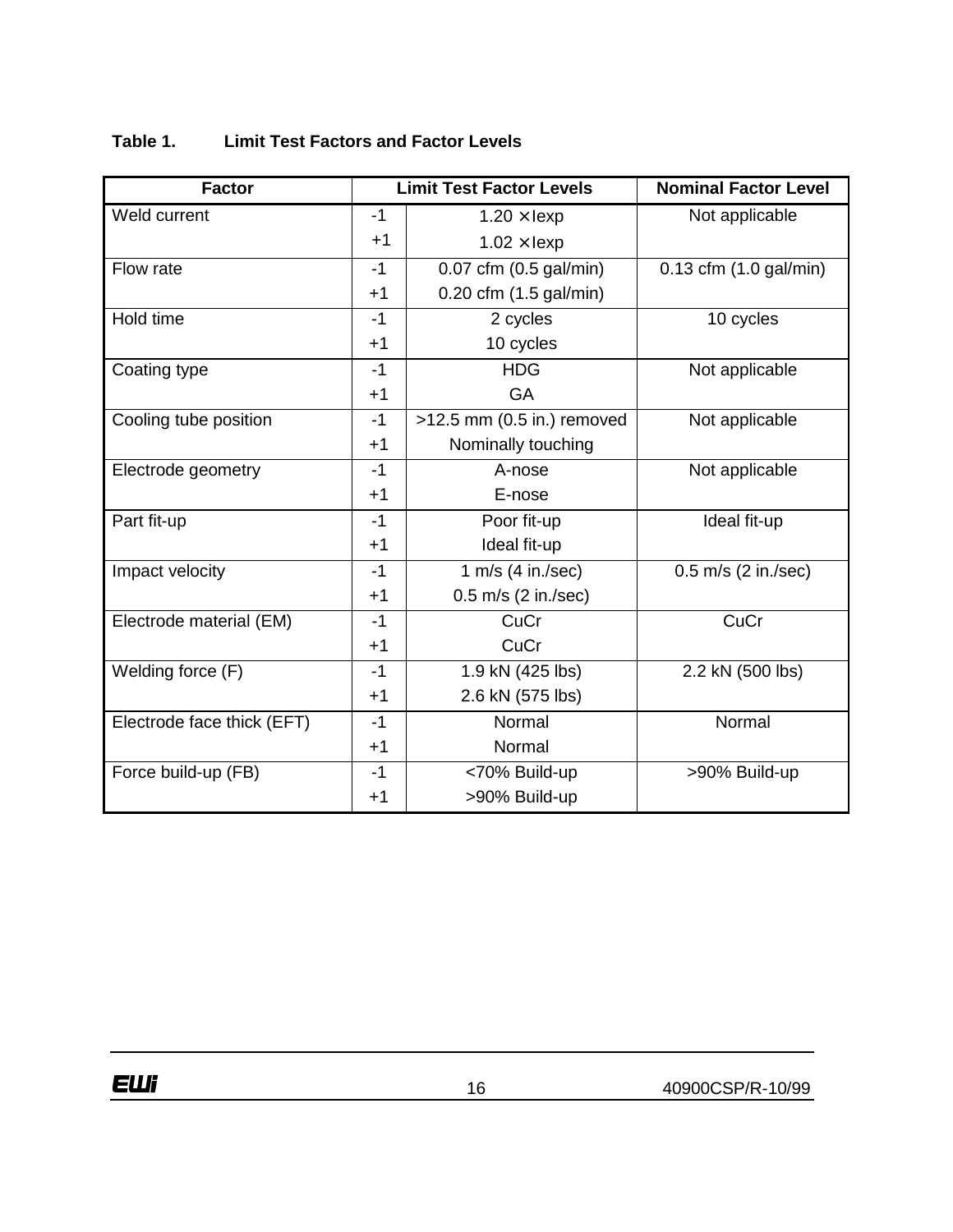| <b>Factor</b>               |             | <b>DOE Trial Factor Levels</b>    | <b>Nominal Factor Level</b>       |  |  |  |
|-----------------------------|-------------|-----------------------------------|-----------------------------------|--|--|--|
|                             | -2          | $1.02 \times$ lexp                |                                   |  |  |  |
| Weld current (I)            | $-1$        | $1.08 \times$ lexp                | Not Applicable                    |  |  |  |
|                             | +1          | $1.14 \times$ lexp                |                                   |  |  |  |
|                             | +2          | $1.20 \times$ lexp                |                                   |  |  |  |
| Axial alignment (AxA)       | $-1$        | 30% offset                        | 0% offset                         |  |  |  |
|                             | 0           | 15% offset                        |                                   |  |  |  |
|                             | +1          | 0% offset                         |                                   |  |  |  |
| Angular alignment (AnA)     | -1          | 20-degrees offset                 | 0-degrees offset                  |  |  |  |
|                             | 0           | 10-degrees offset                 |                                   |  |  |  |
|                             | $+1$        | 0-degrees offset                  |                                   |  |  |  |
| Coating type (CTyp)         | $-1$        | <b>HDG</b>                        | Not Applicable                    |  |  |  |
|                             | $+1$        | GA                                |                                   |  |  |  |
| Cooling tube position (CTP) | $-1$        | 12.5 mm (0.5 in.) removed         | Not Applicable                    |  |  |  |
|                             | $+1$        | Nominally touching                |                                   |  |  |  |
| Electrode geometry (EGm)    | $-1$        | Ball (Dome)                       |                                   |  |  |  |
|                             | 0           | Pointed                           | Not Applicable                    |  |  |  |
|                             | $+1$        | Truncated                         |                                   |  |  |  |
| Part fit-up (PF)            | $-1$        | $2 \times t$ gap                  |                                   |  |  |  |
|                             | 0           | $1 \times t$ gap                  | $0 \times t$ Gap                  |  |  |  |
|                             | $+1$        | $0 \times t$ gap                  |                                   |  |  |  |
| Coating weight (CW)         | -1          | A & B (GA)                        | Not Applicable                    |  |  |  |
|                             | $+1$        | $C$ & $D$ (HDG) $x$               |                                   |  |  |  |
| Edge position (EP)          | -2          | ENA 0.25 $\times$ Ediam from edge |                                   |  |  |  |
|                             | -1          | ENA $0.50 \times$ Ediam from edge | ENA 2.00 $\times$ Ediam from edge |  |  |  |
|                             | $+1$        | ENA 1.00 $\times$ Ediam from edge | (ENA = "Electrode Neutral Axis")  |  |  |  |
|                             | +2          | ENA 2.00 $\times$ Ediam from edge |                                   |  |  |  |
| Electrode material (EM)     | $-1$        | <b>DSC</b>                        | Not Applicable                    |  |  |  |
|                             | $+1$        | CuCr                              |                                   |  |  |  |
| Welding force (F)           | $-1$        | 1.9 kN (425 lbs)                  | 2.2 kN (500 lbs)                  |  |  |  |
|                             | 0           | 2.2 kN (500 lbs)                  |                                   |  |  |  |
|                             | $+1$        | 2.6 kN (575 lbs)                  |                                   |  |  |  |
| Electrode face thick. (EFT) | -2          | 3 mm removed                      |                                   |  |  |  |
|                             | -1          | 2 mm removed                      | Not Applicable                    |  |  |  |
|                             | $+1$        | 1 mm removed                      |                                   |  |  |  |
|                             | $+2$        | 0 mm removed                      |                                   |  |  |  |
| Force build-up (FB)         | -1          | 70% Build-up                      |                                   |  |  |  |
|                             | 0           | 85% Build-up                      | 99% Build-up                      |  |  |  |
|                             | $+1$        | 99% Build-up                      |                                   |  |  |  |
| Electrode gender (EGe)      | $-1$        | Female                            | Not Applicable                    |  |  |  |
|                             | $+1$        | Male                              |                                   |  |  |  |
| <b>Test location</b>        | $-1$        | Α                                 | Not Applicable                    |  |  |  |
|                             | $\mathbf 0$ | В                                 |                                   |  |  |  |
|                             | $+1$        | $\mathsf C$                       |                                   |  |  |  |

**Table 2. DOE Test Factors and Factor Levels**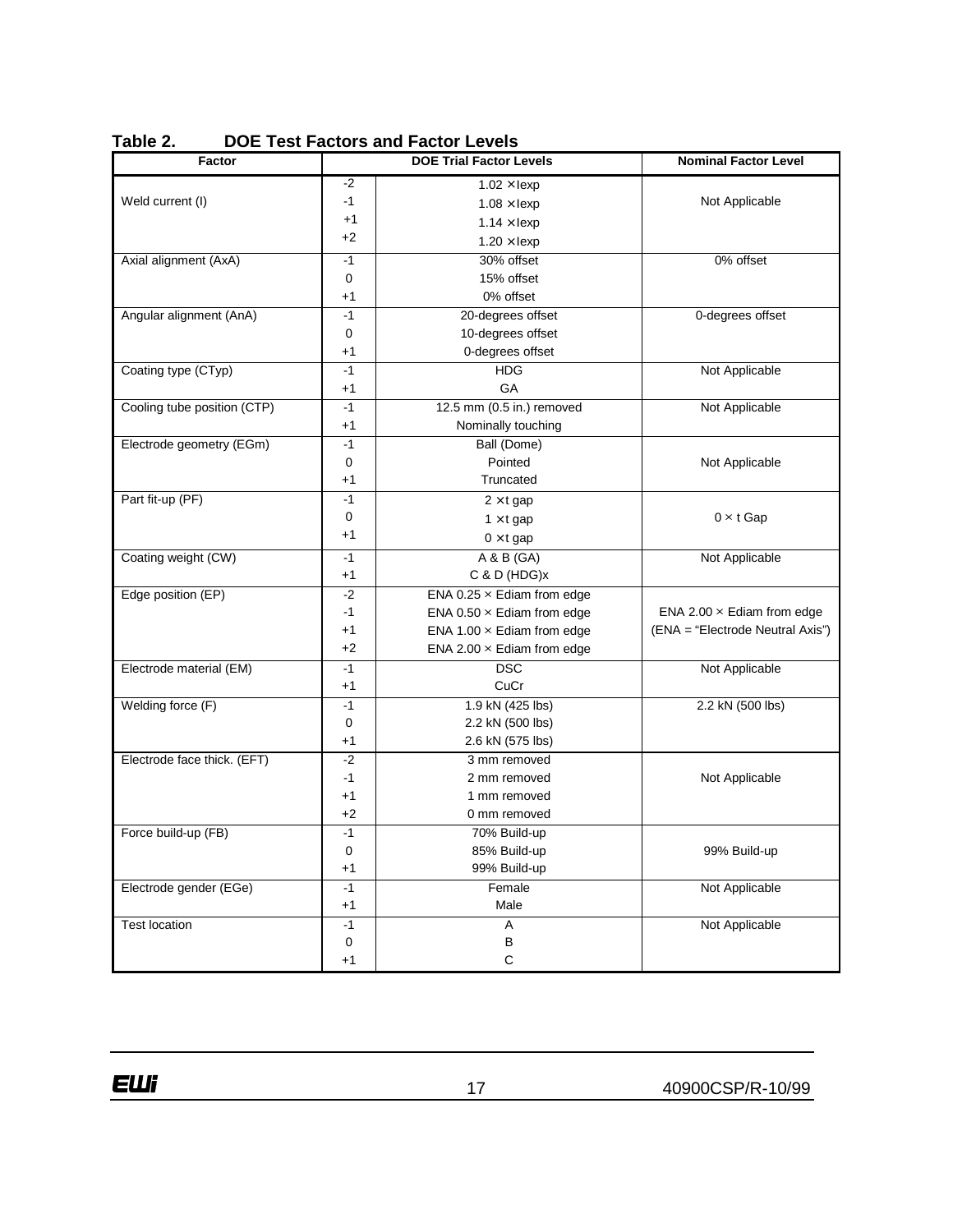#### **Table 3. Top Candidate Factors From the Selection Criteria Matrix and Their Use in the DOE**

| Candidate<br>Factor | <b>DOE</b><br>Factor No. |                         | Consideration                                                                   |
|---------------------|--------------------------|-------------------------|---------------------------------------------------------------------------------|
| No.                 |                          | <b>Factor</b>           | Reasoning                                                                       |
| 1                   | $\mathbf{1}$             | Current                 | Selected as DOE factor.                                                         |
| $\overline{2}$      | $\mathfrak{p}$           | Axial elec. align.      | Selected as DOE factor.                                                         |
| 3                   |                          | Tip dresser sch.        | The tip dresser and stepper schedules are considered significant.               |
|                     |                          |                         | However, as testing would require multiple electrode life tests, inclusion was  |
|                     |                          |                         | not appropriate for a screening type DOE.                                       |
| 4                   |                          | Stepper sch.            | Same as Candidate Factor 3.                                                     |
| 5                   | 3                        | Angular elec. align.    | Selected as DOE factor.                                                         |
| 6                   |                          | Equip. Condition        | The "equip. cond." factor was considered too broad. The difference in           |
|                     |                          |                         | results never really identifiable with a particular attribute of the equipment. |
| $\overline{7}$      |                          | Gages and stack-up      | The thinnest gauge of material presents the worst case condition. Specific      |
|                     |                          |                         | stack-ups beyond a similar gage two layer stack-up are too specific for a       |
|                     |                          |                         | screening DOE.                                                                  |
| 8                   |                          | Exp. effect on elec.    | Considered to be similar to the weld current factor.                            |
| 9                   | 4                        | Coating type            | Selected as DOE factor.                                                         |
| 10                  |                          | Weld time               | Large variations in weld time are typically associated with variations in gage  |
|                     |                          |                         | and stack-up. For the two-layer stack-up used in the screening DOE,             |
|                     |                          |                         | standard practice will dictate the weld time utilized.                          |
| 11                  | 5                        | Cooling tube pos.       | Selected as DOE factor.                                                         |
| 12                  |                          | Init. elec. face. diam. | Similar reasoning as presented for Cand. Factor 10.                             |
| 13                  | 6                        | Electrode geom.         | Selected as DOE factor.                                                         |
| 14                  | $\overline{7}$           | Part fit-up             | Selected as DOE factor.                                                         |
| 15                  |                          | Nom. elec. face. diam.  | Similar reasoning as presented for Cand. Factor 10.                             |
| 16                  | 8                        | Coating thickness       | Selected as DOE factor.                                                         |
| 17                  | 9                        | Edge position           | Selected as DOE factor.                                                         |
| 18                  |                          | Machine rigidity        | In terms of gun arm rigidity this factor is considered significant. However,    |
|                     |                          |                         | examination of this factor is believed to be more suited for post-screening     |
|                     |                          |                         | test evaluations.                                                               |
| 19                  | 10                       | Force build-up          | Selected as DOE factor.                                                         |
| 20                  | 11                       | Electrode material      | Selected as DOE factor.                                                         |
| 21                  | 12                       | Welding force           | Selected as DOE factor.                                                         |
| 22                  |                          | Variations in coating   | Considered too costly to include in the DOE.                                    |
| 23                  | 13                       | Elect. face thick.      | Selected as DOE factor.                                                         |
| 24                  |                          | Flange width            | Considered to be dominated by the edge position factor.                         |
| 25                  |                          | <b>Bulk resistivity</b> | Considered to be associated with gauge and stack-up.                            |
| 41                  | 14                       | Elec. gender            | Selected as DOE factor.                                                         |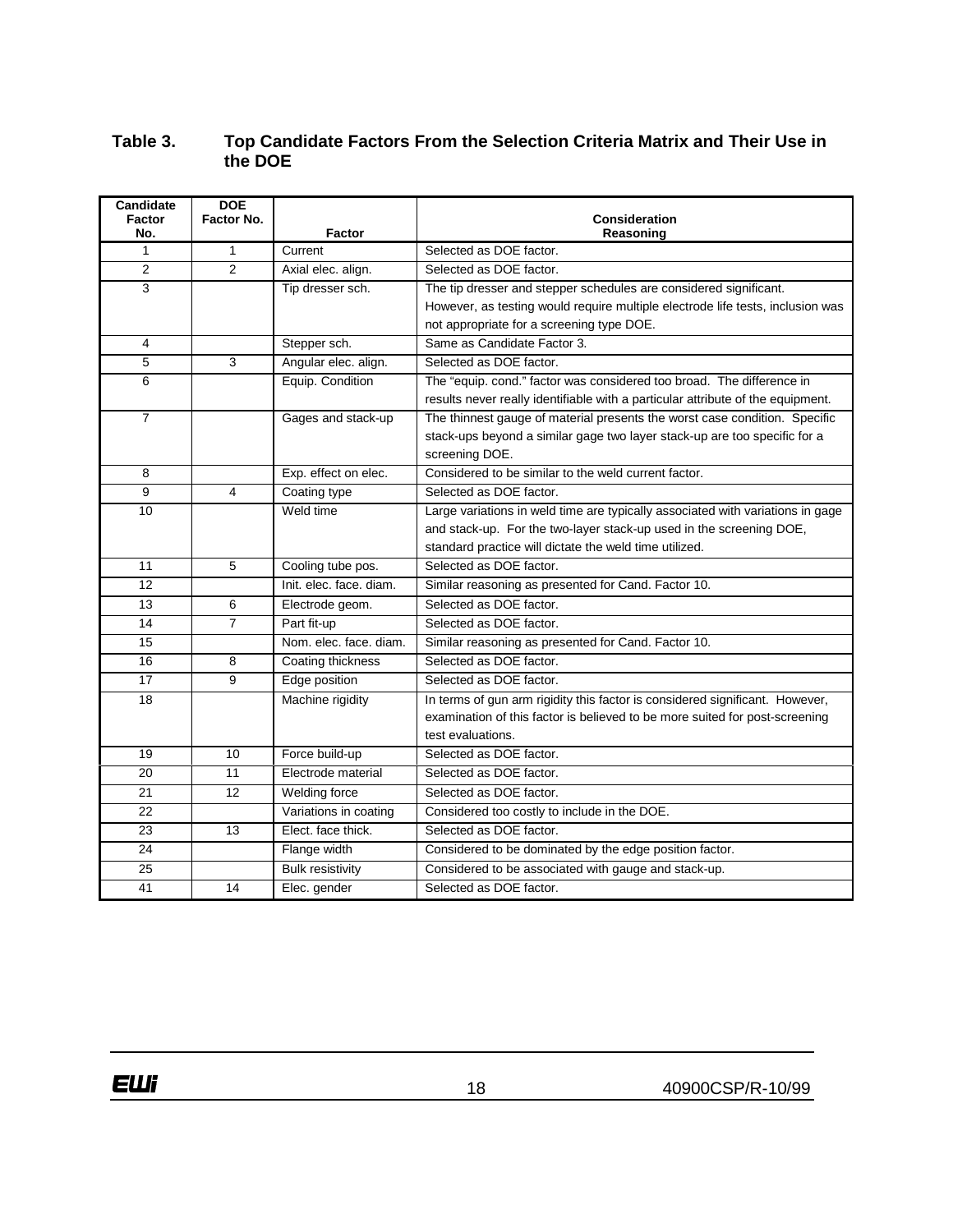

**Figure 1. DOE Testing Fixture and Weldgun**



**Figure 2. Axial Alignment** [(A) Normal, (B) 25% Offset]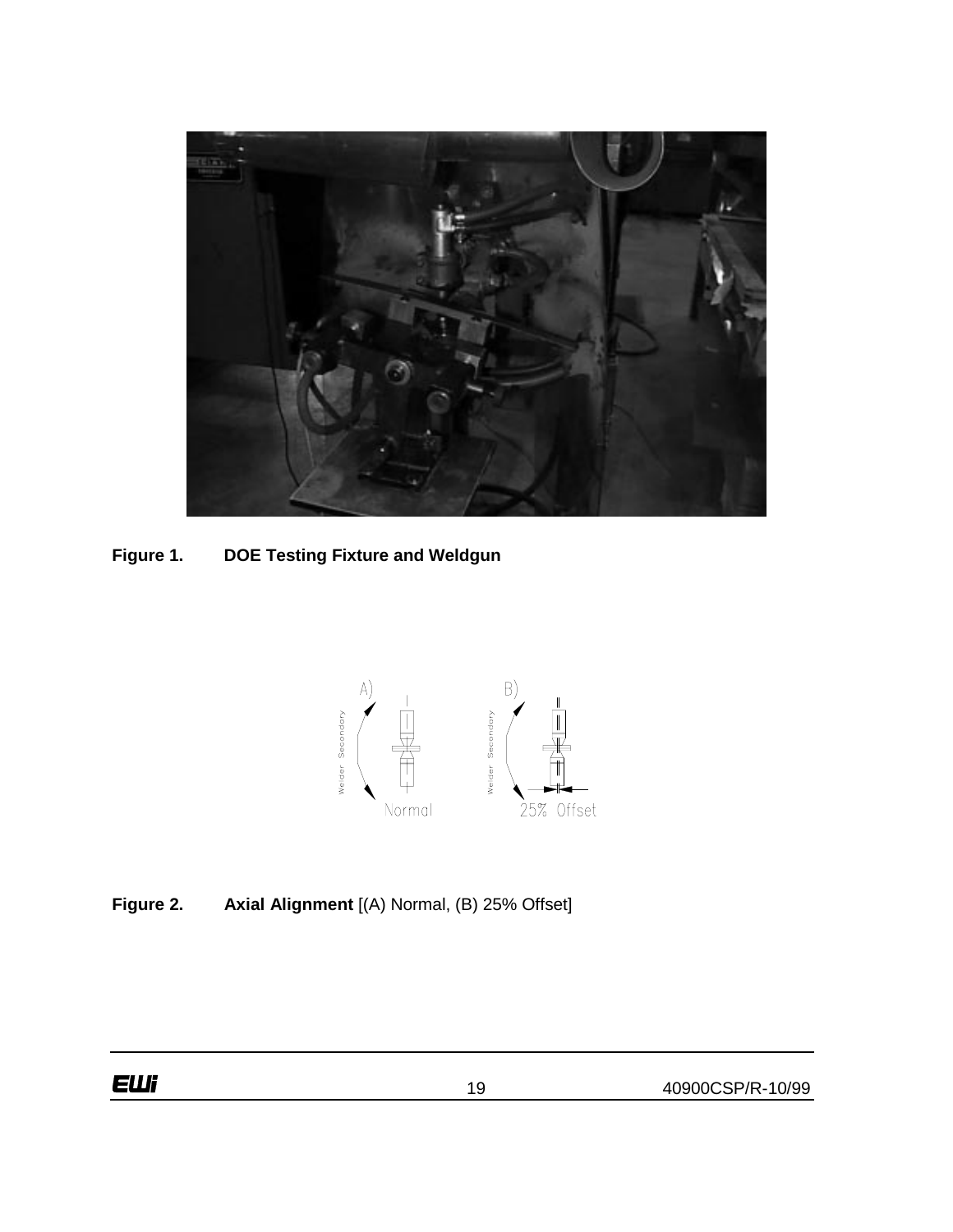

**Figure 3. Angular Alignment** [(A) Normal, (B) 10-Degree Offset]



## **Figure 4. Pointed, Dome, and Truncated Electrodes**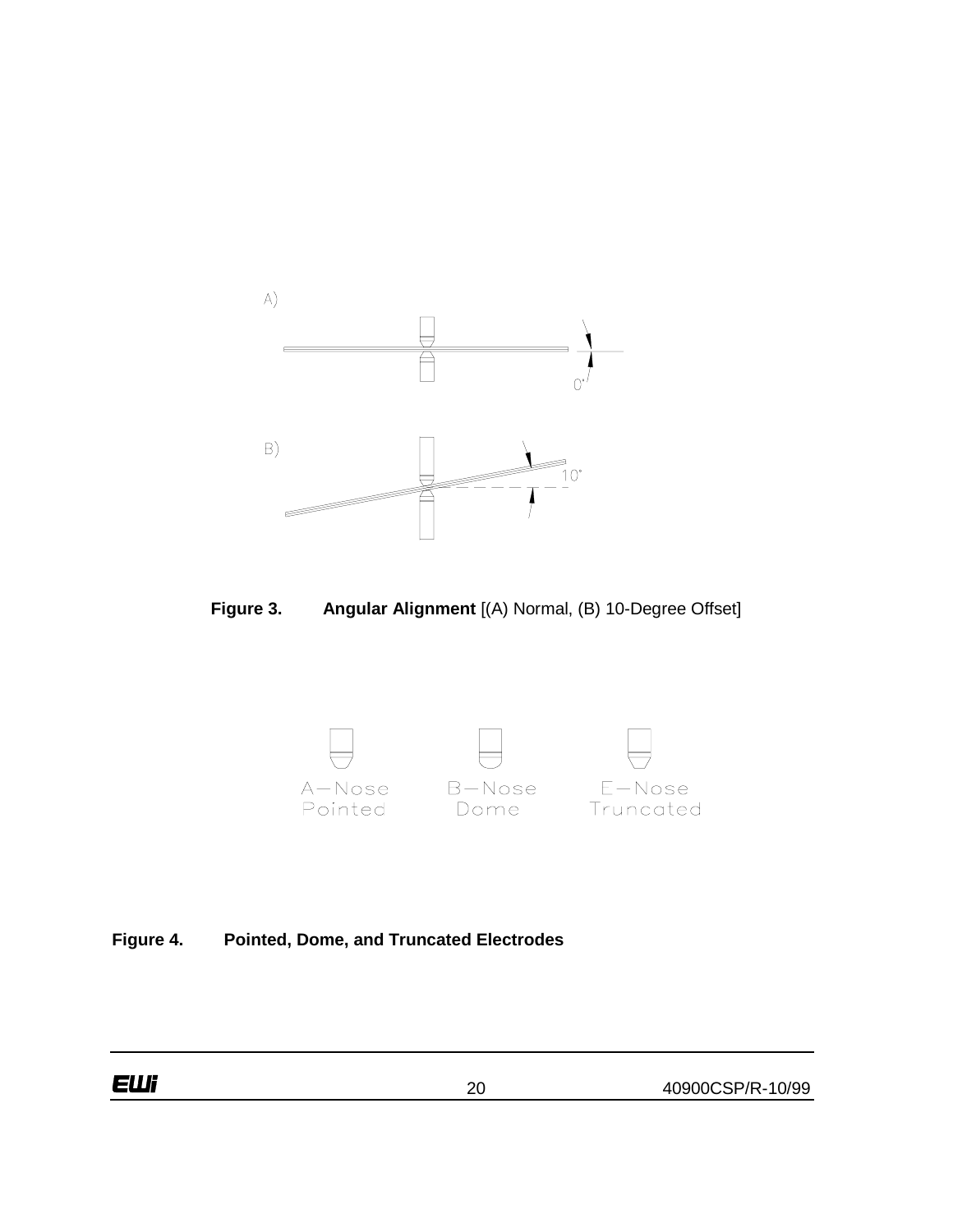

**Figure 5. (A) Proper Fit-up, (B) Improper Fit-up, and (C) Simulated Improper Fit-up**



**Figure 6. Edge Position**

40900CSP/R-10/99 21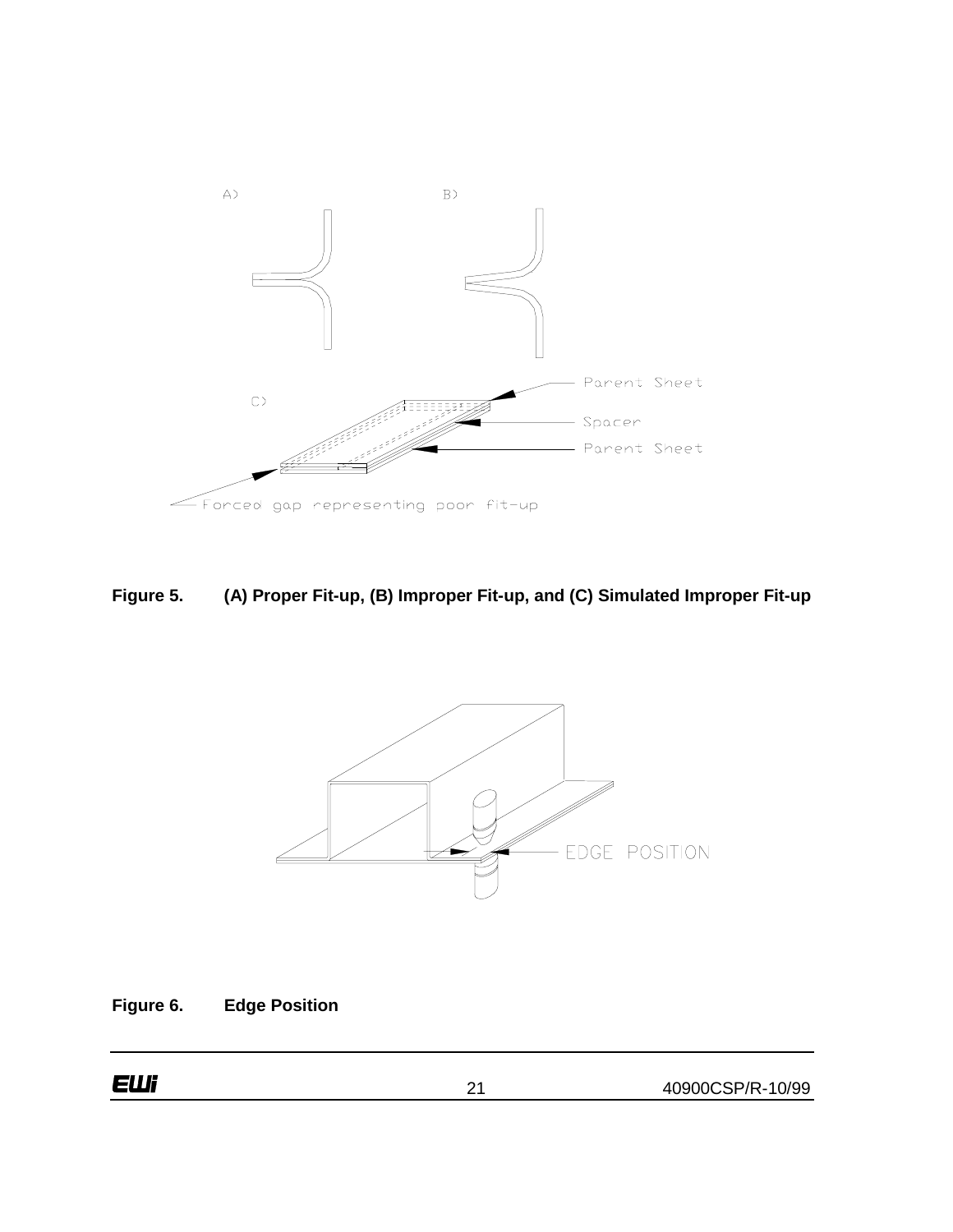

**Figure 7. Establishment of the DOE Trial Current Level Flowchart**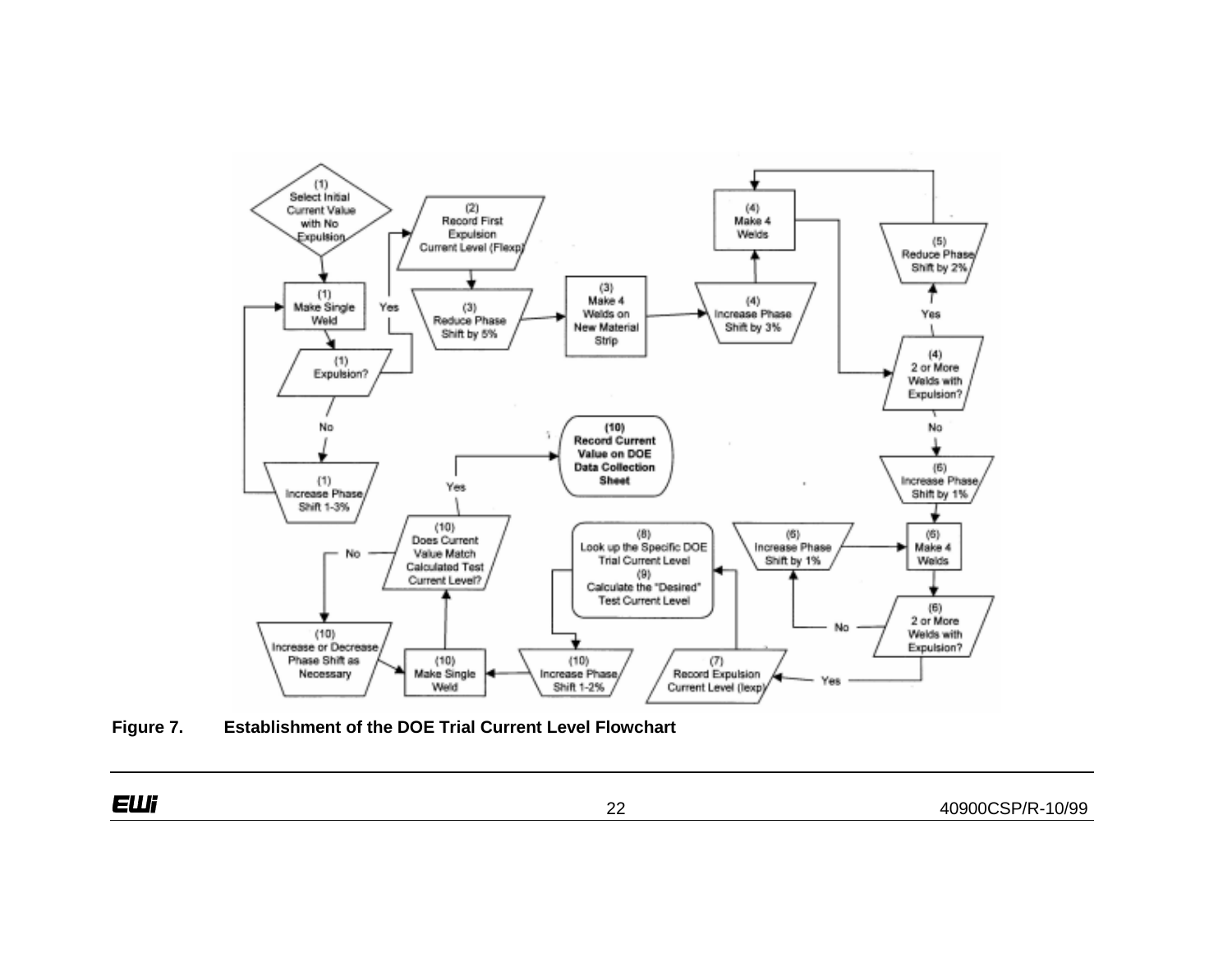**Appendix A**

**A Quantitative Ranking of the Candidate DOE Factors**

40900CSP/R-10/99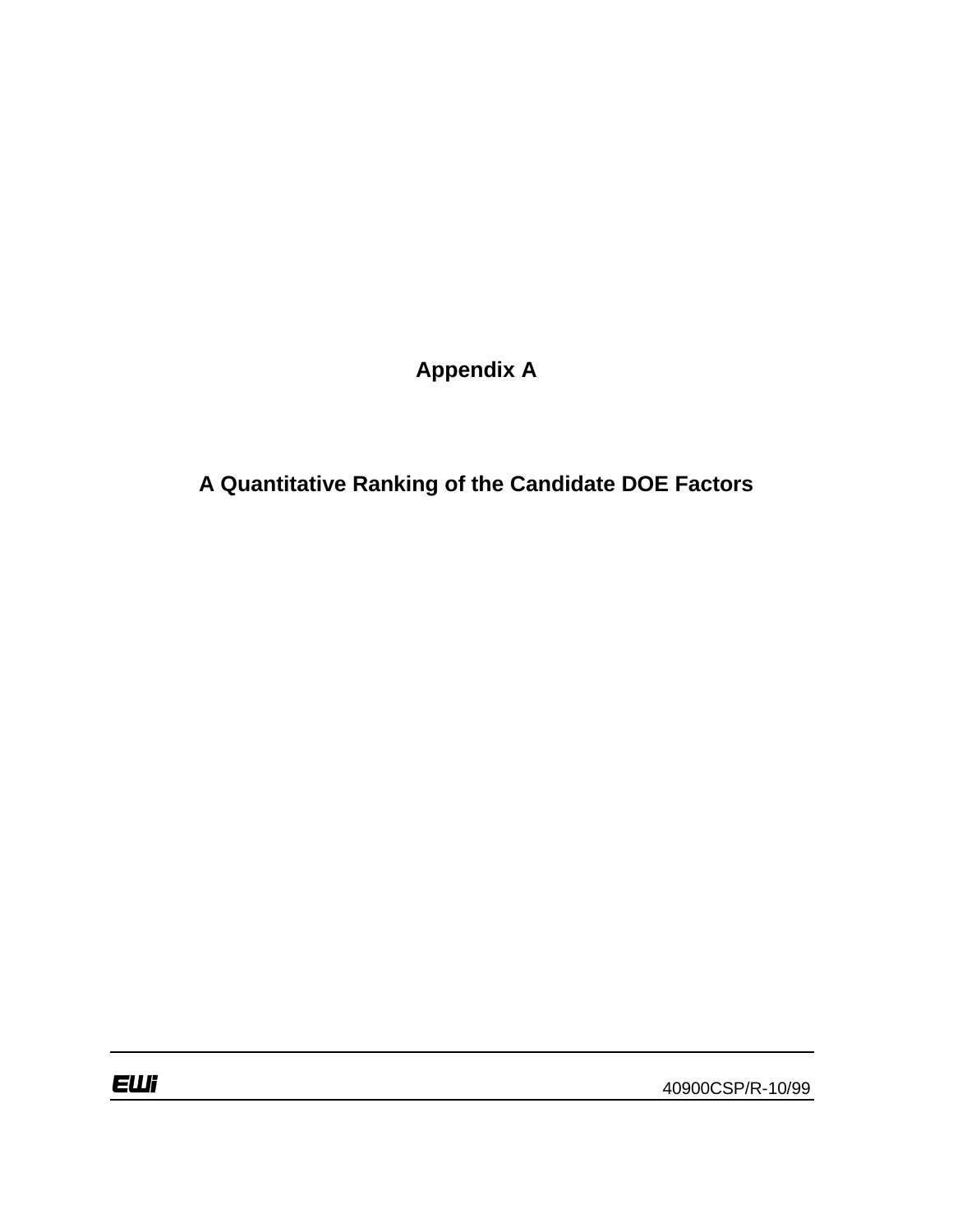**Appendix B**

**DOE Test Matrix**

**EWi** 

40900CSP/R-10/99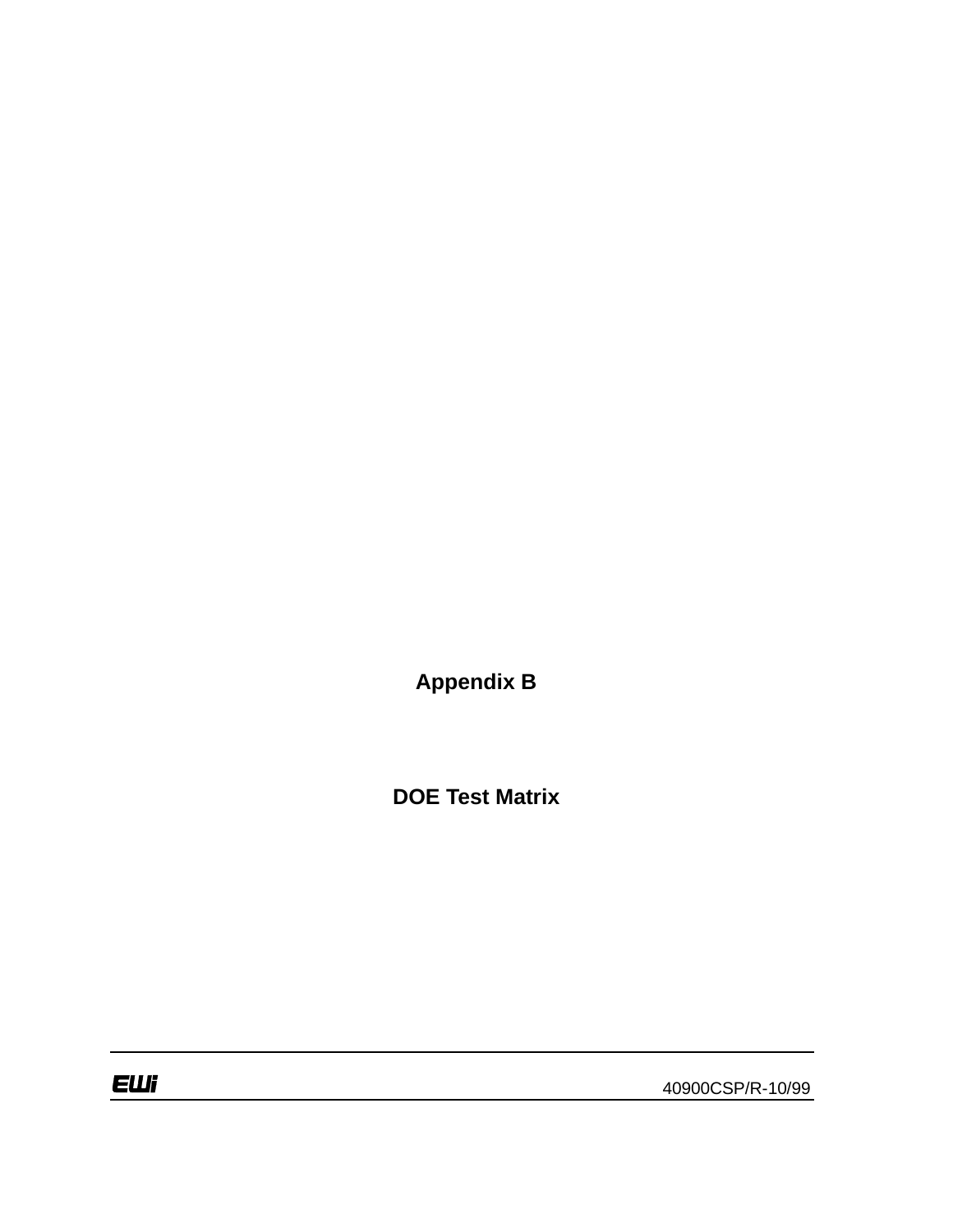| Trial #        |      | AxA          | AnA         | CTvp       | <b>CTP</b>  | EGm      | <b>PF</b>      | <b>CW</b> | ЕP             | <b>EM</b>  | F.  | <b>EFT</b>     | FB | EGe | Location     |
|----------------|------|--------------|-------------|------------|-------------|----------|----------------|-----------|----------------|------------|-----|----------------|----|-----|--------------|
|                | 1.2  | $\mathbf 0$  | 10          | <b>HDG</b> | $\Omega$    | Dome     | $\mathbf{1}$   | 60/60     | $\overline{2}$ | <b>DSC</b> | 2.6 | $\overline{1}$ | 99 | M   | А            |
| $\overline{2}$ | 1.2  | $\mathbf{0}$ | 20          | GA         | 12.5        | Point    | $\overline{2}$ | 45/45     | $\overline{2}$ | <b>DSC</b> | 1.9 | $\mathbf 0$    | 99 | M   | A            |
| 3              | 1.02 | 30           | 10          | <b>HDG</b> | 12.5        | Dome     | $\Omega$       | 60/60     | $\overline{2}$ | <b>DSC</b> | 1.9 | 3              | 99 | м   | A            |
| $\overline{4}$ | 1.02 | 30           | $\mathbf 0$ | GA         | 12.5        | Dome     | $\overline{2}$ | 60/60     | $\overline{2}$ | CuCr       | 2.6 | $\mathbf 0$    | 70 | F   | Α            |
| 5              | 1.02 | 30           | 20          | GA         | 12.5        | Truncate | $\Omega$       | 60/60     | $\overline{c}$ | <b>DSC</b> | 2.6 | 3              | 99 | F   | $\mathsf{C}$ |
| 6              | 1.2  | 15           | $\mathbf 0$ | <b>HDG</b> | 12.5        | Dome     | $\mathbf 0$    | 60/60     | 2              | <b>DSC</b> | 2.6 | 3              | 70 | M   | A            |
| $\overline{7}$ | 1.14 | $\mathbf 0$  | 20          | <b>HDG</b> | 12.5        | Dome     | $\mathbf 0$    | 60/60     | $\overline{2}$ | CuCr       | 2.6 | 3              | 70 | F   | A            |
| 8              | 1.2  | $\mathbf{0}$ | 20          | GA         | 12.5        | Truncate | $\Omega$       | 45/45     | $\overline{c}$ | <b>DSC</b> | 2.6 | 3              | 70 | M   | $\mathsf{C}$ |
| 9              | 1.2  | $\mathbf 0$  | $\mathbf 0$ | <b>HDG</b> | $\mathbf 0$ | Point    | $\mathbf 0$    | 60/60     | $\overline{2}$ | CuCr       | 1.9 | $\mathbf 0$    | 99 | M   | $\mathsf{C}$ |
| 10             | 1.2  | 30           | 20          | <b>HDG</b> | 12.5        | Dome     | 2              | 60/60     | 0.25           | <b>DSC</b> | 1.9 | 3              | 99 | E   | C            |
| 11             | 1.02 | $\Omega$     | 20          | GA         | $\Omega$    | Dome     | $\overline{2}$ | 60/60     | $\overline{2}$ | CuCr       | 1.9 | 3              | 99 | M   | $\mathsf{C}$ |
| 12             | 1.2  | 30           | $\mathbf 0$ | GA         | $\mathbf 0$ | Dome     | $\Omega$       | 60/60     | 0.25           | CuCr       | 2.6 | $\mathbf 0$    | 99 | M   | A            |
| 13             | 1.02 | $\mathbf{0}$ | 20          | <b>HDG</b> | 12.5        | Dome     | $\Omega$       | 60/60     | $\overline{2}$ | CuCr       | 2.6 | $\mathbf 0$    | 99 | M   | Α            |
| 14             | 1.2  | 30           | 20          | GA         | 12.5        | Dome     | $\mathbf 0$    | 60/60     | $\overline{2}$ | CuCr       | 1.9 | 3              | 70 | F   | C            |
| 15             | 1.2  | 0            | $\mathbf 0$ | <b>HDG</b> | 12.5        | Truncate | $\mathbf{1}$   | 60/60     | 2              | CuCr       | 1.9 | $\mathbf 0$    | 99 | E   | $\mathsf{C}$ |
| 16             | 1.2  | $\mathbf{0}$ | $\mathbf 0$ | <b>HDG</b> | 12.5        | Point    | $\mathbf 0$    | 60/60     | $\overline{2}$ | CuCr       | 2.6 | 3              | 70 | E   | $\mathsf{C}$ |
| 17             | 1.2  | 15           | $\mathbf 0$ | <b>HDG</b> | 0           | Truncate | $\Omega$       | 98/98     | 2              | <b>DSC</b> | 1.9 | $\mathbf 0$    | 85 | M   | C            |
| 18             | 1.02 | $\mathbf 0$  | $\Omega$    | GA         | $\Omega$    | Truncate | $\Omega$       | 60/60     | $\overline{c}$ | <b>DSC</b> | 2.2 | $\mathbf 0$    | 99 | M   | C            |
| 19             | 1.2  | 30           | $\pmb{0}$   | GA         | 12.5        | Truncate | $\overline{2}$ | 60/60     | $\overline{c}$ | <b>DSC</b> | 2.6 | 3              | 70 | M   | Α            |
| 20             | 1.02 | $\mathbf 0$  | $\Omega$    | <b>HDG</b> | $\Omega$    | Truncate | $\Omega$       | 98/98     | $\overline{2}$ | CuCr       | 2.2 | 3              | 70 | М   | $\mathsf{C}$ |
| 21             | 1.02 | $\mathbf 0$  | 10          | <b>HDG</b> | 12.5        | Dome     | $\overline{2}$ | 98/98     | $\overline{2}$ | <b>DSC</b> | 2.6 | 3              | 99 | F   | $\mathsf{C}$ |
| 22             | 1.2  | 30           | 20          | <b>HDG</b> | 0           | Dome     | 0              | 60/60     | $\overline{c}$ | <b>DSC</b> | 1.9 | $\mathbf 0$    | 99 | M   | Α            |
| 23             | 1.2  | $\mathbf{0}$ | 20          | GA         | $\mathbf 0$ | Point    | 2              | 60/60     | $\overline{2}$ | CuCr       | 1.9 | 3              | 70 | F   | $\mathsf{C}$ |
| 24             | 1.08 | 30           | $\mathbf 0$ | <b>HDG</b> | $\mathbf 0$ | Truncate | 2              | 60/60     | 2              | <b>DSC</b> | 2.6 | $\mathbf 0$    | 70 | M   | C            |
| 25             | 1.2  | $\mathbf 0$  | $\Omega$    | GA         | $\Omega$    | Truncate | $\mathbf{1}$   | 60/60     | $\overline{2}$ | CuCr       | 1.9 | $\Omega$       | 99 | F   | $\mathsf{C}$ |
| 26             | 1.02 | $\Omega$     | 20          | <b>HDG</b> | 12.5        | Truncate | $\overline{2}$ | 60/60     | $\overline{2}$ | CuCr       | 1.9 | $\Omega$       | 70 | M   | B            |
| 27             | 1.2  | 30           | 10          | <b>HDG</b> | $\mathbf 0$ | Dome     | $\overline{2}$ | 98/98     | $\overline{2}$ | <b>DSC</b> | 1.9 | $\mathbf 0$    | 99 | M   | C            |
| 28             | 1.02 | 15           | $\mathbf 0$ | GA         | 12.5        | Dome     | $\mathbf{1}$   | 45/45     | $\overline{c}$ | <b>DSC</b> | 1.9 | $\mathbf 0$    | 99 | M   | $\mathsf{C}$ |
| 29             | 1.02 | 30           | 20          | <b>HDG</b> | $\mathbf 0$ | Truncate | $\overline{2}$ | 60/60     | 0.25           | CuCr       | 2.2 | 3              | 70 | F   | A            |
| 30             | 1.14 | $\mathbf 0$  | 20          | GA         | 12.5        | Truncate | $\mathbf 0$    | 60/60     | $\overline{2}$ | <b>DSC</b> | 1.9 | $\mathbf 0$    | 99 | F   | A            |
| 31             | 1.14 | $\Omega$     | $\Omega$    | GA         | 12.5        | Truncate | $\overline{2}$ | 60/60     | $\overline{2}$ | CuCr       | 1.9 | 3              | 85 | M   | C            |
| 32             | 1.02 | 30           | 20          | <b>HDG</b> | $\mathbf 0$ | Dome     | $\mathbf{0}$   | 98/98     | 0.5            | CuCr       | 2.6 | 3              | 99 | F.  | A            |
| 33             | 1.02 | 30           | 20          | <b>HDG</b> | 12.5        | Point    | $\Omega$       | 98/98     | 2              | CuCr       | 1.9 | $\mathbf 0$    | 99 | M   | $\mathsf{C}$ |
| 34             | 1.02 | 30           | 20          | GA         | $\mathbf 0$ | Dome     | 2              | 45/45     | 0.5            | <b>DSC</b> | 2.6 | $\mathbf 0$    | 99 | F   | C            |
| 35             | 1.02 | 0            | 20          | GA         | 12.5        | Dome     | $\mathbf 0$    | 45/45     | 0.25           | <b>DSC</b> | 2.2 | 3              | 70 | F   | Α            |
| 36             | 1.2  | $\Omega$     | 20          | GA         | 12.5        | Point    | $\Omega$       | 45/45     | $\overline{2}$ | <b>DSC</b> | 2.2 | $\mathbf 0$    | 70 | E   | $\mathsf{C}$ |
| 37             | 1.2  | $\mathbf 0$  | $\mathbf 0$ | <b>HDG</b> | $\mathbf 0$ | Dome     | 2              | 60/60     | 0.25           | CuCr       | 1.9 | $\mathbf 0$    | 70 | F.  | $\mathsf{C}$ |
| 38             | 1.2  | $\Omega$     | 20          | GA         | 12.5        | Truncate | 2              | 45/45     | 0.25           | CuCr       | 2.6 | $\Omega$       | 99 | M   | A            |
| 39             | 1.2  | $\Omega$     | 20          | <b>HDG</b> | 12.5        | Truncate | $\overline{2}$ | 98/98     | $\overline{2}$ | <b>DSC</b> | 1.9 | $\Omega$       | 70 | F   | А            |
| 40             | 1.14 | $\Omega$     | 20          | <b>HDG</b> | $\mathbf 0$ | Dome     | $\Omega$       | 60/60     | $\overline{2}$ | <b>DSC</b> | 2.6 | 3              | 70 | M   | $\mathsf{C}$ |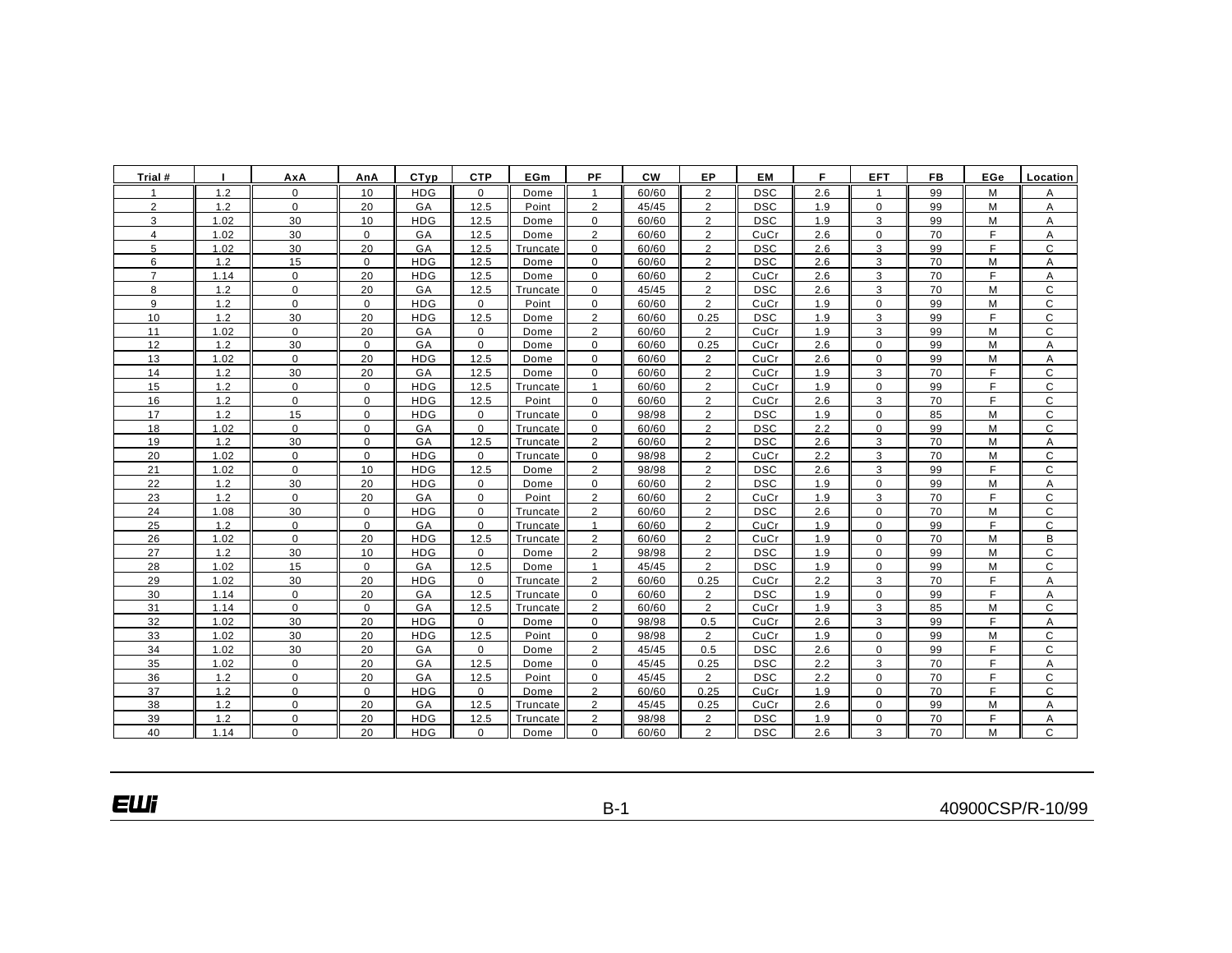| Trial # |      | AxA            | AnA         | CTyp       | <b>CTP</b>   | EGm             | <b>PF</b>      | <b>CW</b> | EP             | <b>EM</b>  | F.  | <b>EFT</b>     | <b>FB</b> | EGe | Location     |
|---------|------|----------------|-------------|------------|--------------|-----------------|----------------|-----------|----------------|------------|-----|----------------|-----------|-----|--------------|
| 41      | 1.02 | 30             | 20          | <b>HDG</b> | $\mathbf{0}$ | Truncate        | $\overline{2}$ | 60/60     | 0.25           | <b>DSC</b> | 1.9 | 3              | 99        | М   | A            |
| 42      | 1.2  | $\overline{0}$ | $\mathbf 0$ | GA         | 12.5         | Dome            | $\mathbf 0$    | 45/45     | 1              | <b>DSC</b> | 2.6 | 0              | 99        | M   | A            |
| 43      | 1.14 | 30             | 20          | GA         | 0            | Dome            | 0              | 45/45     | $\overline{2}$ | <b>DSC</b> | 2.6 | 3              | 99        | F   | C            |
| 44      | 1.2  | 30             | 10          | <b>HDG</b> | 12.5         | Dome            | $\overline{2}$ | 98/98     | $\overline{2}$ | CuCr       | 1.9 | $\Omega$       | 99        | F.  | A            |
| 45      | 1.08 | 0              | $\mathbf 0$ | GA         | 12.5         | Truncate        | 2              | 60/60     | $\overline{2}$ | <b>DSC</b> | 1.9 | $\mathbf 0$    | 70        | F.  | $\mathsf{C}$ |
| 46      | 1.08 | 0              | 20          | GA         | 12.5         | Dome            | $\overline{2}$ | 45/45     | $\overline{2}$ | CuCr       | 2.6 | $\overline{2}$ | 99        | F.  | Α            |
| 47      | 1.2  | 0              | 20          | <b>HDG</b> | 12.5         | Dome            | $\overline{2}$ | 98/98     | $\overline{2}$ | CuCr       | 2.6 | $\mathbf 0$    | 85        | M   | A            |
| 48      | 1.02 | 30             | 0           | GA         | 12.5         | Dome            | $\mathbf{1}$   | 60/60     | $\overline{2}$ | CuCr       | 2.6 | 3              | 99        | М   | Α            |
| 49      | 1.02 | 15             | $\mathbf 0$ | <b>HDG</b> | 0            | Truncate        | $\overline{2}$ | 60/60     | $\overline{2}$ | <b>DSC</b> | 2.2 | 3              | 99        | M   | C            |
| 50      | 1.2  | 0              | $\Omega$    | <b>HDG</b> | $\mathbf 0$  | Point           | $\Omega$       | 60/60     | 0.25           | CuCr       | 1.9 | 3              | 70        | F.  | A            |
| 51      | 1.2  | 0              | 20          | GA         | $\mathbf 0$  | Truncate        | 0              | 45/45     | $\overline{2}$ | CuCr       | 2.2 | 0              | 70        | М   | C            |
| 52      | 1.2  | 30             | 20          | <b>HDG</b> | $\Omega$     | Point           | $\mathbf{1}$   | 98/98     | $\overline{2}$ | CuCr       | 1.9 | 3              | 70        | F.  | Α            |
| 53      | 1.02 | 0              | 20          | <b>HDG</b> | 12.5         | Truncate        | $\mathbf 0$    | 98/98     | $\overline{2}$ | <b>DSC</b> | 1.9 | 3              | 85        | М   | C            |
| 54      | 1.08 | 30             | 20          | <b>HDG</b> | 12.5         | <b>Truncate</b> | $\overline{2}$ | 98/98     | $\overline{2}$ | CuCr       | 2.6 | $\Omega$       | 70        | М   | C            |
| 55      | 1.02 | 15             | 20          | <b>HDG</b> | $\mathbf 0$  | Truncate        | $\mathbf 0$    | 98/98     | $\overline{2}$ | CuCr       | 2.6 | $\mathbf 0$    | 99        | F.  | A            |
| 56      | 1.14 | $\mathbf 0$    | $\mathbf 0$ | GA         | 12.5         | Dome            | $\overline{2}$ | 45/45     | $\overline{2}$ | CuCr       | 1.9 | $\overline{2}$ | 70        | F.  | A            |
| 57      | 1.02 | 30             | 20          | <b>HDG</b> | $\mathbf 0$  | Dome            | $\Omega$       | 60/60     | $\overline{2}$ | CuCr       | 2.6 | 3              | 99        | M   | $\mathsf{C}$ |
| 58      | 1.02 | 30             | $\mathbf 0$ | GA         | $\mathbf 0$  | Truncate        | $\mathbf 0$    | 45/45     | 0.25           | <b>DSC</b> | 2.6 | 3              | 70        | F   | A            |
| 59      | 1.02 | 0              | 20          | <b>HDG</b> | 12.5         | Truncate        | 2              | 60/60     | 0.25           | <b>DSC</b> | 1.9 | 0              | 99        | F.  | B            |
| 60      | 1.2  | 0              | $\Omega$    | <b>HDG</b> | $\mathbf 0$  | Dome            | $\overline{2}$ | 98/98     | $\overline{2}$ | <b>DSC</b> | 2.6 | 3              | 99        | F   | C            |
| 61      | 1.14 | 30             | 20          | GA         | $\mathbf 0$  | Truncate        | $\overline{2}$ | 45/45     | $\overline{2}$ | <b>DSC</b> | 1.9 | 3              | 70        | M   | A            |
| 62      | 1.14 | 15             | $\mathbf 0$ | GA         | $\mathbf 0$  | Truncate        | $\mathbf 0$    | 45/45     | $\overline{2}$ | <b>DSC</b> | 1.9 | 0              | 99        | F.  | Α            |
| 63      | 1.02 | $\Omega$       | 20          | <b>HDG</b> | $\Omega$     | Dome            | $\Omega$       | 98/98     | $\overline{2}$ | <b>DSC</b> | 1.9 | $\overline{2}$ | 99        | F.  | $\mathsf{C}$ |
| 64      | 1.02 | 15             | 20          | GA         | 12.5         | Truncate        | $\overline{2}$ | 60/60     | $\overline{c}$ | CuCr       | 2.6 | 0              | 99        | F.  | C            |
| 65      | 1.02 | 30             | 10          | GA         | $\mathbf 0$  | Dome            | $\Omega$       | 60/60     | 0.25           | CuCr       | 2.2 | $\Omega$       | 99        | F.  | A            |
| 66      | 1.14 | $\mathbf 0$    | $\mathbf 0$ | <b>HDG</b> | 12.5         | Dome            | $\mathbf{1}$   | 98/98     | $\overline{2}$ | <b>DSC</b> | 1.9 | $\overline{2}$ | 70        | M   | C            |
| 67      | 1.02 | 30             | 20          | GA         | 12.5         | Dome            | $\mathbf 0$    | 60/60     | 0.5            | <b>DSC</b> | 2.6 | 3              | 99        | M   | B            |
| 68      | 1.08 | 30             | 20          | <b>HDG</b> | 12.5         | Dome            | $\mathbf 0$    | 98/98     | $\overline{2}$ | <b>DSC</b> | 2.6 | $\overline{2}$ | 70        | F.  | C            |
| 69      | 1.14 | 30             | 20          | GA         | 12.5         | Dome            | $\mathbf{1}$   | 60/60     | $\overline{2}$ | CuCr       | 2.6 | 3              | 70        | F.  | Α            |
| 70      | 1.2  | 0              | $\mathbf 0$ | GA         | $\mathbf 0$  | Dome            | 0              | 60/60     | 0.25           | CuCr       | 1.9 | $\mathbf{1}$   | 99        | M   | C            |
| 71      | 1.14 | 30             | $\Omega$    | <b>HDG</b> | 12.5         | Dome            | $\overline{2}$ | 60/60     | 0.25           | <b>DSC</b> | 2.6 | $\Omega$       | 70        | F.  | $\mathsf{C}$ |
| 72      | 1.14 | 0              | 20          | <b>HDG</b> | $\mathbf 0$  | Truncate        | $\mathbf 0$    | 98/98     | 2              | CuCr       | 2.6 | $\mathbf 0$    | 70        | F.  | Α            |
| 73      | 1.14 | 30             | $\mathbf 0$ | GA         | 12.5         | Point           | $\overline{2}$ | 45/45     | $\overline{2}$ | <b>DSC</b> | 1.9 | 3              | 70        | M   | $\mathsf C$  |
| 74      | 1.02 | 30             | $\mathbf 0$ | <b>HDG</b> | 12.5         | Dome            | $\overline{2}$ | 98/98     | $\overline{2}$ | CuCr       | 2.6 | $\mathbf 0$    | 99        | F.  | B            |
| 75      | 1.02 | 30             | $\mathbf 0$ | <b>HDG</b> | $\mathbf 0$  | Point           | $\overline{2}$ | 60/60     | $\overline{2}$ | CuCr       | 1.9 | $\Omega$       | 99        | М   | A            |
| 76      | 1.02 | 15             | 20          | <b>HDG</b> | 12.5         | Truncate        | $\Omega$       | 60/60     | $\overline{2}$ | <b>DSC</b> | 2.2 | $\Omega$       | 99        | F.  | C            |
| 77      | 1.2  | 30             | 20          | GA         | $\mathbf 0$  | Dome            | $\overline{2}$ | 45/45     | $\mathbf{1}$   | CuCr       | 2.6 | $\mathbf 0$    | 99        | F.  | $\mathsf{C}$ |
| 78      | 1.02 | $\mathbf 0$    | 20          | GA         | $\Omega$     | Dome            | $\overline{2}$ | 60/60     | 0.5            | <b>DSC</b> | 1.9 | 3              | 70        | M   | A            |
| 79      | 1.14 | 15             | 20          | GA         | 12.5         | Dome            | $\mathbf 0$    | 45/45     | $\overline{2}$ | <b>DSC</b> | 1.9 | 3              | 99        | M   | C            |
| 80      | 1.02 | 30             | $\Omega$    | <b>HDG</b> | 0            | Dome            | 2              | 60/60     | $\overline{2}$ | CuCr       | 2.6 | 1              | 70        | М   | $\mathsf{C}$ |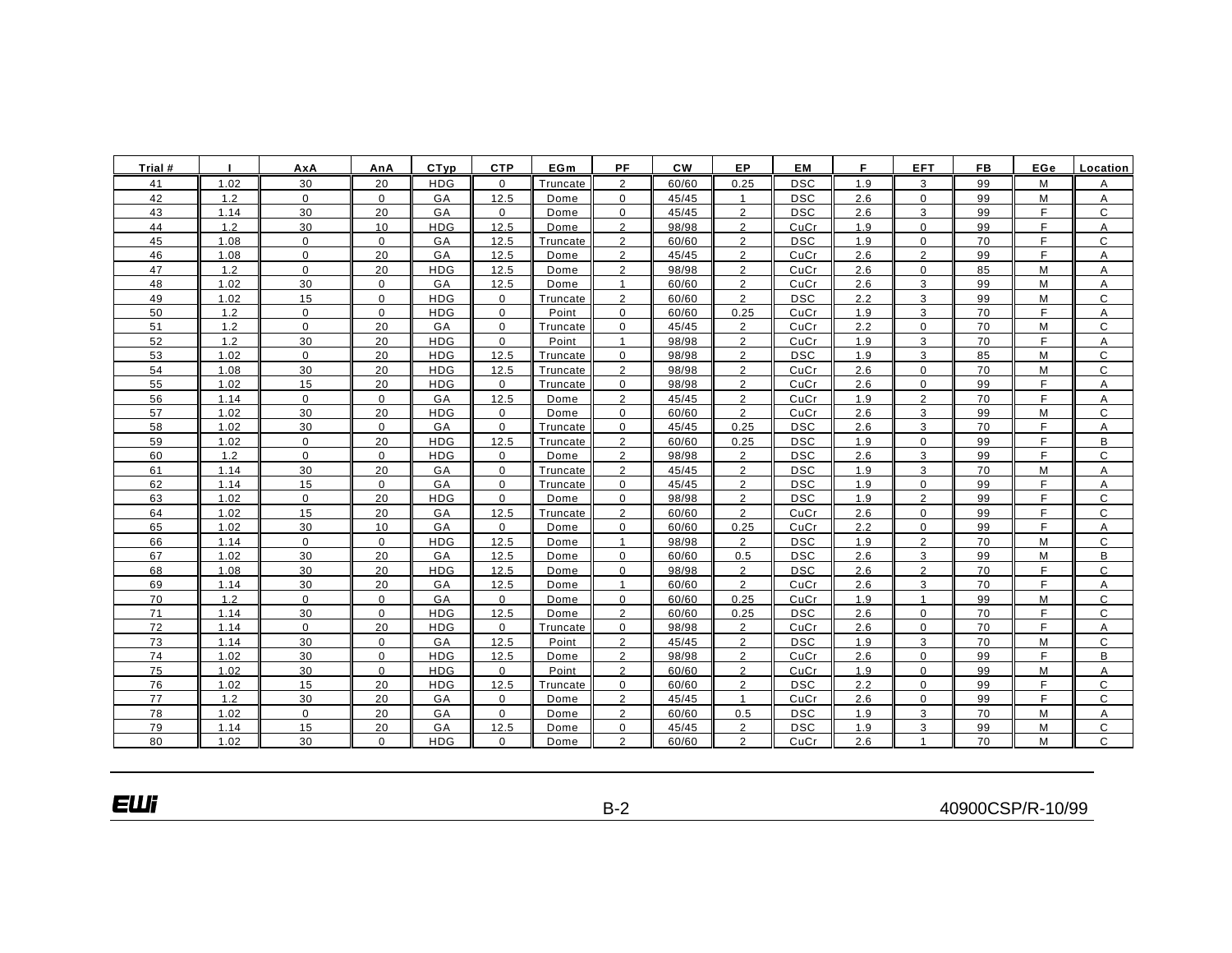| Trial #    |             | AxA            | AnA          | CTyp             | <b>CTP</b>          | EGm                  | PF             | <b>CW</b> | EP                               | EM         |            | EFT            | <b>FB</b> | EGe    | Location       |
|------------|-------------|----------------|--------------|------------------|---------------------|----------------------|----------------|-----------|----------------------------------|------------|------------|----------------|-----------|--------|----------------|
| 81         | 1.14        | $\Omega$       | 20           | <b>HDG</b>       | $\mathbf{0}$        | Truncate             | 2              | 60/60     | $\overline{1}$                   | CuCr       | 2.6        | $\mathbf{0}$   | 99        | F.     | A              |
| 82         | 1.2         | 30             | $\mathbf 0$  | G A              | 12.5                | Truncate             | $\overline{2}$ | 60/60     | $\overline{2}$                   | CuCr       | 2.6        | $\mathbf{0}$   | 85        | F.     | A              |
| 83         | 1.02        | 30             | 20           | G A              | 12.5                | Dome                 | 2              | 45/45     | 0.5                              | <b>DSC</b> | 1.9        | 3              | 99        | F.     | B              |
| 84         | 1.08        | 30             | $\mathbf 0$  | GA               | 12.5                | Dome                 | $\mathbf 0$    | 45/45     | $\overline{2}$                   | CuCr       | 1.9        | $\mathbf 0$    | 99        | F.     | В              |
| 85         | 1.02        | $\mathbf 0$    | $\mathbf 0$  | GA               | $\mathbf 0$         | Dome                 | $\mathbf 0$    | 60/60     | 0.5                              | <b>DSC</b> | 2.6        | 3              | 70        | F.     | C              |
| 86         | 1.02        | 30             | 20           | GA               | $\mathsf 0$         | Truncate             | $\overline{2}$ | 60/60     | $\overline{2}$                   | <b>DSC</b> | 1.9        | $\overline{2}$ | 70        | M      | C              |
| 87         | 1.2         | 30             | 10           | GA               | 12.5                | Dome                 | $\overline{2}$ | 60/60     | 0.25                             | <b>DSC</b> | 2.6        | $\mathbf 0$    | 70        | F.     | A              |
| 88         | 1.2         | $\Omega$       | 10           | <b>HDG</b>       | $\mathbf{0}$        | Dome                 | $\mathfrak{p}$ | 60/60     | $\overline{2}$                   | CuCr       | 1.9        | 3              | 99        | M      | C              |
| 89         | 1.2         | 30             | $\mathbf 0$  | HDG              | 12.5                | Point                | $\mathbf{1}$   | 60/60     | $\overline{2}$                   | <b>DSC</b> | 1.9        | 3              | 99        | F.     | В              |
| 90         | 1.2         | 30             | 20           | <b>HDG</b>       | 12.5                | Dome                 | $\mathcal{P}$  | 60/60     | 0.25                             | <b>DSC</b> | 2.6        | 3              | 85        | F.     | A              |
| 91         | 1.02        | 30             | $\mathbf{0}$ | <b>HDG</b>       | $\mathbf 0$         | Truncate             | $\mathbf 0$    | 98/98     | $\mathbf{1}$                     | <b>DSC</b> | 2.6        | $\mathbf 0$    | 70        | M      | A              |
| 92         | 1.02        | $\mathsf 0$    | $\mathbf 0$  | HDG              | $\mathsf 0$         | Dome                 | $\mathbf{1}$   | 60/60     | $\overline{2}$                   | <b>DSC</b> | 2.6        | 0              | 70        | М      | C              |
| 93         | 1.02        | $\mathbf 0$    | $\Omega$     | <b>HDG</b>       | $\mathbf{0}$        | Dome                 | $\overline{1}$ | 60/60     | $\overline{2}$                   | <b>DSC</b> | 1.9        | $\mathbf 0$    | 99        | F.     | $\overline{A}$ |
| 94         | 1.2         | $\mathbf 0$    | 20           | HDG              | 12.5                | Dome                 | $\mathbf 0$    | 98/98     | $\overline{2}$                   | <b>DSC</b> | 2.2        | 3              | 70        | F.     | Α              |
| 95         | 1.14        | 30             | 20           | GA               | 12.5                | Point                | $\overline{2}$ | 60/60     | $\overline{2}$                   | <b>DSC</b> | 2.6        | 3              | 70        | F.     | C              |
| 96         | 1.02        | 15             | $\mathbf 0$  | GA               | 12.5                | Dome                 | $\mathbf{1}$   | 60/60     | 0.5                              | <b>DSC</b> | 2.6        | $\mathsf 0$    | 70        | M      | C              |
| 97         | 1.02        | 15             | $\mathbf 0$  | GA               | $\mathbf 0$         | Truncate             | $\overline{2}$ | 45/45     | $\overline{2}$                   | <b>DSC</b> | 2.6        | 0              | 99        | M      | Α              |
| 98         | 1.02        | 15             | $\Omega$     | <b>HDG</b>       | 12.5                | Truncate             | $\overline{2}$ | 60/60     | $\overline{2}$                   | <b>DSC</b> | 2.6        | $\overline{2}$ | 70        | F.     | $\mathsf{C}$   |
| 99         | 1.02        | $\mathbf 0$    | 10           | G A              | 12.5                | Truncate             | 0              | 45/45     | 0.5                              | DSC        | 2.6        | 0              | 70        | М      | Α              |
| 100        | 1.2         | $\mathbf 0$    | 10           | GA               | 12.5                | Truncate             | $\overline{2}$ | 60/60     | 0.25                             | CuCr       | 1.9        | 3              | 70        | F.     | Α              |
| 101        | 1.02        | $\Omega$       | 20           | <b>HDG</b>       | $\mathsf 0$         | Point                | $\mathsf 0$    | 60/60     | $\overline{2}$                   | CuCr       | 2.6        | 3              | 99        | M      | A              |
| $102$      | 1.2         | 30             | 20           | G A              | $\mathbf 0$         | Point                | 2              | 45/45     | $\overline{2}$                   | <b>DSC</b> | 2.6        | 3              | 85        | M      | $\overline{A}$ |
| 103        | 1.02        | $\mathbf 0$    | 20           | <b>HDG</b>       | $\mathsf 0$         | Dome                 | $\overline{2}$ | 98/98     | $\overline{2}$                   | CuCr       | 1.9        | 2              | 99        | F.     | $\overline{A}$ |
| 104        | 1.02        | 30             | $\mathbf{0}$ | HDG              | $\mathbf 0$         | Dome                 | $\overline{2}$ | 98/98     | 0.25                             | <b>DSC</b> | 1.9        | 3              | 85        | F.     | $\mathsf C$    |
| 105        | 1.02        | 30             | 10           | <b>HDG</b>       | 12.5                | Truncate             | $\mathbf 0$    | 60/60     | $\overline{2}$                   | <b>DSC</b> | 1.9        | $\Omega$       | 70        | M      | $\overline{A}$ |
| 106        | 1.08        | $\mathbf 0$    | 20           | HDG              | $\mathbf 0$         | Dome                 | $\mathbf 0$    | 98/98     | 0.25                             | <b>DSC</b> | 2.2        | 0              | 70        | М      | C              |
| 107        | 1.08        | $\mathbf 0$    | $\mathbf 0$  | HDG              | $\mathsf 0$         | Truncate             | $\mathbf 0$    | 98/98     | $\overline{2}$                   | <b>DSC</b> | 1.9        | $\Omega$       | 70        | F.     | Α              |
| 108        | 1.2         | 30             | $\mathbf{0}$ | GA               | $\mathsf 0$         | Point                | $\mathbf 0$    | 45/45     | 0.25                             | CuCr       | 2.6        | 3              | 70        | F.     | C              |
| 109        | 1.02        | $\mathbf 0$    | $\mathbf 0$  | HDG              | 12.5                | Dome                 | $\mathsf 0$    | 60/60     | 0.5                              | <b>DSC</b> | 2.6        | 3              | 70        | F.     | C              |
| 110        | 1.2         | 30             | 20           | <b>HDG</b>       | 12.5                | Truncate             | $\overline{2}$ | 98/98     | 0.25                             | CuCr       | 2.6        | $\mathbf 0$    | 70        | F.     | $\mathsf{C}$   |
| 111        | 1.02        | 30             | 10           | HDG              | $\mathbf 0$         | Truncate             | $\mathbf 0$    | 60/60     | $\overline{2}$                   | CuCr       | 2.6        | $\overline{2}$ | 99        | F.     | C              |
| 112        | 1.02        | $\mathbf 0$    | $\mathbf 0$  | G A              | 12.5                | Point                | 2              | 45/45     | 0.5                              | CuCr       | 1.9        | 3              | 99        | М      | A              |
| 113        | 1.02        | 30             | 20           | <b>HDG</b>       | $\mathbf 0$         | Dome                 | $\overline{2}$ | 60/60     | $\overline{2}$                   | <b>DSC</b> | 2.6        | $\overline{1}$ | 70        | F.     | B              |
| 114        | 1.02        | 30             | 20           | HDG              | 12.5                | Point                | $\overline{2}$ | 60/60     | $\overline{2}$                   | <b>DSC</b> | 1.9        | 3              | 70        | M      | Α              |
| 115        | 1.14        | $\mathbf 0$    | 20           | <b>HDG</b>       | $\mathbf 0$         | Truncate             | $\overline{2}$ | 98/98     | 0.25                             | CuCr       | 1.9        | $\mathbf 0$    | 99        | F.     | $\mathsf{C}$   |
| 116        | 1.02        | 15             | $\mathbf 0$  | G A              | 12.5                | Truncate             | $\mathbf 0$    | 60/60     | 0.25                             | CuCr       | 2.6        | 3              | 70        | М      | B              |
| 117        | 1.02        | $\mathbf 0$    | $\Omega$     | <b>HDG</b>       | 12.5                | Truncate             | $\overline{2}$ | 60/60     | 0.25                             | <b>DSC</b> | 1.9        | 3              | 99        | F.     | B              |
| 118        | 1.02        | 30             | $\mathbf{0}$ | <b>HDG</b>       | $\mathsf 0$         | Point                | $\overline{2}$ | 98/98     | $\overline{2}$                   | CuCr       | 2.6        | 3              | 99        | F.     | B              |
| 119        | 1.2         | $\mathsf 0$    | 10           | GA               | $\mathsf 0$         | Dome                 | $\overline{2}$ | 45/45     | 0.25                             | <b>DSC</b> | 1.9        | 3              | 99        | F.     | Α              |
| 120        | 1.2         | 15             | 20           | <b>HDG</b>       | 12.5                | Dome                 | $\mathbf 0$    | 98/98     | $\overline{2}$                   | <b>DSC</b> | 1.9        | 3              | 99        | М      | A              |
| 121        | 1.2         | 30             | 10           | G A              | 12.5                | Dome                 | $\mathbf 0$    | 60/60     | $\overline{2}$                   | <b>DSC</b> | 1.9        | $\mathbf 0$    | 70        | F.     | $\, {\bf B}$   |
| 122        | 1.2         | 30             | $\mathbf 0$  | <b>HDG</b>       | 12.5                | Truncate             | $\mathbf 0$    | 60/60     | -1                               | <b>DSC</b> | 1.9        | 3              | 99        | M      | C              |
| 123        | 1.2         | $\mathbf 0$    | 10           | G A              | $\mathbf 0$         | Dome                 | $\overline{2}$ | 60/60     | 0.5                              | <b>DSC</b> | 2.6        | $\mathbf 0$    | 99        | М      | $\mathsf{C}$   |
| 124        | 1.02        | $\mathbf 0$    | 20           | G A              | $\mathbf 0$         | Truncate             | $\overline{2}$ | 45/45     | $\overline{2}$                   | <b>DSC</b> | 2.6        | $\mathbf{1}$   | 85        | F.     | $\overline{A}$ |
| 125<br>126 | 1.2<br>1.02 | 30<br>$\Omega$ | $\mathbf 0$  | <b>HDG</b><br>GA | $\mathbf 0$<br>12.5 | Truncate<br>Truncate | $\overline{1}$ | 60/60     | $\overline{2}$<br>$\overline{2}$ | CuCr       | 2.6<br>2.6 | 3              | 85        | M<br>F | $\overline{A}$ |
|            |             |                | 20           |                  |                     |                      | 0              | 60/60     |                                  | CuCr       |            |                | 99        |        | Α              |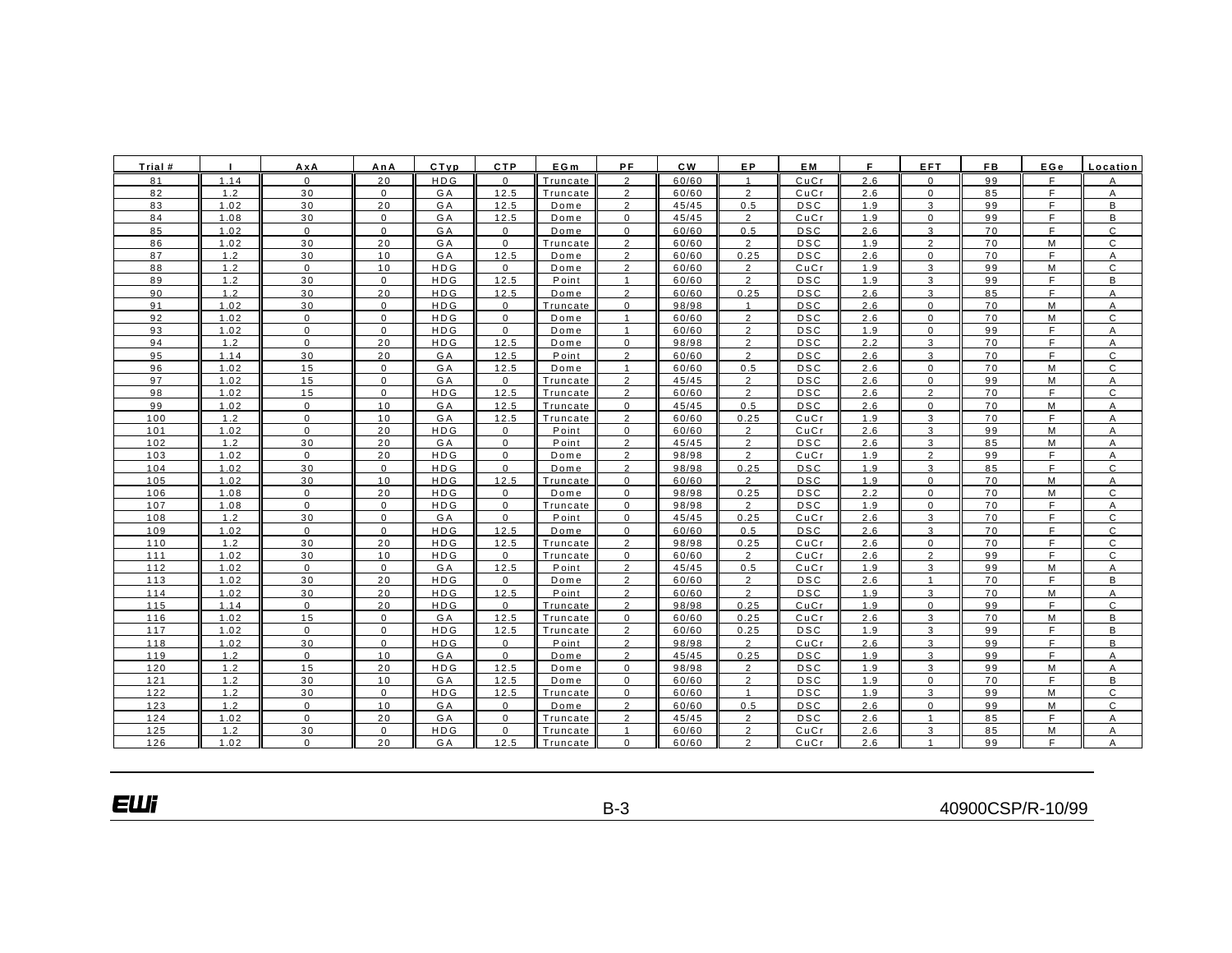**Appendix C**

**Parent Material, Coating Composition, and Coating Weight**

40900CSP/R-10/99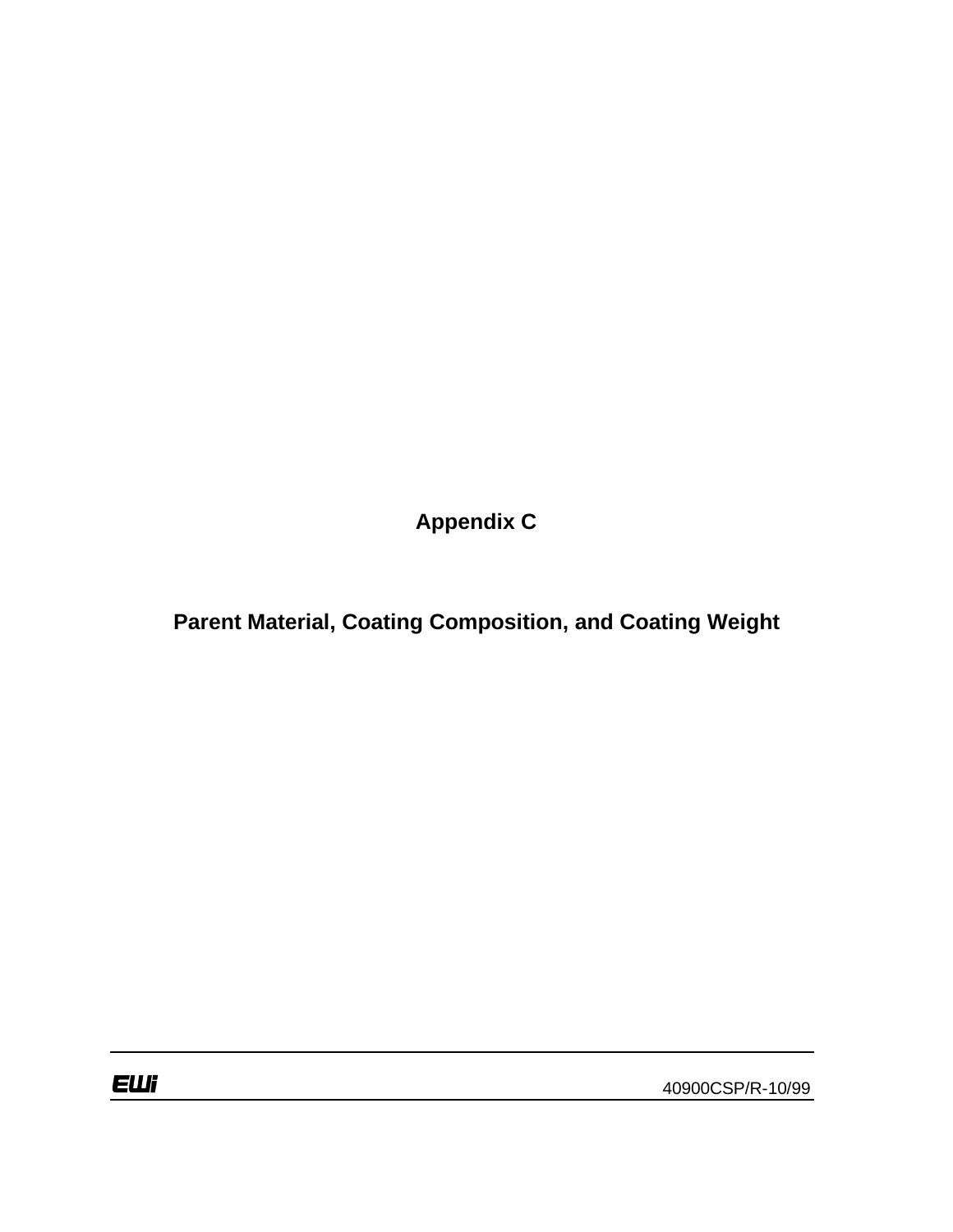

7650 HUB PARKWAY, CLEVELAND, OHIO 44125 PHONE: (216) 447-1550 FAX: (216) 447-0716 (800) 497-6752 HTTP://www.nslanalytical.com

Edison Welding Institute<br>1250 Arthur E. Adams Drive<br>Columbus, OH 43221 Date: 1/20/99 **Report No: 28355** P.O. No: 98-1995 Page 4 of 4 Attn: Delores Suckow Client Description: Carbon Steel NSL Lab No Sample ID **Test Results/Units** 990000692 **Job #40900CSP** А 0.032% Al в  $< 0.0005 %$ c  $0.01%$ CЬ 0.034%  $-0.05%$ Co Сr  $0.10%$ Cu  $0.05%$ Mn  $0.11%$ Mo  $0.05%$ Ni  $-0.10%$ P  $0.011%$ s 0.010% Si  $-0.10%$ Sn  $0.01%$  $40.10%$ Ta  $0.040%$ Tì v  $50.01%$ w  $-0.10%$ Zr  $< 0.01%$ 

Sample Submitted by Larry Lehman.



Steven M. Podolan, Vice President Quality Lies R. Potoms, Quality Assurance Devid M. Kluk, Laboratory Manager



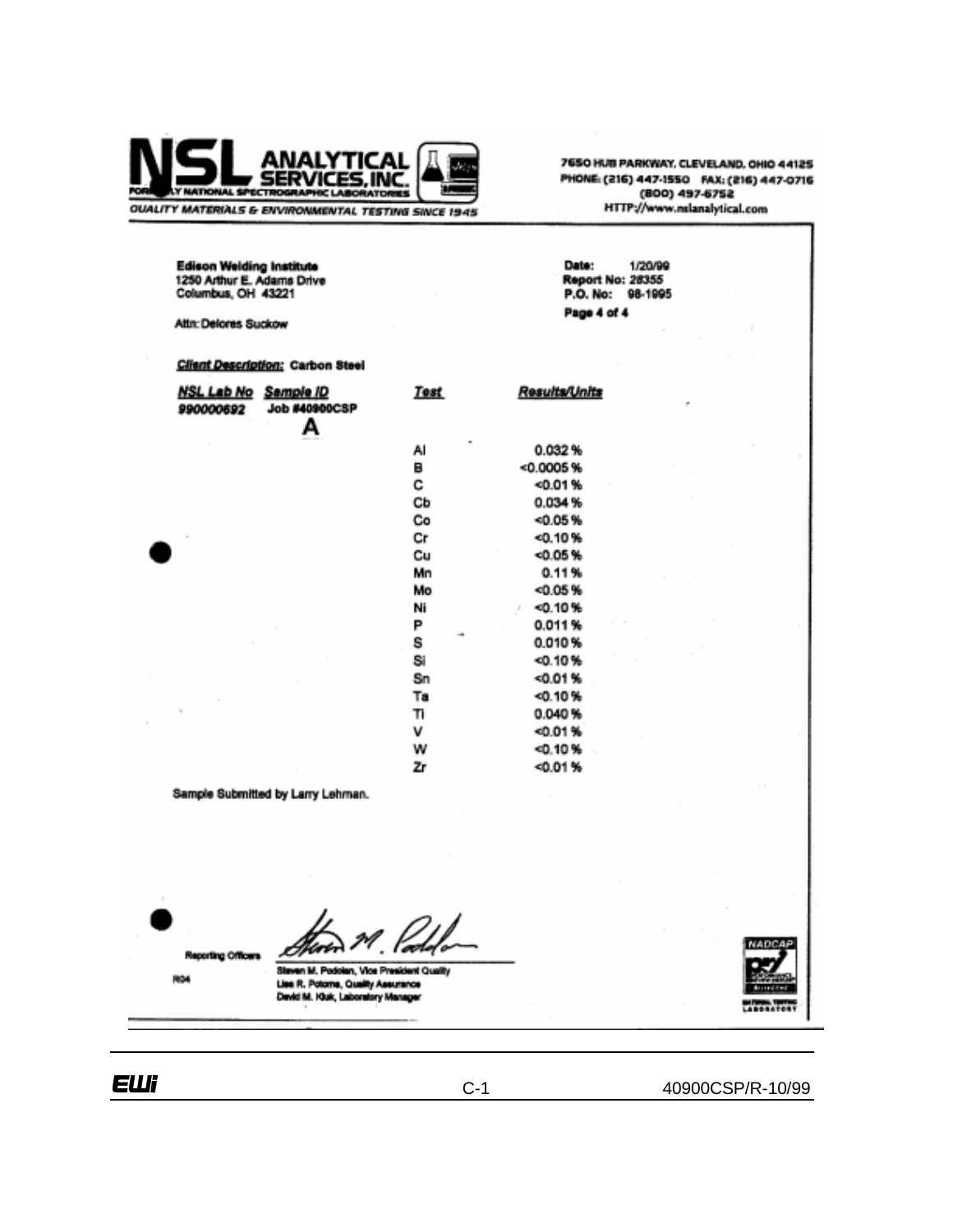

7650 HUB PARKWAY, CLEVELAND, OHIO 44125 PHONE: (216) 447-1550 FAX: (216) 447-0716 (800) 497-6752<br>HTTP://www.nslanalytical.com

1/20/99

Date:

**Report No: 28355** P.O. No: 96-1995 Page 3 of 4

Edison Welding Institute<br>1250 Arthur E. Adams Drive<br>Columbus, OH 43221

Attn: Delores Suckow

**Client Description: Carbon Steel** 

| <u>NSL Lab No</u><br>990000691 | Sample ID<br><b>Job #40900CSP</b><br>в | <b>Test</b>                | Results/Units | $\cdot$ |
|--------------------------------|----------------------------------------|----------------------------|---------------|---------|
|                                |                                        | $\overline{a}$<br>Al       | 0.044%        |         |
|                                |                                        | в                          | <0.0005%      |         |
|                                |                                        | с                          | 0.01%         |         |
|                                |                                        | Сb                         | 0.01%         |         |
|                                |                                        | Co                         | <0.05%        |         |
|                                |                                        | Сr                         | < 0.10%       |         |
|                                |                                        | Cu                         | $-0.05%$      |         |
|                                |                                        | Mn                         | 0.10%         |         |
|                                |                                        | Mo                         | $-0.05%$      |         |
|                                |                                        | NI                         | 50.10%        |         |
|                                |                                        | P                          | 0.012%        |         |
|                                |                                        | $\sqrt{2}$<br>s            | 0.008%        |         |
|                                |                                        | SI                         | 0.10%         |         |
|                                |                                        | Sn                         | <0.01%        |         |
|                                |                                        | $\scriptstyle\rm{e}$<br>Ta | 0.10%         |         |
| $\sim$                         |                                        | π                          | 0.044%        |         |
|                                |                                        | ٧                          | <0.01%        |         |
|                                |                                        | w                          | $-0.10%$      |         |
|                                |                                        | Zr                         | <0.01%        |         |

Reporting Officers

**ROA** 

<u>Ifiri</u>



Steven M. Podolan, Vice President Qualit Lisa R. Potoma, Quelity Assurance<br>David M. Kluk, Laboratory Menager

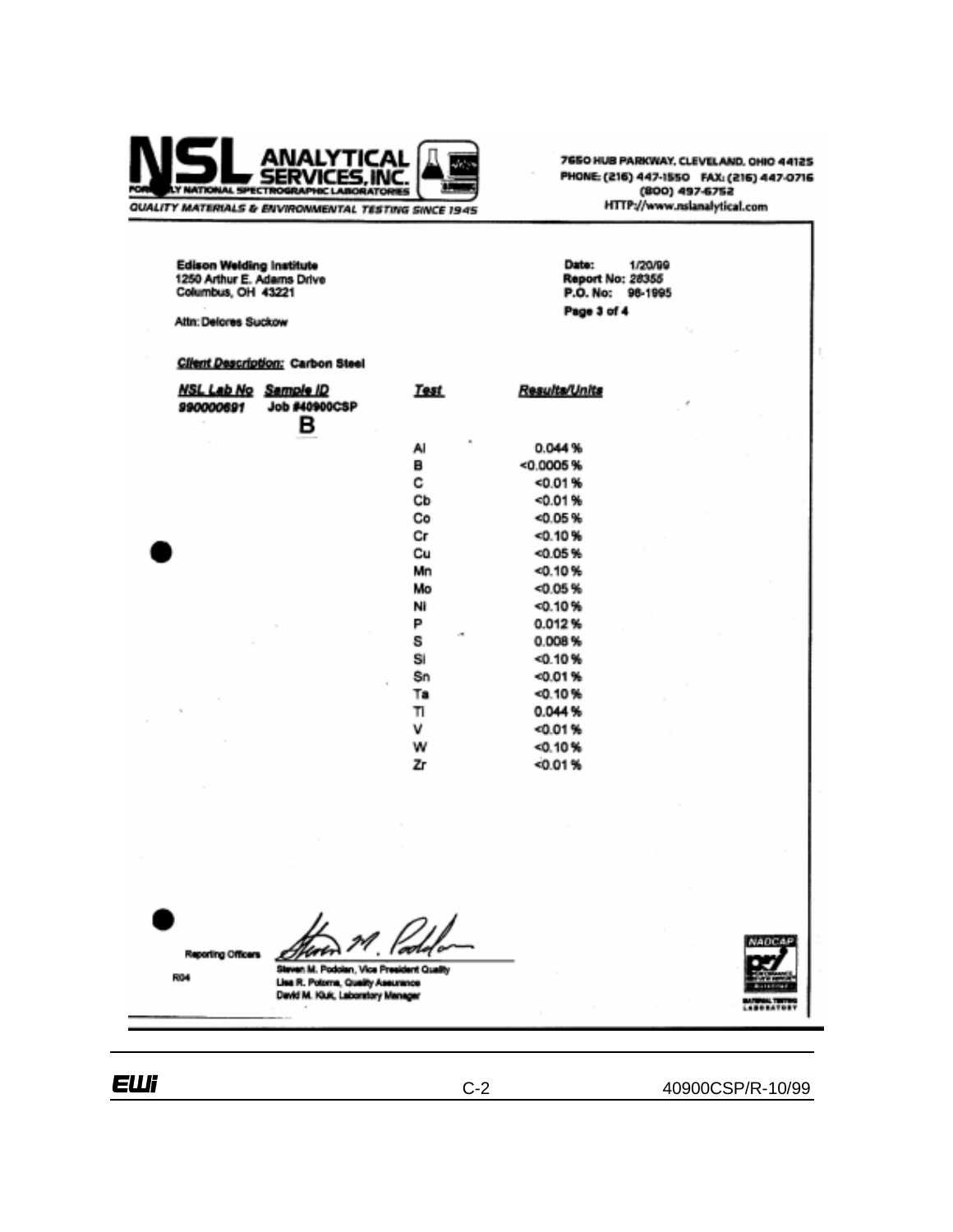

7650 HUB PARKWAY, CLEVELAND, OHIO 44125 PHONE: (216) 447-1550 FAX: (216) 447-0716 (800) 497-6752 HTTP://www.nslanalytical.com

**Edison Welding Institute** Date: 1/20/99 1250 Arthur E. Adams Drive<br>Columbus, OH 43221 **Report No: 28355** P.O. No: 98-1995 Page 2 of 4 Attn: Delores Suckow Client Description: Carbon Steel **NSL Lab No** Sample ID **Test** Results/Units **Job #40900CSP** 990000690 С 0.022% Al в  $0.0005%$ с <0.01% Cb <0.01%  $0.05%$ Co Cr <0.10% Cu  $< 0.05%$ Mn  $0.12%$  $< 0.05 %$ Mo Ni  $< 0.10%$ P 0.007% S 0.009% Si  $< 0.10%$ Sn <0.01% <0.10% Ta 0.068% Ti v <0.01%  $< 0.10%$ W Zr  $< 0.01%$ 



**Reporting Officers** 

ROA

ident Qua Sh. en M. Podolen, Vice Pre Lisa R. Potome, Quality Assurance David M. Kka, Laboratory Menager

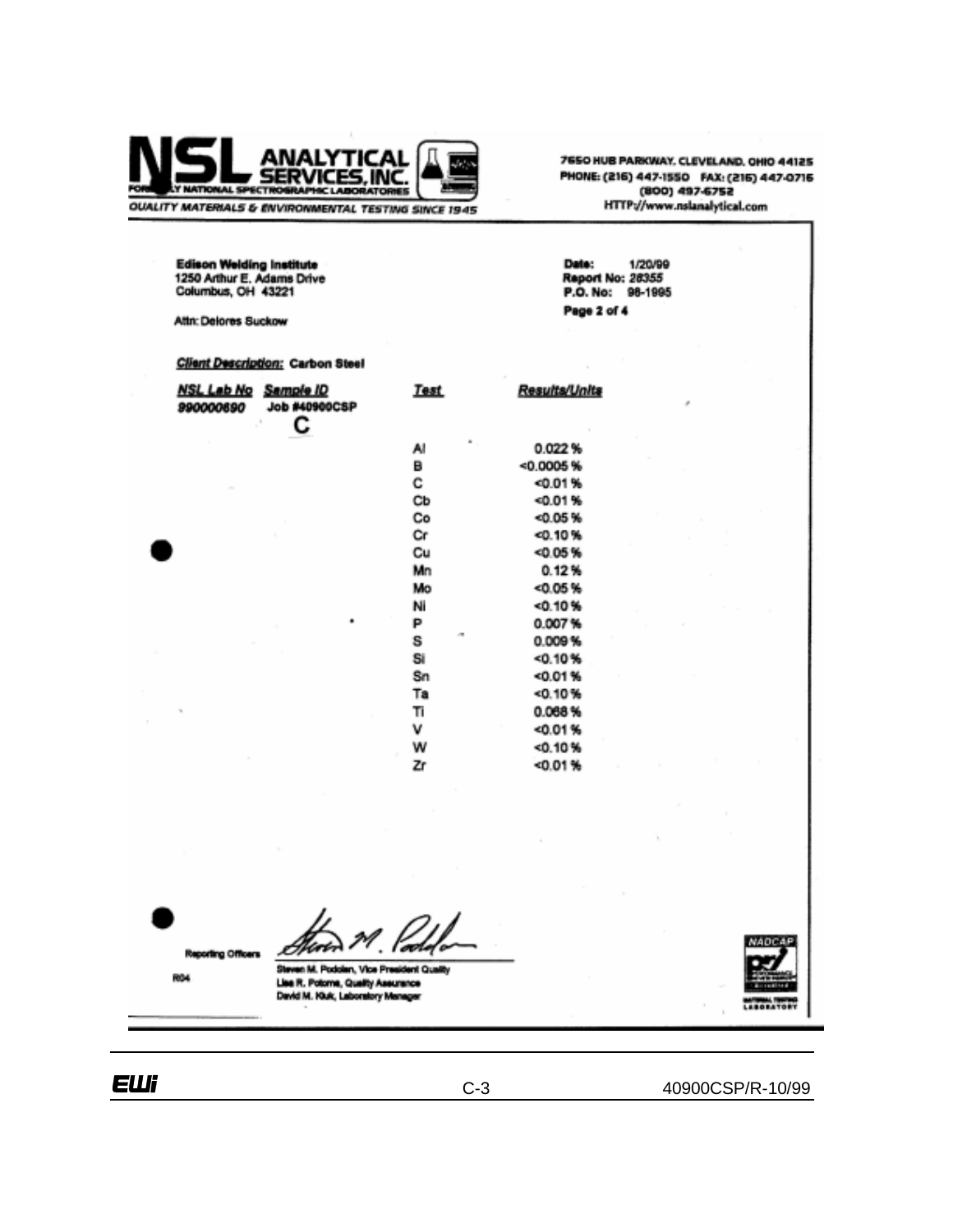

7650 HUB PARKWAY, CLEVELAND, OHIO 44125 PHONE: (216) 447-1550 FAX: (216) 447-0716 (800) 497-6752 HTTP://www.nslanalytical.com

Edison Welding Institute<br>1250 Arthur E. Adams Drive<br>Columbus, OH 43221 Date: 1/20/99 **Report No: 28355** P.O. No: 98-1995 Page 1 of 4 Attn: Delarge Guesow **Client Description: Carbon Steel Results/Units Test NSL Lab No Sample ID** 990000689 **Job #40900CSP** D Al 0.025% в <0.0005% с  $0.01%$ Cb  $< 0.01%$ Co  $0.05%$ Cr <0.10% Cu <0.05%  $0.10%$ Mn Mo  $-0.05%$ Ni  $0.10%$ P  $0.016%$ S  $0.009%$  $0.10%$ Si  $Sn$ <0.01%  $< 0.10 %$ Ta 0.073% Tì v <0.01%  $0.10%$ w Zr  $< 0.01%$ 

Reporting Officers

**R04** 



Steven M. Pockten, Vice Pres dent Qualit Lisa R. Potoma, Quality Assurance<br>David M. Kluk, Laboratory Manager

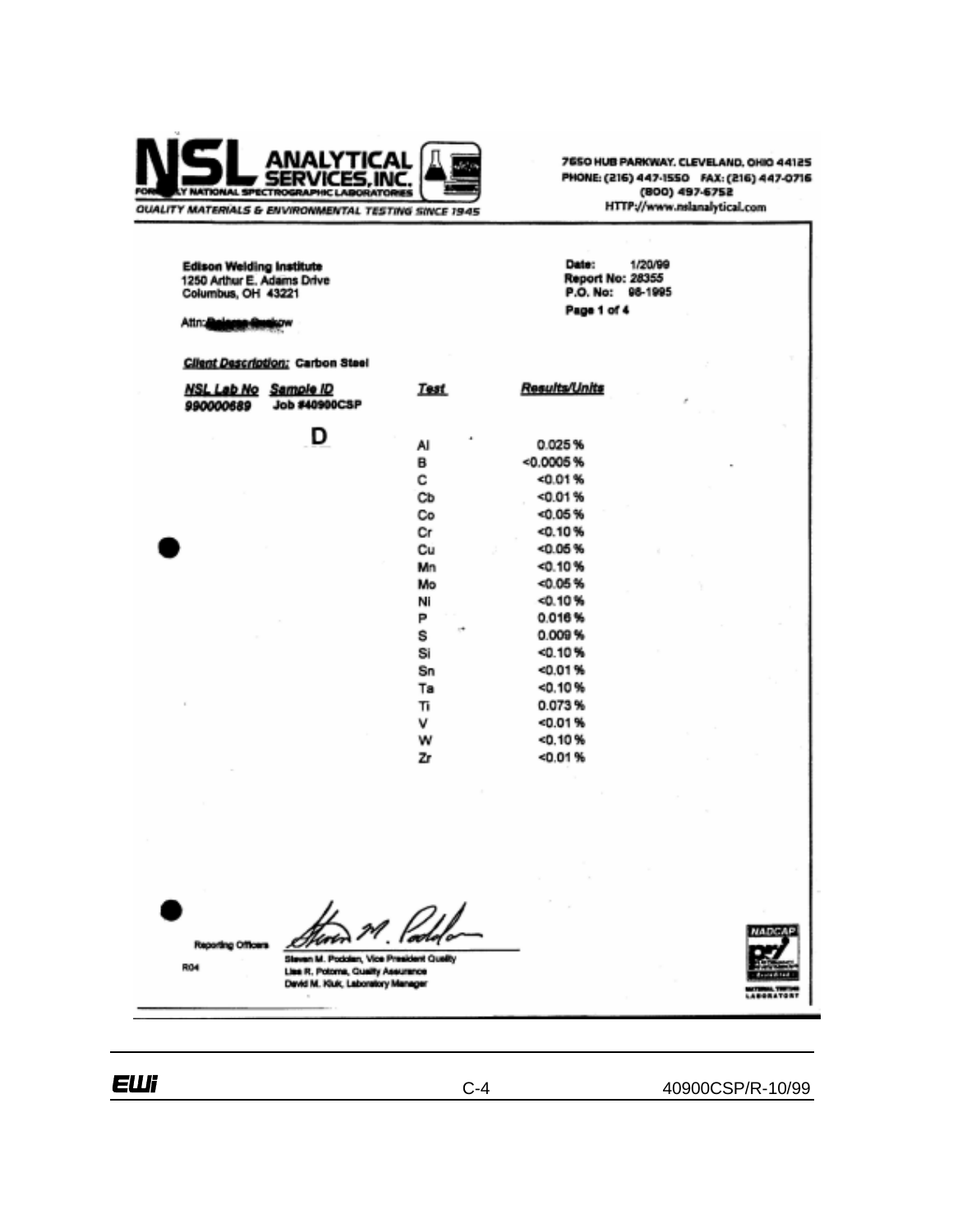| AlsP                             | DDE                                             | $9 - 96$                                                               |              |           | $e$ betrade |   |                                                       | $f \circ m \theta$ . |  |                                    |  |    |    |      |   |     |  |
|----------------------------------|-------------------------------------------------|------------------------------------------------------------------------|--------------|-----------|-------------|---|-------------------------------------------------------|----------------------|--|------------------------------------|--|----|----|------|---|-----|--|
|                                  | Hower/C.F. Phelps<br><b>LAD USE ONLY</b>        |                                                                        |              |           | P. Howe     |   |                                                       |                      |  | among R Prod.                      |  |    |    | アリェノ |   | ean |  |
| <b>Lists</b><br>œm.<br>om.<br>쌩ж | <b>Suits</b><br><b>CHA.</b><br>PRF.<br>searches | far, Ma.<br>DETERMARKS                                                 |              | м.        |             | 5 | s:                                                    |                      |  | $Al(\mu  N_{\bullet} \{r V \{b\})$ |  | Mo | Τ. | в    | N |     |  |
| 229.51                           |                                                 | Analesis Rog'd.<br><b>Leb Analysis</b><br>Report Volum <sup>a</sup>    | بمحصر        | .17       | .com        |   | ,009 025 033 019 019 030 024 025 007 070 000 035      |                      |  |                                    |  |    |    |      |   |     |  |
| تدمون                            | D                                               | Analysis Reg d.<br>Leb Analysis<br>keport Values <sup>are</sup>        | 11. اتلا: 0. |           |             |   | 07 003 003 034 034 036 04 004 009 009 009 009 000 000 |                      |  |                                    |  |    |    |      |   |     |  |
| 231.57                           |                                                 | Anolysis Reg'd."<br>Leb Asoleria<br>Ruport Values**                    | ANS, 17      |           |             |   | 007 010 A25 037 021 016 027 000 039 006 035 000 034   |                      |  |                                    |  |    |    |      |   |     |  |
| 23257                            | в                                               | Analysis Req'd."<br><b>Leb Analysis</b><br>Report Values <sup>es</sup> |              |           |             |   |                                                       |                      |  |                                    |  |    |    |      |   |     |  |
|                                  |                                                 | Analysis Reg'd.<br>Lab Analysis<br><b>Appart Values*</b>               |              | 计对称数据 计分解 |             |   |                                                       |                      |  |                                    |  |    |    |      |   |     |  |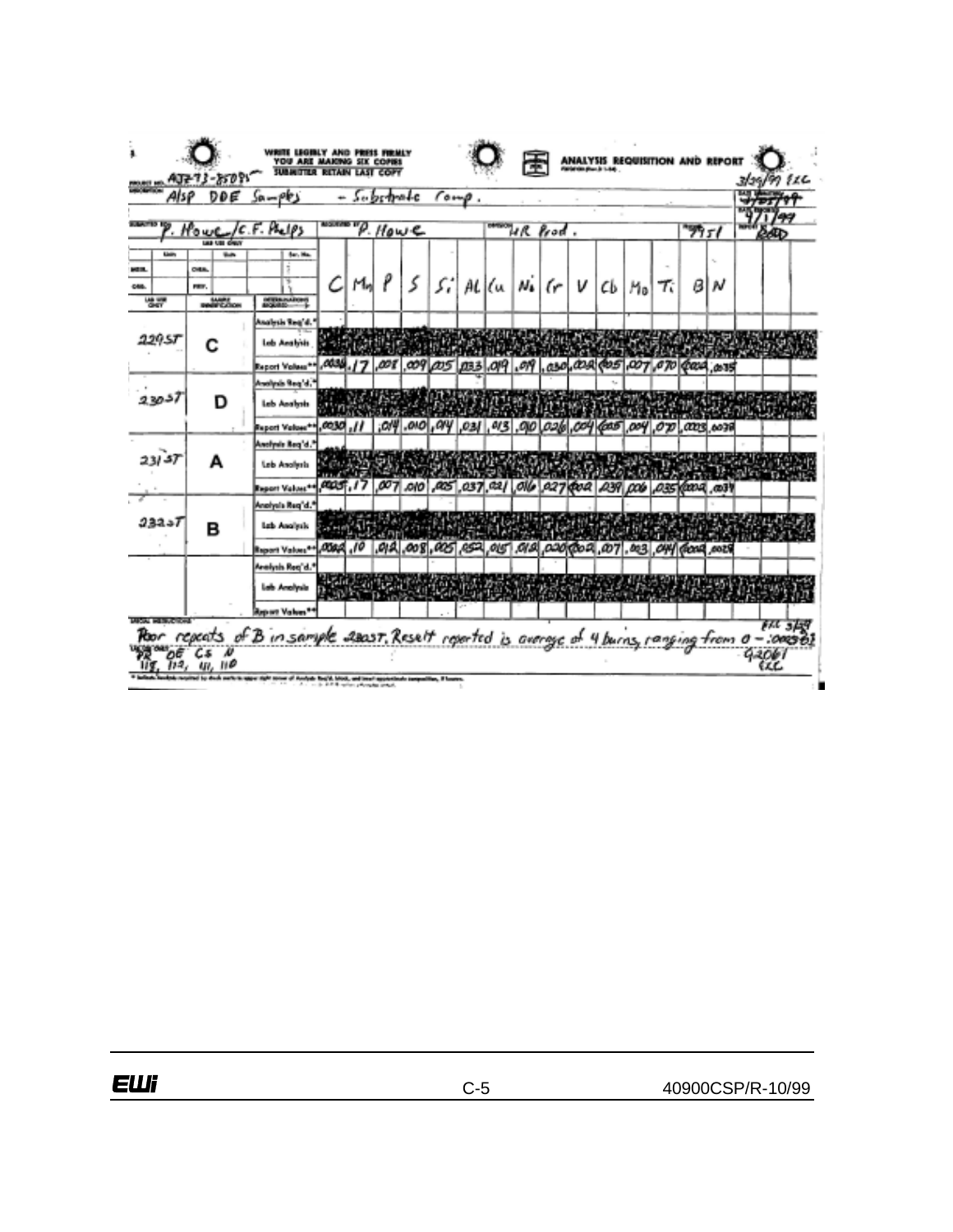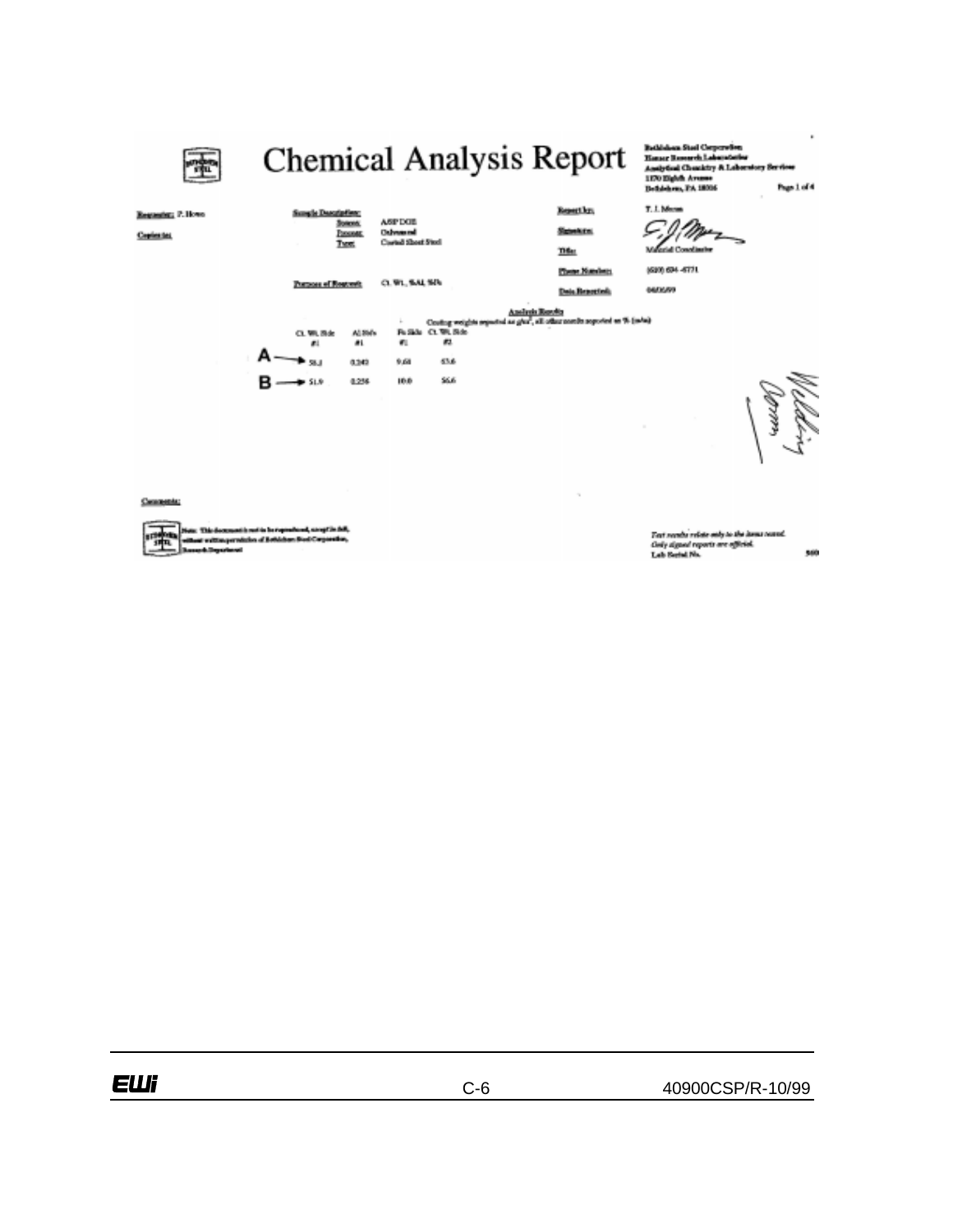

is: This document is not to be regressive ad<sub>e</sub> strept in Init,<br>bust written permission of Fettbions Start Corporation, oni vzitim pomis<br>sodi. Depozitoret

Tast results raints only to the form insted<br>Only signed reports are afficiel.<br>Lab Serial No. 56850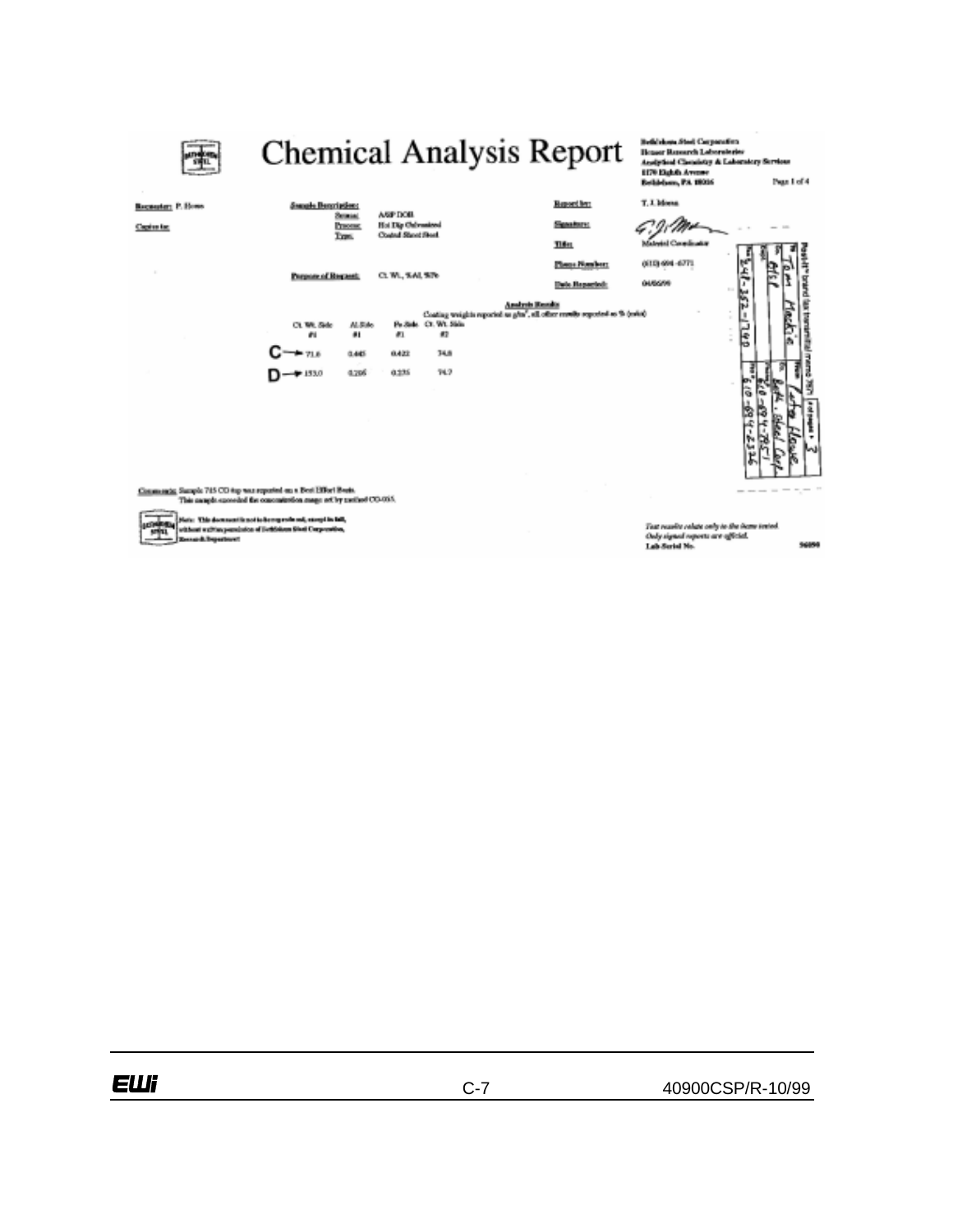**Appendix D**

**DOE Data Collection Sheets**

**EWi** 

40900CSP/R-10/99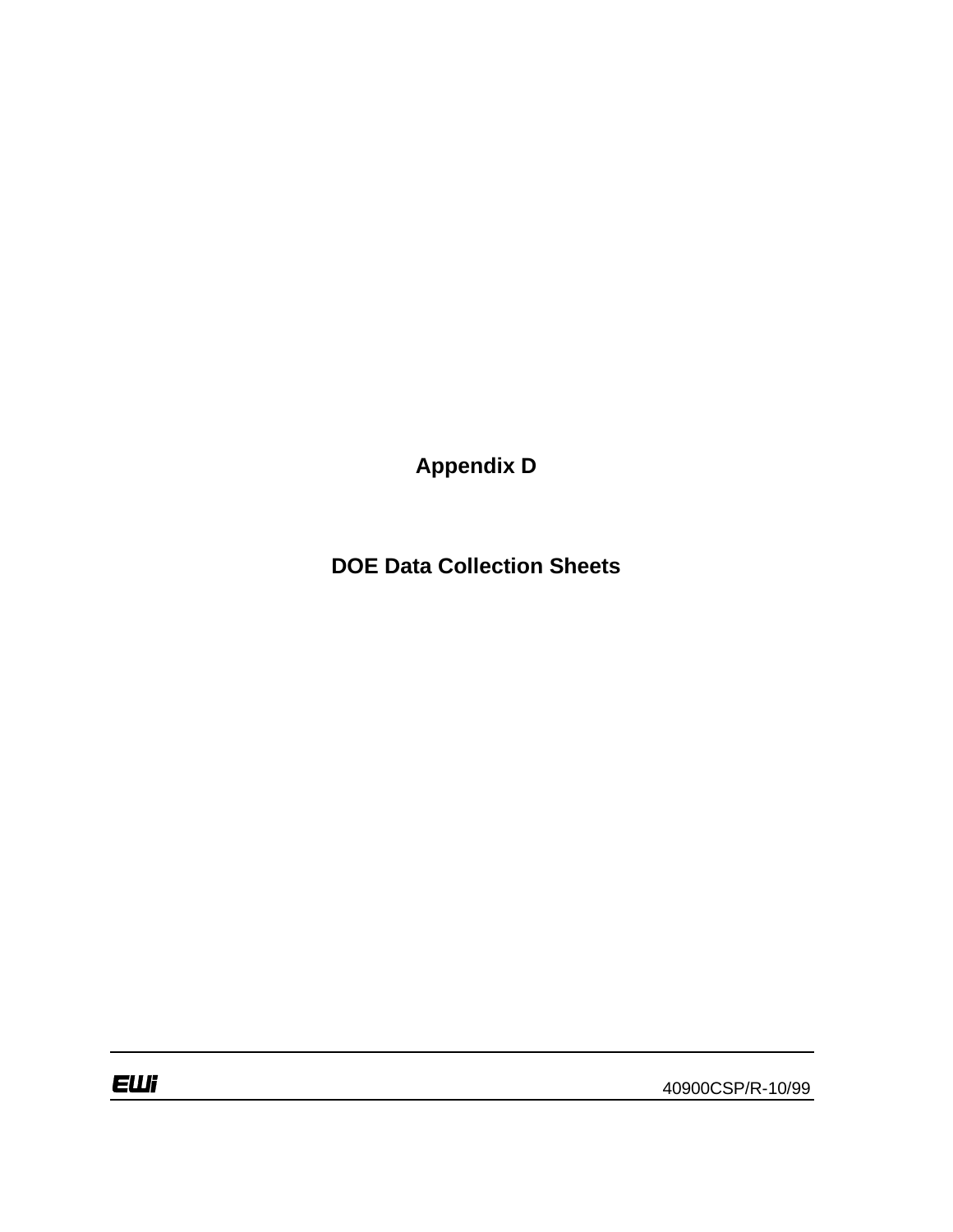|                         | <b>ASP DOE on Coated Steels</b> |                                  |             |            |                             |                                             |                                    |        |                               |             |      |                |                        |  |
|-------------------------|---------------------------------|----------------------------------|-------------|------------|-----------------------------|---------------------------------------------|------------------------------------|--------|-------------------------------|-------------|------|----------------|------------------------|--|
| Site: EWI               |                                 |                                  |             | Date:      |                             |                                             | Trial #:                           |        |                               | Technician: |      |                |                        |  |
|                         |                                 |                                  |             |            |                             | <b>Initial Set-up Factor Level Settings</b> |                                    |        |                               |             |      |                |                        |  |
|                         | Axa                             | Ana                              | CTyp        | <b>CTP</b> | <b>EGm</b>                  | PF                                          | cw                                 | EP     | <b>EM</b>                     | $F($ lbs)   | ET   | F <sub>B</sub> | EGe                    |  |
|                         |                                 |                                  |             |            |                             |                                             |                                    |        |                               |             |      |                |                        |  |
|                         |                                 | 1st Exp. Current Level (Flexp) = |             |            | Exp. Current Level (lexp) = |                                             | <b>Actual Test Current Level =</b> |        |                               |             |      |                |                        |  |
|                         |                                 |                                  |             |            |                             | <b>DOE Trial Factor Level Settings</b>      |                                    |        |                               |             |      |                |                        |  |
| I(kA)                   | Axa                             | Ana                              | <b>CTyp</b> | <b>CTP</b> | <b>EGm</b>                  | PF                                          | cw                                 | E      | <b>EM</b>                     | $F$ (lbs)   | EFT  | F <sub>B</sub> | EGe                    |  |
|                         |                                 |                                  |             |            |                             |                                             |                                    |        |                               |             |      |                |                        |  |
| <b>Weld Button Data</b> |                                 |                                  |             |            |                             |                                             |                                    |        |                               |             |      |                |                        |  |
| Weld #                  | I(kA)                           | <b>Failure</b><br><b>Mode</b>    | Min.        | Max.       | Avg.                        | Aspect<br>Ratio                             | Weld #                             | I (kA) | <b>Failure</b><br><b>Mode</b> | Min.        | Max. | Avg.           | Aspect<br>Ratio        |  |
|                         |                                 |                                  |             |            |                             |                                             |                                    |        |                               |             |      |                |                        |  |
| $\bullet$               |                                 |                                  |             |            |                             |                                             | 4                                  |        |                               |             |      |                |                        |  |
| <b>Set</b>              |                                 |                                  |             |            |                             |                                             | Set                                |        |                               |             |      |                |                        |  |
|                         |                                 |                                  |             |            |                             |                                             |                                    |        |                               |             |      |                |                        |  |
| Weld #                  | I (kA)                          | <b>Failure</b><br><b>Mode</b>    | Min.        | Max.       | Avg.                        | Aspect<br>Ratio                             | Weld #                             | I (kA) | <b>Failure</b><br><b>Mode</b> | Min.        | Max. | Avg.           | <b>Aspect</b><br>Ratio |  |
|                         |                                 |                                  |             |            |                             |                                             |                                    |        |                               |             |      |                |                        |  |
| ↽                       |                                 |                                  |             |            |                             |                                             | 5                                  |        |                               |             |      |                |                        |  |
| <b>Set</b>              |                                 |                                  |             |            |                             |                                             | <b>Set</b>                         |        |                               |             |      |                |                        |  |
|                         |                                 |                                  |             |            |                             |                                             |                                    |        |                               |             |      |                |                        |  |
| Weld #                  | I (kA)                          | <b>Failure</b><br><b>Mode</b>    | Min.        | Max.       | Avg.                        | <b>Aspect</b><br>Ratio                      | Weld #                             | I(kA)  | Failure<br><b>Mode</b>        | Min.        | Max. | Avg.           | <b>Aspect</b><br>Ratio |  |
|                         |                                 |                                  |             |            |                             |                                             |                                    |        |                               |             |      |                |                        |  |
| $\mathbf{\Omega}$       |                                 |                                  |             |            |                             |                                             | $\boldsymbol{\omega}$              |        |                               |             |      |                |                        |  |
| Set                     |                                 |                                  |             |            |                             |                                             | Set                                |        |                               |             |      |                |                        |  |
|                         |                                 |                                  |             |            |                             |                                             |                                    |        |                               |             |      |                |                        |  |
|                         |                                 | <b>Failure</b>                   |             |            |                             | <b>Aspect</b>                               |                                    |        | <b>Failure</b>                |             |      |                | <b>Aspect</b>          |  |
| Weld #                  | I (kA)                          | Mode                             | Min.        | Max.       | Avg.                        | Ratio                                       | Weld #                             | I (kA) | <b>Mode</b>                   | Min.        | Max. | Avg.           | Ratio                  |  |
|                         |                                 |                                  |             |            |                             |                                             |                                    |        |                               |             |      |                |                        |  |
| S                       |                                 |                                  |             |            |                             |                                             | Ľ                                  |        |                               |             |      |                |                        |  |
| <b>Set</b>              |                                 |                                  |             |            |                             |                                             | <b>Set</b>                         |        |                               |             |      |                |                        |  |
|                         |                                 |                                  |             |            |                             |                                             |                                    |        |                               |             |      |                |                        |  |
|                         |                                 |                                  |             |            |                             |                                             |                                    |        |                               |             |      |                |                        |  |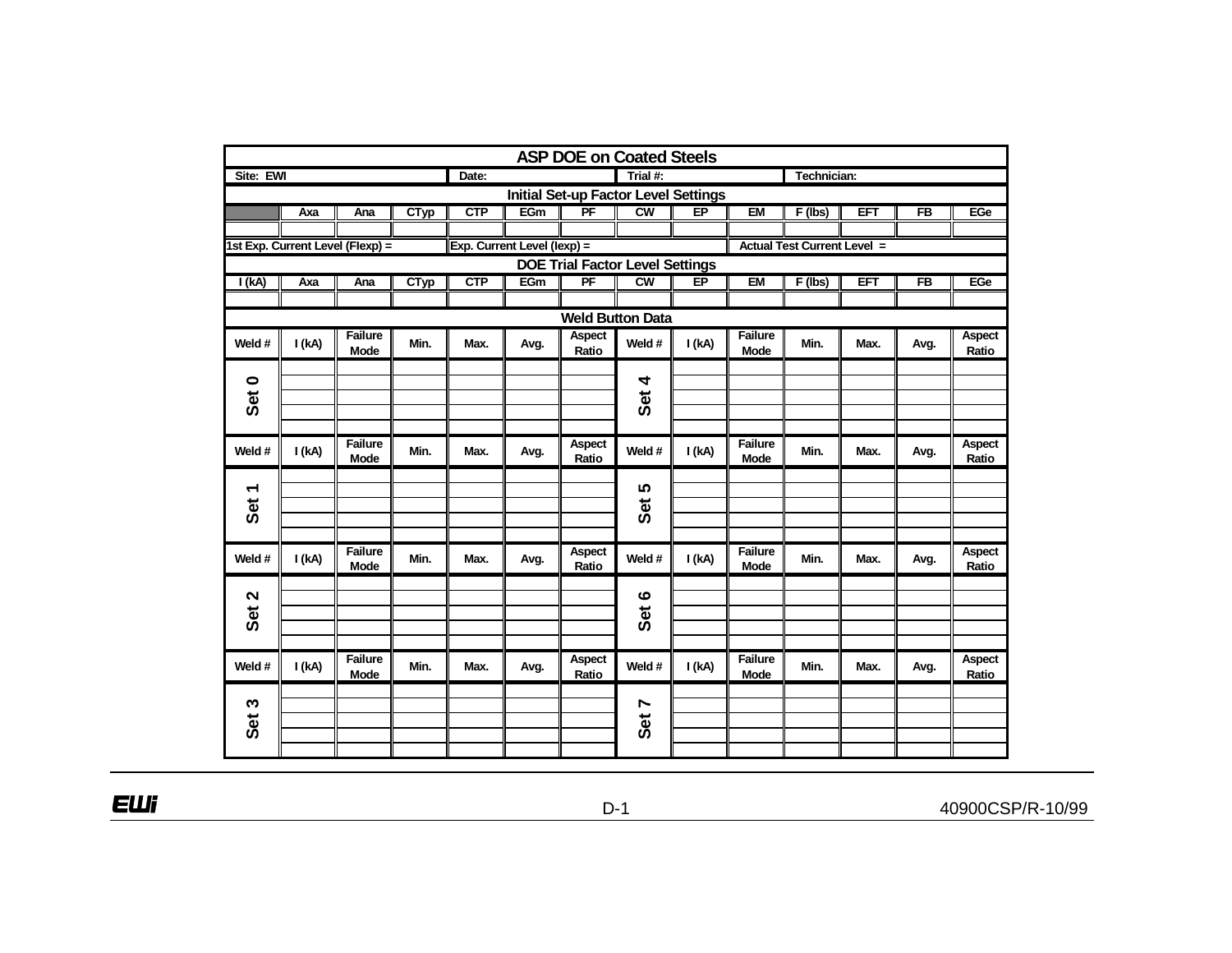|        | <b>Weld Button Data - Sheet 2</b> |                        |      |      |      |                        |        |        |                        |      |      |      |                        |
|--------|-----------------------------------|------------------------|------|------|------|------------------------|--------|--------|------------------------|------|------|------|------------------------|
| Weld # | I(kA)                             | <b>Failure</b><br>Mode | Min. | Max. | Avg. | Aspect<br>Ratio        | Weld # | I(kA)  | <b>Failure</b><br>Mode | Min. | Max. | Avg. | <b>Aspect</b><br>Ratio |
| 796    |                                   |                        |      |      |      |                        | 1296   |        |                        |      |      |      |                        |
| 797    |                                   |                        |      |      |      |                        | 1297   |        |                        |      |      |      |                        |
| 798    |                                   |                        |      |      |      |                        | 1298   |        |                        |      |      |      |                        |
| 799    |                                   |                        |      |      |      |                        | 1299   |        |                        |      |      |      |                        |
| 800    |                                   |                        |      |      |      |                        | 1300   |        |                        |      |      |      |                        |
| Weld # | I(kA)                             | <b>Failure</b><br>Mode | Min. | Max. | Avg. | <b>Aspect</b><br>Ratio | Weld # | I(kA)  | Failure<br>Mode        | Min. | Max. | Avg. | <b>Aspect</b><br>Ratio |
| 896    |                                   |                        |      |      |      |                        | 1396   |        |                        |      |      |      |                        |
| 897    |                                   |                        |      |      |      |                        | 1397   |        |                        |      |      |      |                        |
| 898    |                                   |                        |      |      |      |                        | 1398   |        |                        |      |      |      |                        |
| 899    |                                   |                        |      |      |      |                        | 1399   |        |                        |      |      |      |                        |
| 900    |                                   |                        |      |      |      |                        | 1400   |        |                        |      |      |      |                        |
| Weld # | I (kA)                            | <b>Failure</b><br>Mode | Min. | Max. | Avg. | Aspect<br>Ratio        | Weld # | I (kA) | Failure<br>Mode        | Min. | Max. | Avg. | Aspect<br>Ratio        |
| 996    |                                   |                        |      |      |      |                        | 1496   |        |                        |      |      |      |                        |
| 997    |                                   |                        |      |      |      |                        | 1497   |        |                        |      |      |      |                        |
| 998    |                                   |                        |      |      |      |                        | 1498   |        |                        |      |      |      |                        |
| 999    |                                   |                        |      |      |      |                        | 1499   |        |                        |      |      |      |                        |
| 1000   |                                   |                        |      |      |      |                        | 1500   |        |                        |      |      |      |                        |
| Weld # | I (kA)                            | Failure<br>Mode        | Min. | Max. | Avg. | Aspect<br>Ratio        | Weld # | I (kA) | Failure<br>Mode        | Min. | Max. | Avg. | <b>Aspect</b><br>Ratio |
| 1096   |                                   |                        |      |      |      |                        | 1596   |        |                        |      |      |      |                        |
| 1097   |                                   |                        |      |      |      |                        | 1597   |        |                        |      |      |      |                        |
| 1098   |                                   |                        |      |      |      |                        | 1598   |        |                        |      |      |      |                        |
| 1099   |                                   |                        |      |      |      |                        | 1599   |        |                        |      |      |      |                        |
| 1100   |                                   |                        |      |      |      |                        | 1600   |        |                        |      |      |      |                        |
| Weld # | I (kA)                            | <b>Failure</b><br>Mode | Min. | Max. | Avg. | Aspect<br>Ratio        | Weld # | I (kA) | <b>Failure</b><br>Mode | Min. | Max. | Avg. | Aspect<br>Ratio        |
| 1196   |                                   |                        |      |      |      |                        | 1696   |        |                        |      |      |      |                        |
| 1197   |                                   |                        |      |      |      |                        | 1697   |        |                        |      |      |      |                        |
| 1198   |                                   |                        |      |      |      |                        | 1698   |        |                        |      |      |      |                        |
| 1199   |                                   |                        |      |      |      |                        | 1699   |        |                        |      |      |      |                        |
| 1200   |                                   |                        |      |      |      |                        | 1700   |        |                        |      |      |      |                        |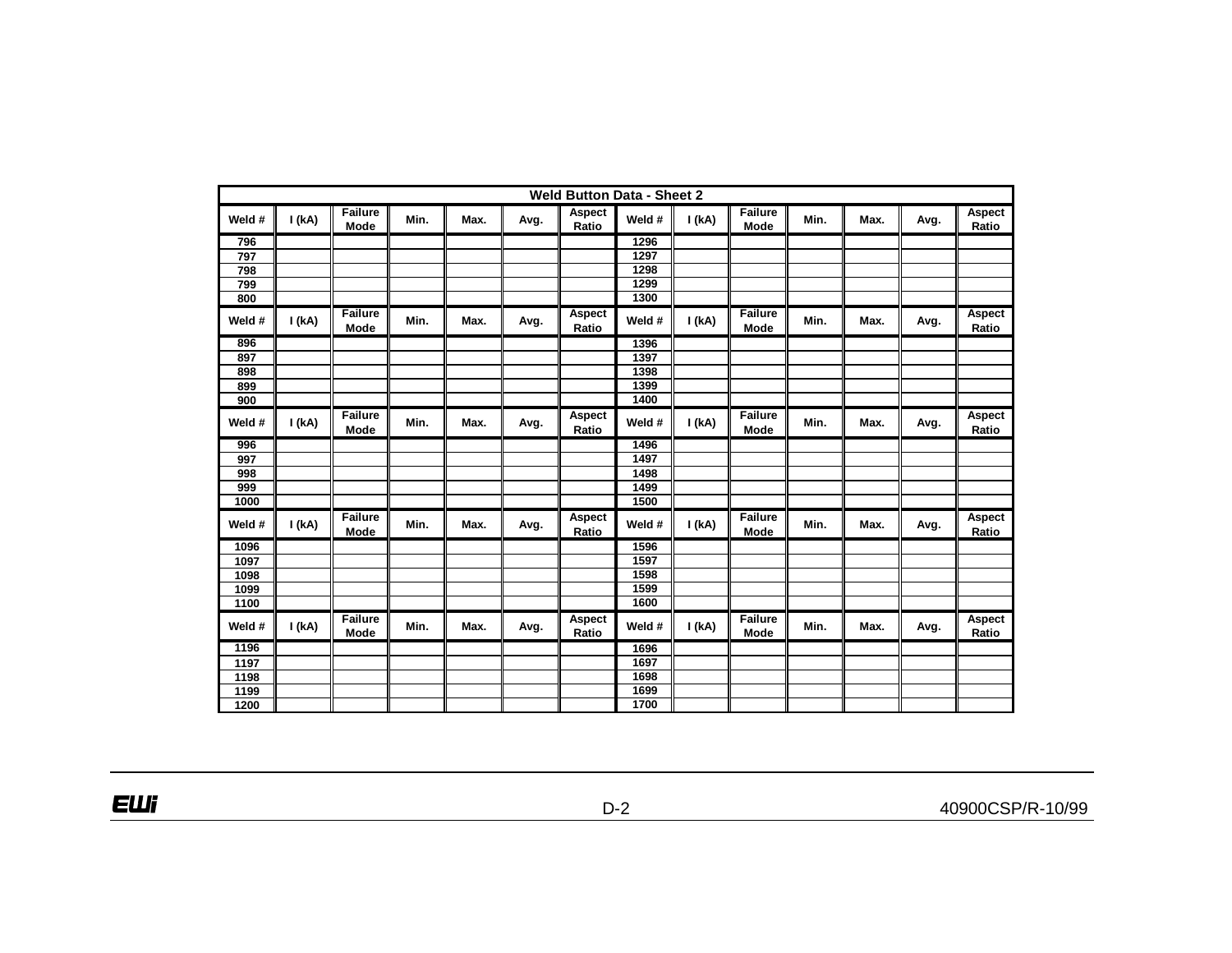| DOE Trial #<br>Data Sheet 3 |       |                               |      |      |      |                        |               |        |                               |      |      |      |                        |
|-----------------------------|-------|-------------------------------|------|------|------|------------------------|---------------|--------|-------------------------------|------|------|------|------------------------|
| Weld #                      | I(kA) | <b>Failure</b><br><b>Mode</b> | Min. | Max. | Avg. | <b>Aspect</b><br>Ratio | Weld #        | I(kA)  | <b>Failure</b><br><b>Mode</b> | Min. | Max. | Avg. | <b>Aspect</b><br>Ratio |
| Set 18                      |       |                               |      |      |      |                        | <b>Set 23</b> |        |                               |      |      |      |                        |
| Weld #                      | I(kA) | Failure<br><b>Mode</b>        | Min. | Max. | Avg. | Aspect<br>Ratio        | Weld #        | I(kA)  | <b>Failure</b><br>Mode        | Min. | Max. | Avg. | Aspect<br>Ratio        |
| Set 19                      |       |                               |      |      |      |                        | <b>Set 24</b> |        |                               |      |      |      |                        |
| Weld #                      | I(kA) | <b>Failure</b><br><b>Mode</b> | Min. | Max. | Avg. | Aspect<br>Ratio        | Weld #        | I(kA)  | <b>Failure</b><br><b>Mode</b> | Min. | Max. | Avg. | Aspect<br>Ratio        |
| <b>Set 20</b>               |       |                               |      |      |      |                        | <b>Set 25</b> |        |                               |      |      |      |                        |
| Weld #                      | I(kA) | <b>Failure</b><br><b>Mode</b> | Min. | Max. | Avg. | <b>Aspect</b><br>Ratio | Weld #        | I (kA) | <b>Failure</b><br>Mode        | Min. | Max. | Avg. | <b>Aspect</b><br>Ratio |
| <b>Set 21</b>               |       |                               |      |      |      |                        | <b>Set 26</b> |        |                               |      |      |      |                        |
| Weld #                      | I(kA) | Failure<br>Mode               | Min. | Max. | Avg. | Aspect<br>Ratio        | Weld #        | I(kA)  | Failure<br>Mode               | Min. | Max. | Avg. | Aspect<br>Ratio        |
| <b>Set 22</b>               |       |                               |      |      |      |                        | Set 27        |        |                               |      |      |      |                        |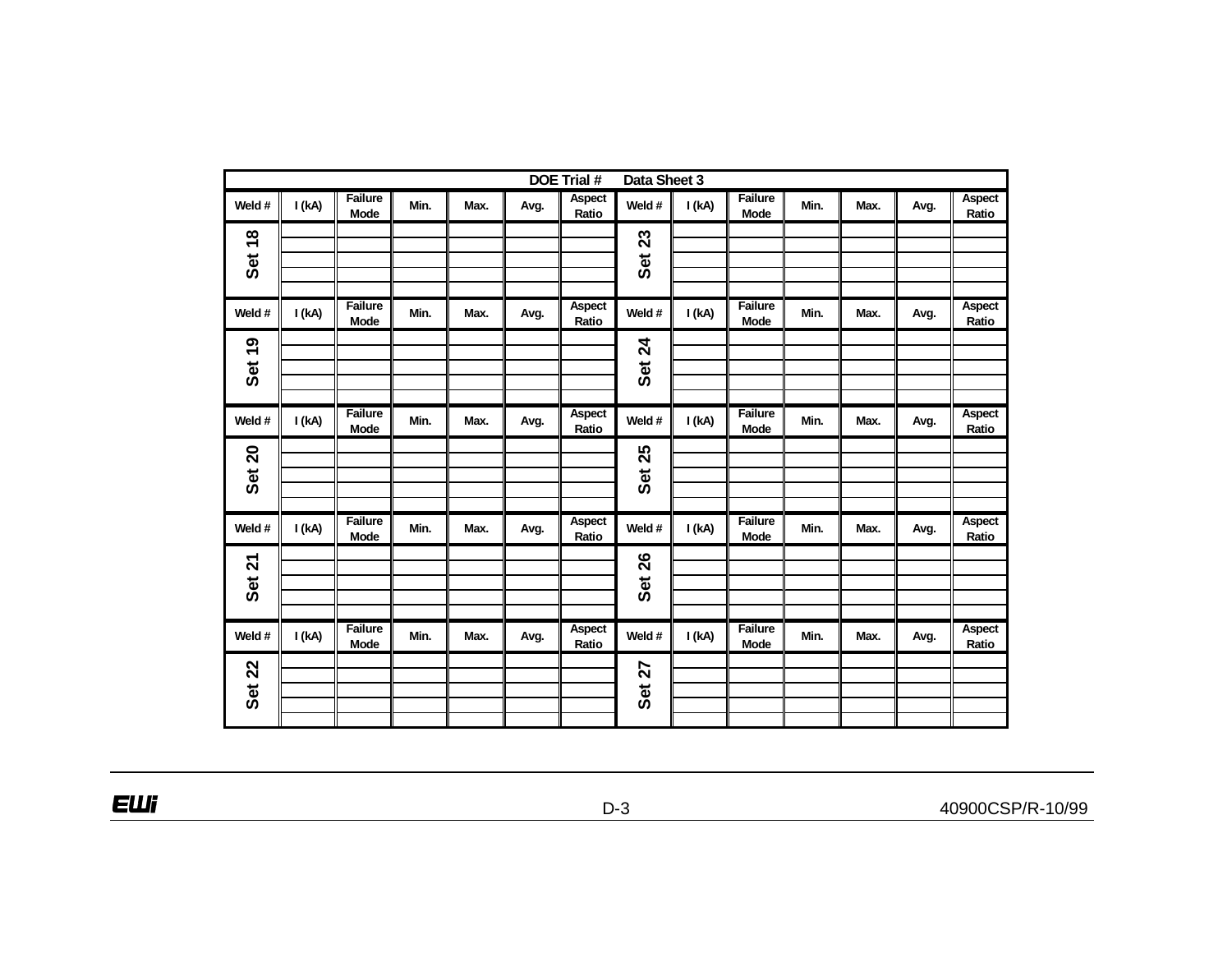|                         | <b>Weld Button Data - Sheet 4</b> |                               |      |      |      |                        |               |        |                               |      |      |      |                        |  |
|-------------------------|-----------------------------------|-------------------------------|------|------|------|------------------------|---------------|--------|-------------------------------|------|------|------|------------------------|--|
| Weld #                  | I(kA)                             | <b>Failure</b><br><b>Mode</b> | Min. | Max. | Avg. | <b>Aspect</b><br>Ratio | Weld #        | I (kA) | <b>Failure</b><br><b>Mode</b> | Min. | Max. | Avg. | <b>Aspect</b><br>Ratio |  |
| <b>Set 28</b>           |                                   |                               |      |      |      |                        | Set 33        |        |                               |      |      |      |                        |  |
| Weld #                  | I(kA)                             | Failure<br><b>Mode</b>        | Min. | Max. | Avg. | Aspect<br>Ratio        | Weld #        | I(kA)  | <b>Failure</b><br><b>Mode</b> | Min. | Max. | Avg. | Aspect<br>Ratio        |  |
| <b>Set 29</b>           |                                   |                               |      |      |      |                        | <b>Set 34</b> |        |                               |      |      |      |                        |  |
| Weld #                  | I(kA)                             | <b>Failure</b><br><b>Mode</b> | Min. | Max. | Avg. | Aspect<br>Ratio        | Weld #        | I(kA)  | <b>Failure</b><br><b>Mode</b> | Min. | Max. | Avg. | Aspect<br>Ratio        |  |
| $\boldsymbol{S}$<br>Set |                                   |                               |      |      |      |                        | 35<br>Set     |        |                               |      |      |      |                        |  |
| Weld #                  | I(kA)                             | <b>Failure</b><br><b>Mode</b> | Min. | Max. | Avg. | <b>Aspect</b><br>Ratio | Weld #        | I (kA) | <b>Failure</b><br><b>Mode</b> | Min. | Max. | Avg. | <b>Aspect</b><br>Ratio |  |
| Set 31                  |                                   |                               |      |      |      |                        | Set 36        |        |                               |      |      |      |                        |  |
| Weld #                  | I(kA)                             | Failure<br>Mode               | Min. | Max. | Avg. | Aspect<br>Ratio        | Weld #        | I(kA)  | Failure<br>Mode               | Min. | Max. | Avg. | Aspect<br>Ratio        |  |
| <b>Set 32</b>           |                                   |                               |      |      |      |                        | Set 37        |        |                               |      |      |      |                        |  |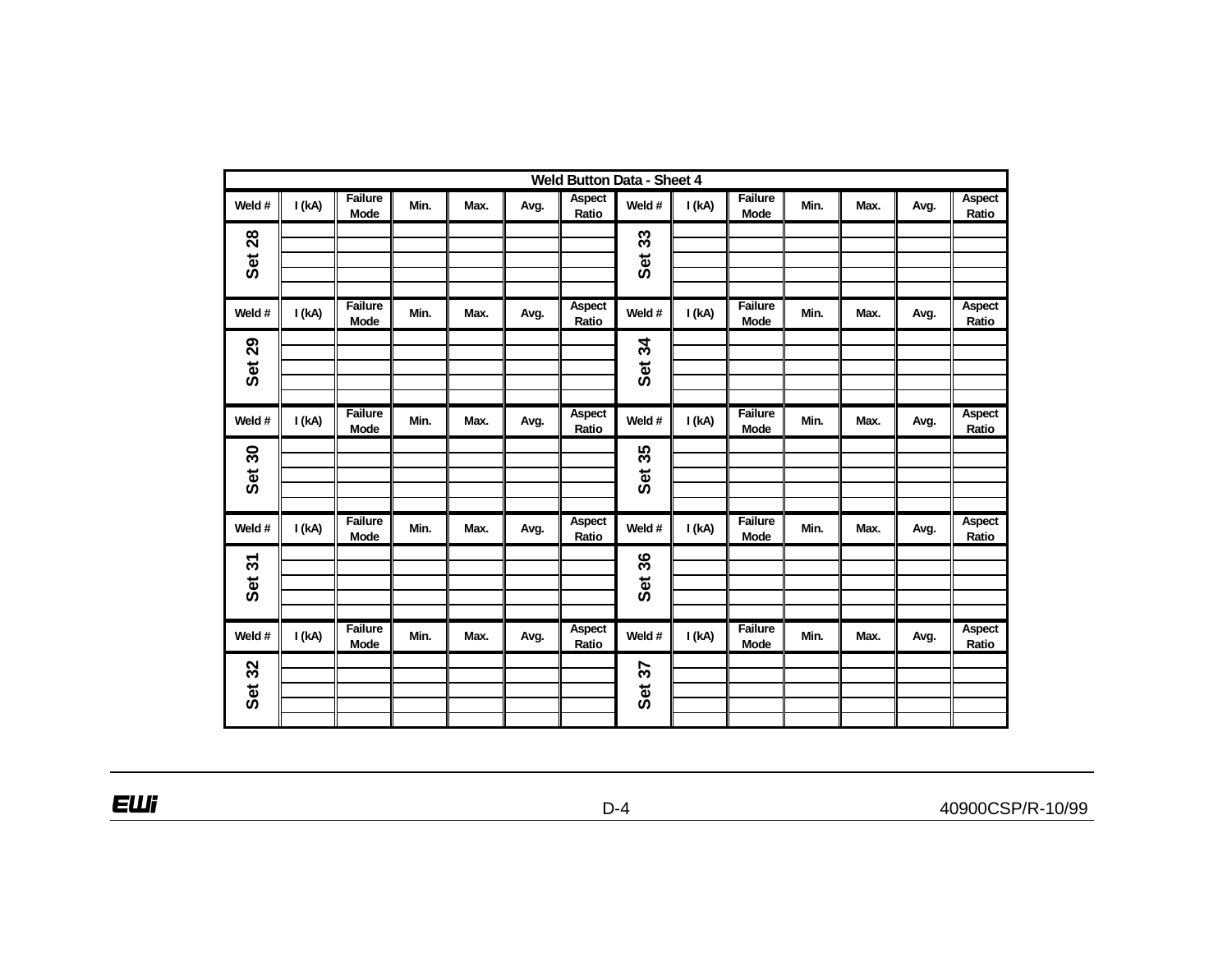# **Appendix E**

# **Procedure Document Modifications**

Prior to actually conducting the DOE electrode life trials, the experimental procedures used in this program have undergone numerous modifications. These modifications are the basis of "Operating Procedures for Conducting the A/SP DOE of Coated Steels – Drafts 1 through 8". These modifications were required based upon input from the A/SP Welding Committee and knowledge gained during the conduction of preliminary welding trials. The purpose of this Appendix is to document all of the modifications made to the Procedures Document and Experimental Program after the initiation of the electrode life testing.

EШi

40900CSP/R-10/99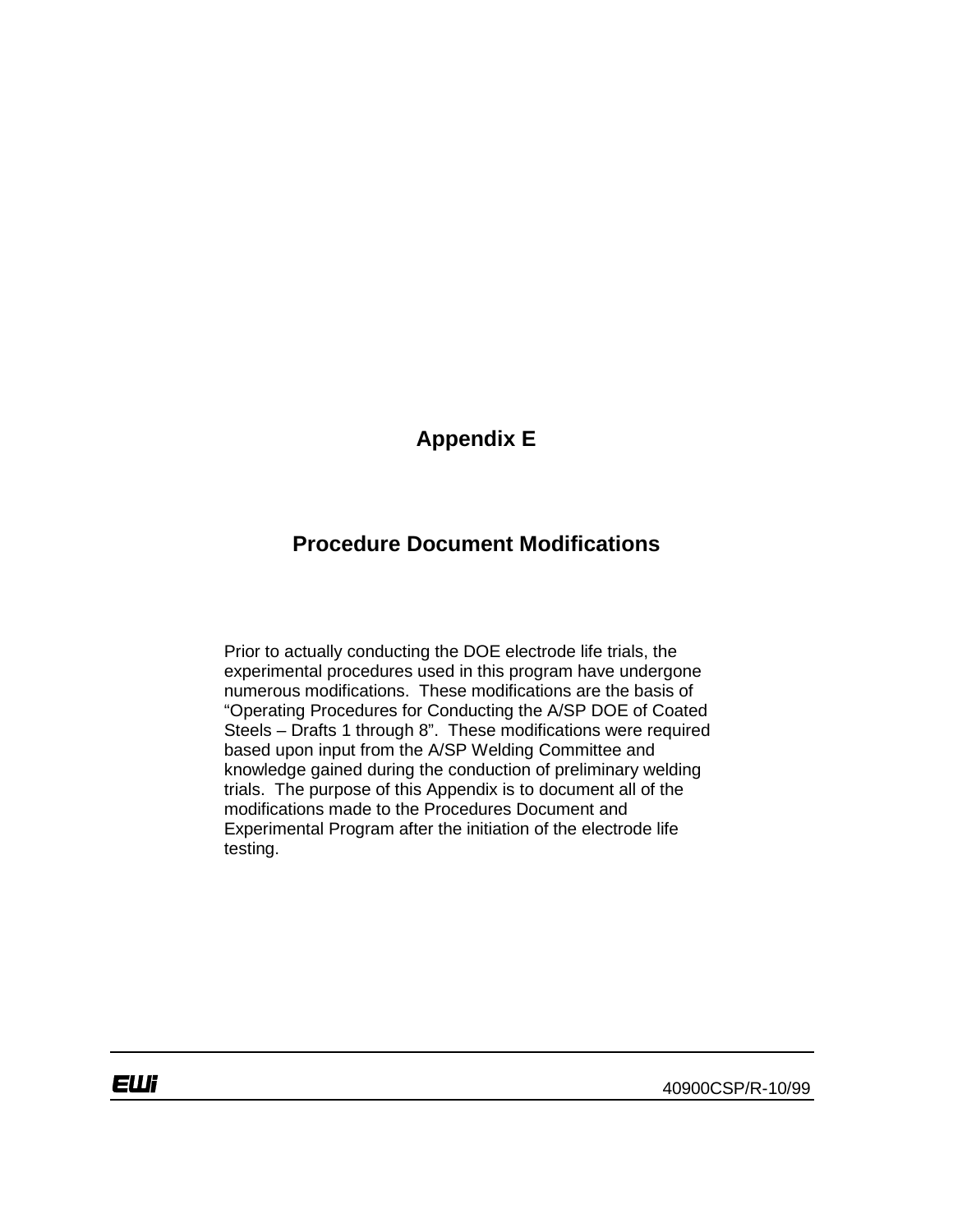#### **1. Fixtures**

• During the initial welding trials associated with poor edge position it was determined that edge expulsion prevented ease of sample movement through the fixture. Each test location's fixture was modified such that the sample guides had removable front plates. Further, steel wear bars were added to prevent the materials from prematurely wearing out the guides.

#### **2. Section 1.1: Purpose of the Document**

• Addition of the sentence, "As such, a secondary objective is to establish the procedures that will allow for proper tip dressing/stepper schedules to be developed.".

#### **3. Section 2.1: Welding Equipment**

• "sustaining a welding rate of 25 to 30 welds/minute" was added to the last sentence of the paragraph.

#### **4. Section 4.2.2: Axial Electrode Alignment [Axial Alignment (AxA)]**

• The following Note was added: "Some of the DOE welding trials require adjustment to both the axial alignment (AxA) and edge position (EP) factors. For these trials, the establishment of the edge position should be based upon the electrodes' position prior to adjusting for the AxA factor. In making the correct adjustment for the AxA factor, the adjustment is to be made such that the electrode being offset moves towards the centerline of the parent sheets."

#### **5. Section 4.2.8: Coating Weight (CW)**

• Based upon the results of the composition and coating weight analysis, it was decided by the ASP DOE Committee to not distinguish two specifically different coating weights. In the text, specific identification of the materials as G60/G60, G98/G98, 45A/45A, and 60A/60A was removed. Appendix C was added to provide specific information on the parent materials, coating compositions, and coating weights. The previous Appendix C, ISO 669 was removed.